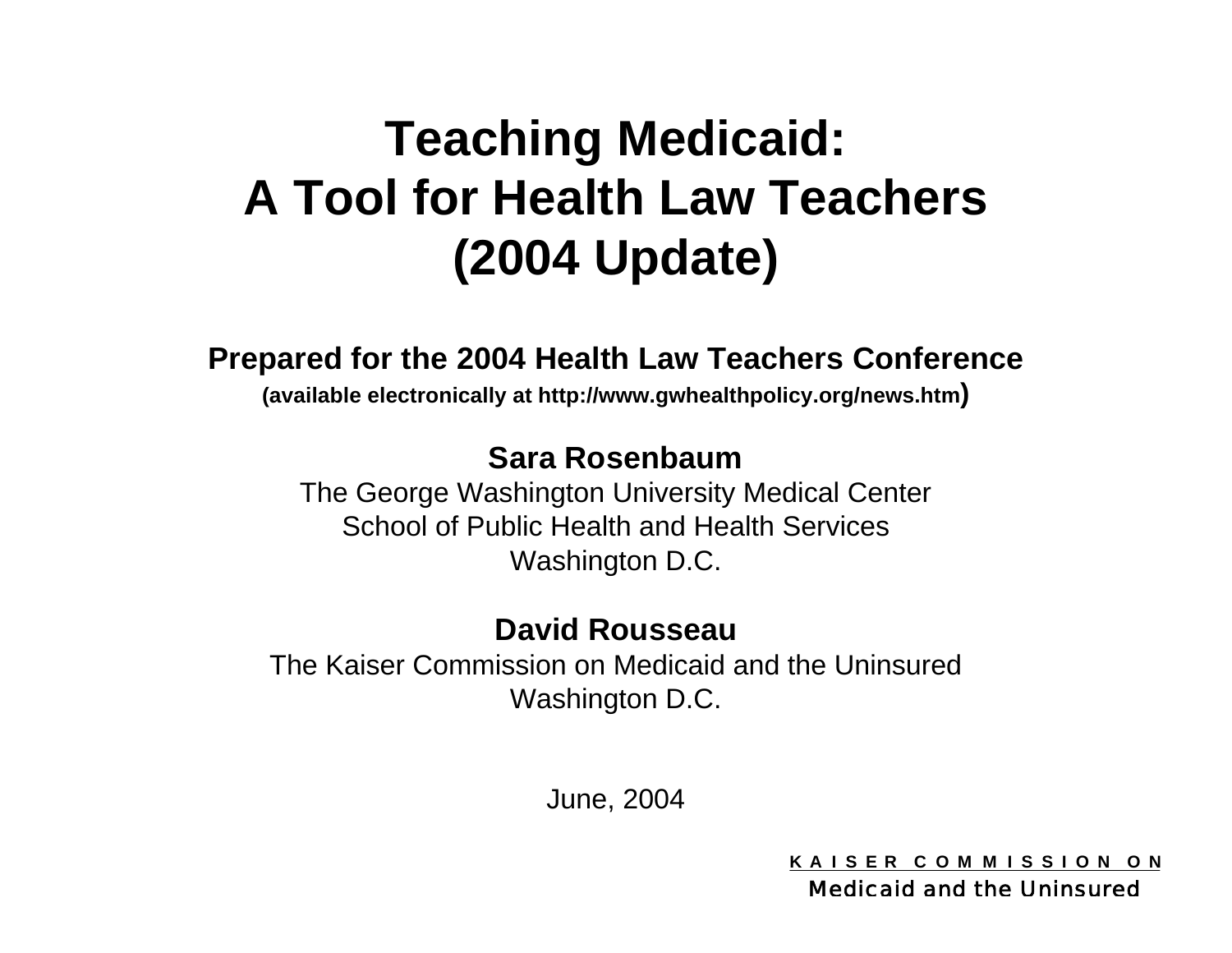# **Topics**

- **Medicaid's role as a health insurer: major themes**
- **Eligibility and services**
- **Where do Medicaid expenditures go and how important are they to the health care system?**
- **Medicaid as health care payer and its role in supporting the health care safety net**
- **Medicaid's role in state financing**
- •**Medicaid's role as a legal entitlement**
- $\bullet$  **Does Medicaid need reform and if so, what should reform accomplish?**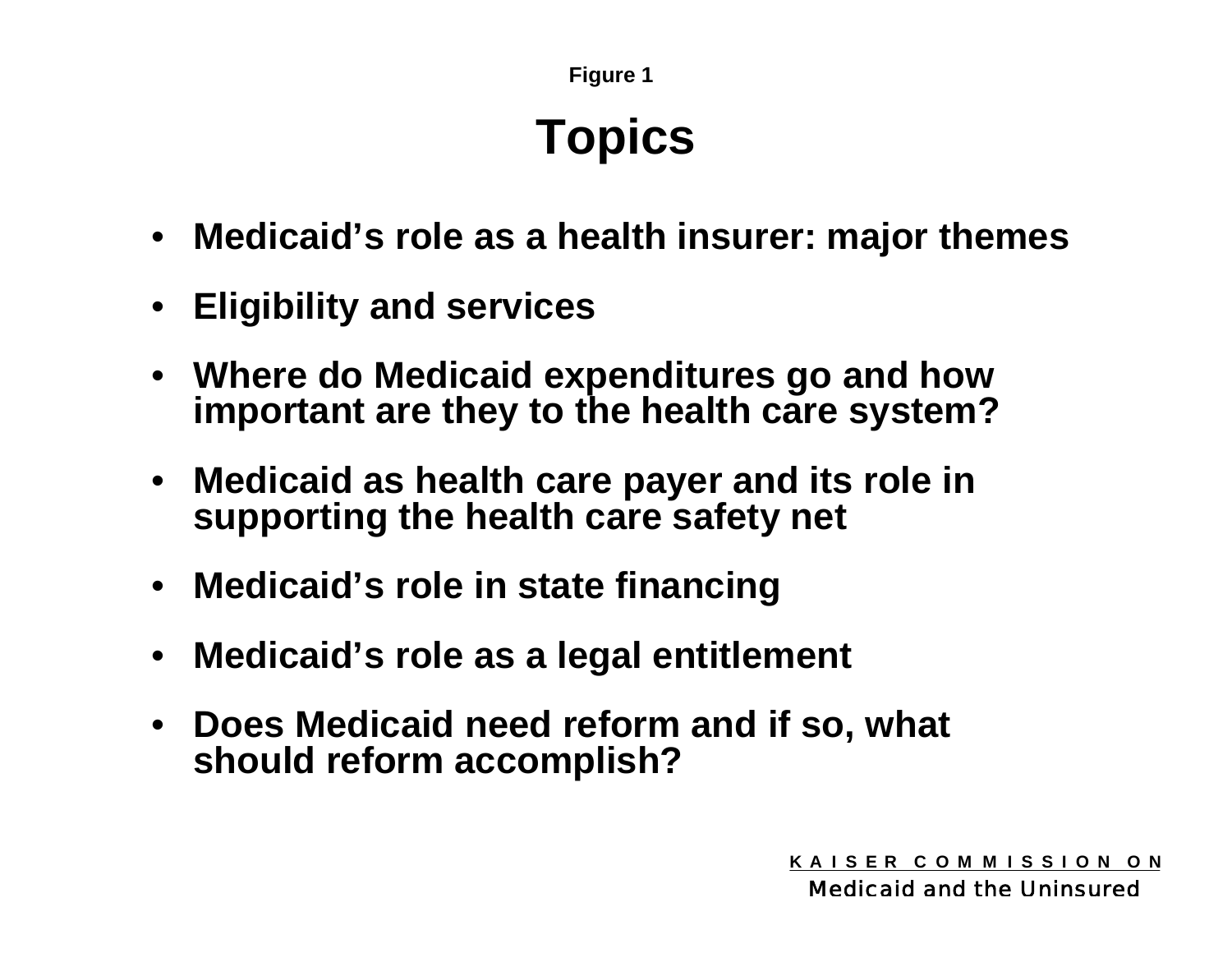# **Medicaid's Role as a Health Insurer: Major Themes**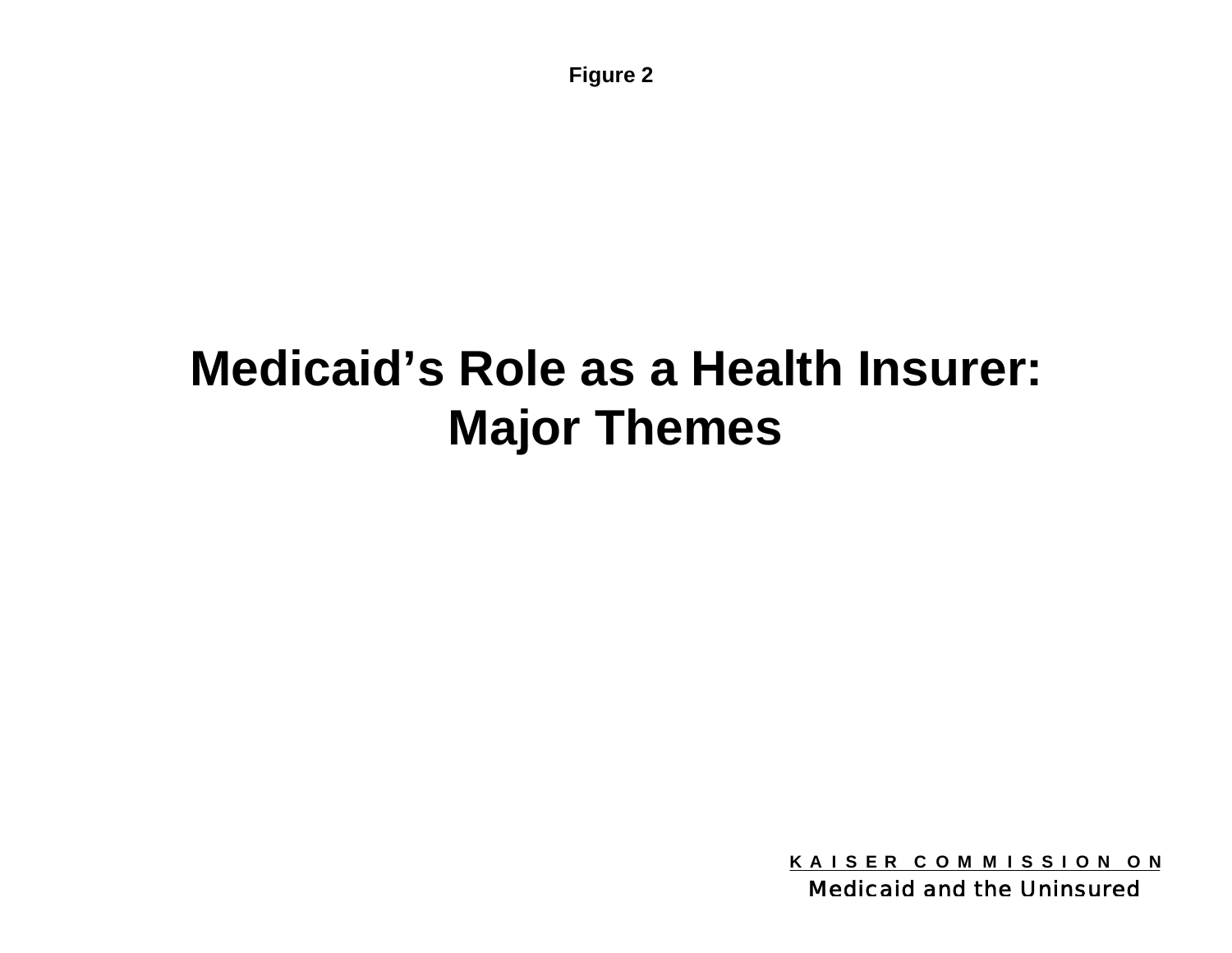### **Medicaid's Major Themes**

- Markets versus social contract through direct government benefits
- Federalism
- Legal rights versus largesse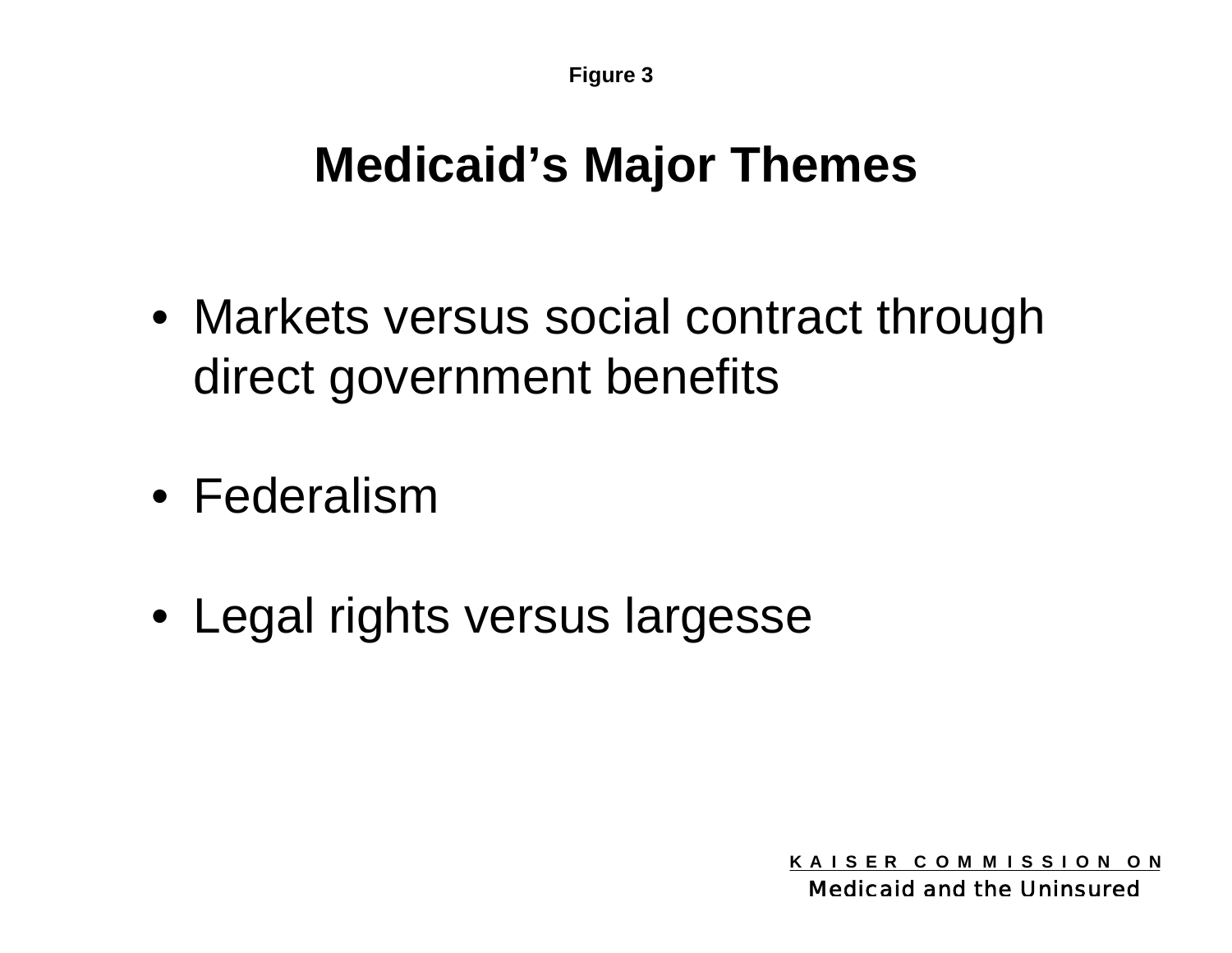### **Medicaid Versus Private Health Insurance: A Conceptualization of The Social Contract Theme**

### **Private Health Insurance**

*Designed to avoid risk and engage in "fair discrimination" to avoid "moral hazard" of higher than actuarially projected use*

- $\bullet$  Limitations on eligibility (preexisting condition exclusions and waiting periods)
- • Aggressive marketing to best risks
- • Limitations on coverage (diagnostic-specific coverage limits, coverage exclusions, high cost sharing, stringent definitions of medical necessity)

### **Medicaid**

*Designed to insure the uninsurable (populations and services). The "nonactuarial" insurer*

- Eligibility based on poverty, disability, age, pregnancy, illness, and other high risk factors considered uninsurable
- Affirmative, prompt enrollment obligations, even at the point of service; entitlement often linked to illness or medical condition
- Broad defined-benefit coverage rules, limited or no cost sharing, prohibitions against diagnostic discrimination, a broad concept of medical necessity, particularly for children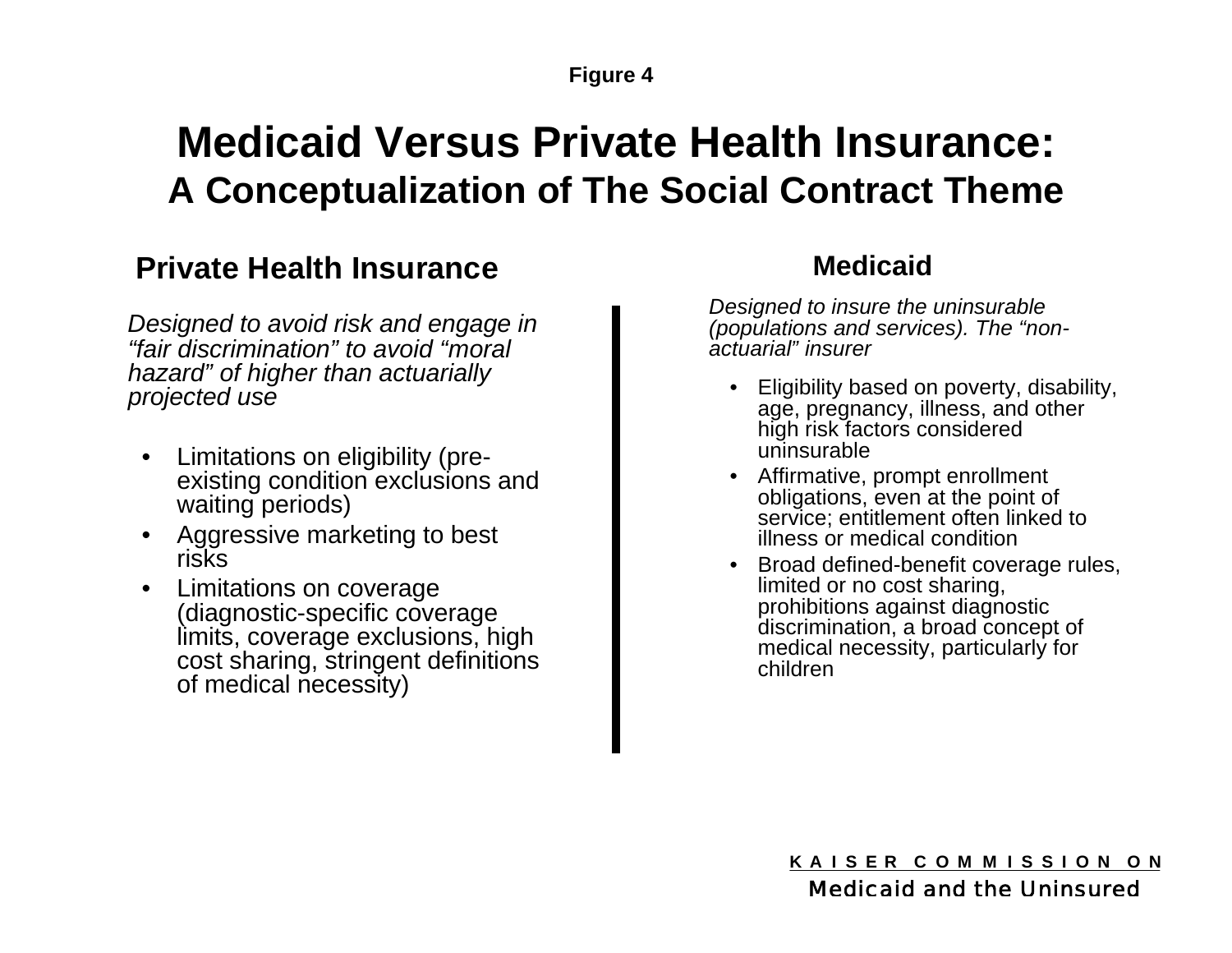# **The Themes of Federalism, Social Contract, and Largesse**

### • **Federalism**

 Federal requirements versus state flexibility over coverage design, coverage decisions, provider payment, and administration

### • **Private enforceability**

- Can individuals be said to have "rights" under Medicaid?
- Are these rights enforceable against state and federal defendants and if so, under what circumstances?
- Unlike Medicare and employee benefits, no clear legislative provision within the "four corners" of the Medicaid statute authorizing private enforcement of federal rights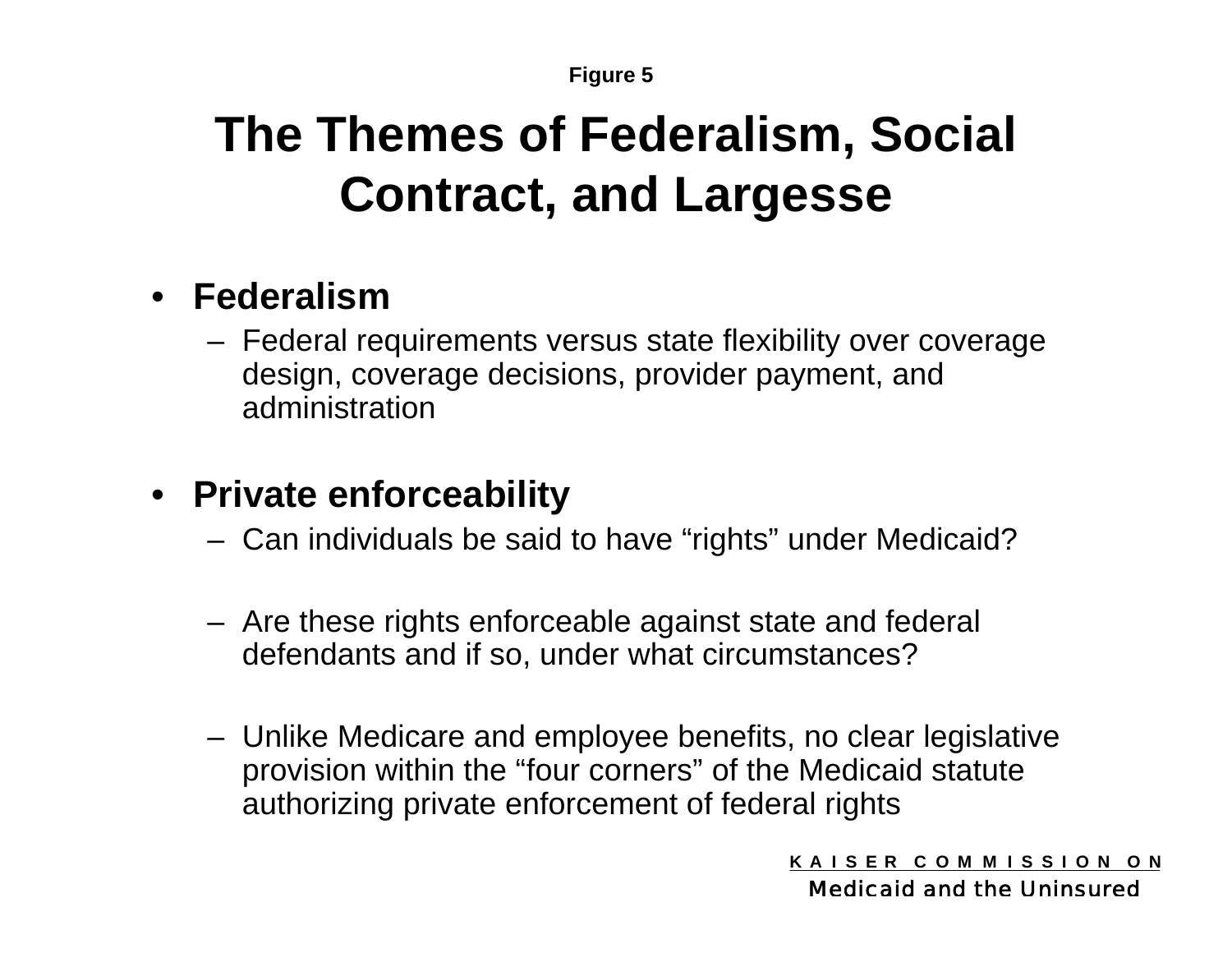# **Eligibility and Services**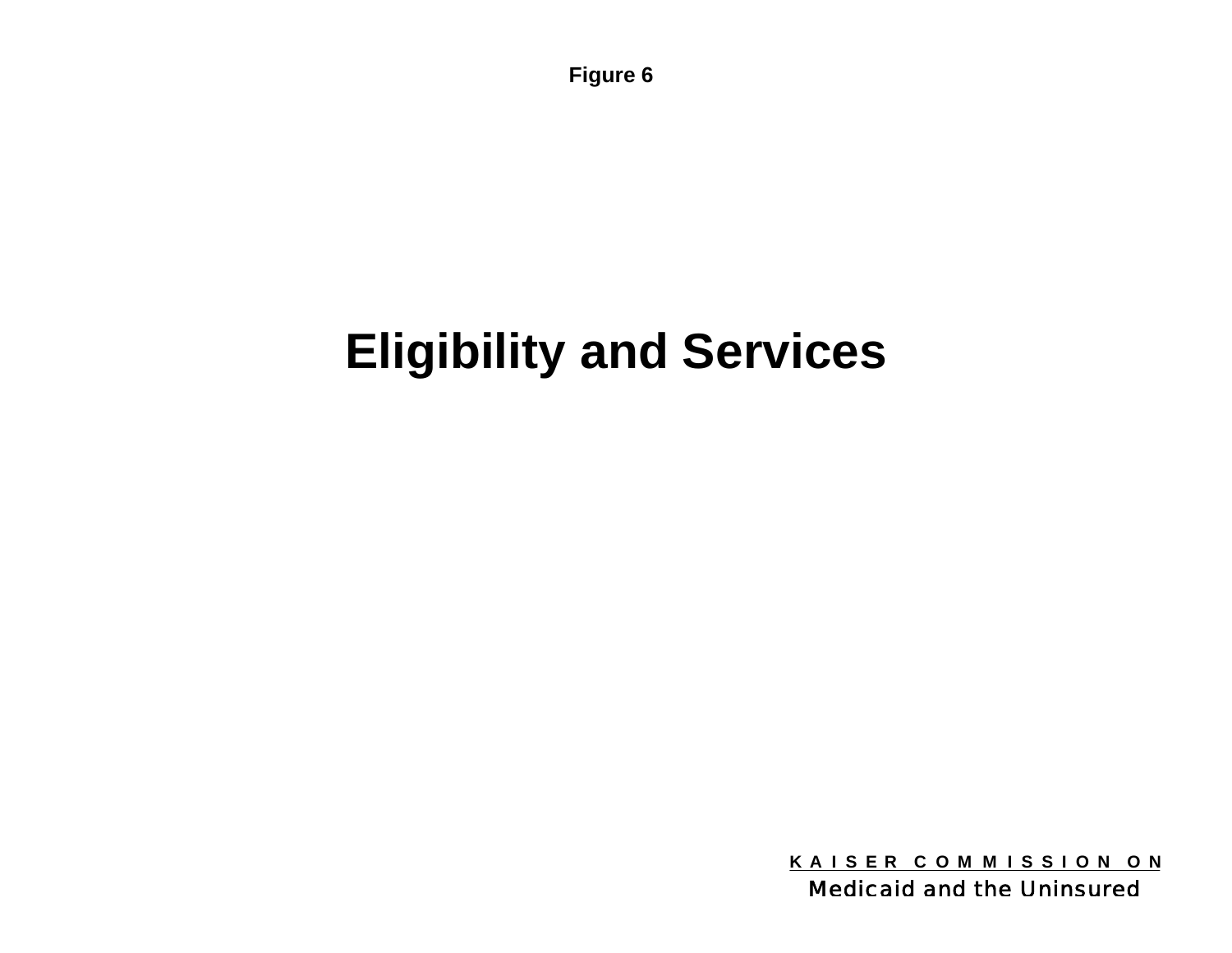## **Basic Elements of Eligibility**

- Connection to one or more federally enumerated, recognized eligibility categories (e.g., age, disability, pregnancy, child <18, parent of child  $<$  18)
- Financial eligibility (income and assets, with complex valuation tests)
- Satisfaction of applicable citizenship or legal residency status
- Satisfaction of federally defined state residency standards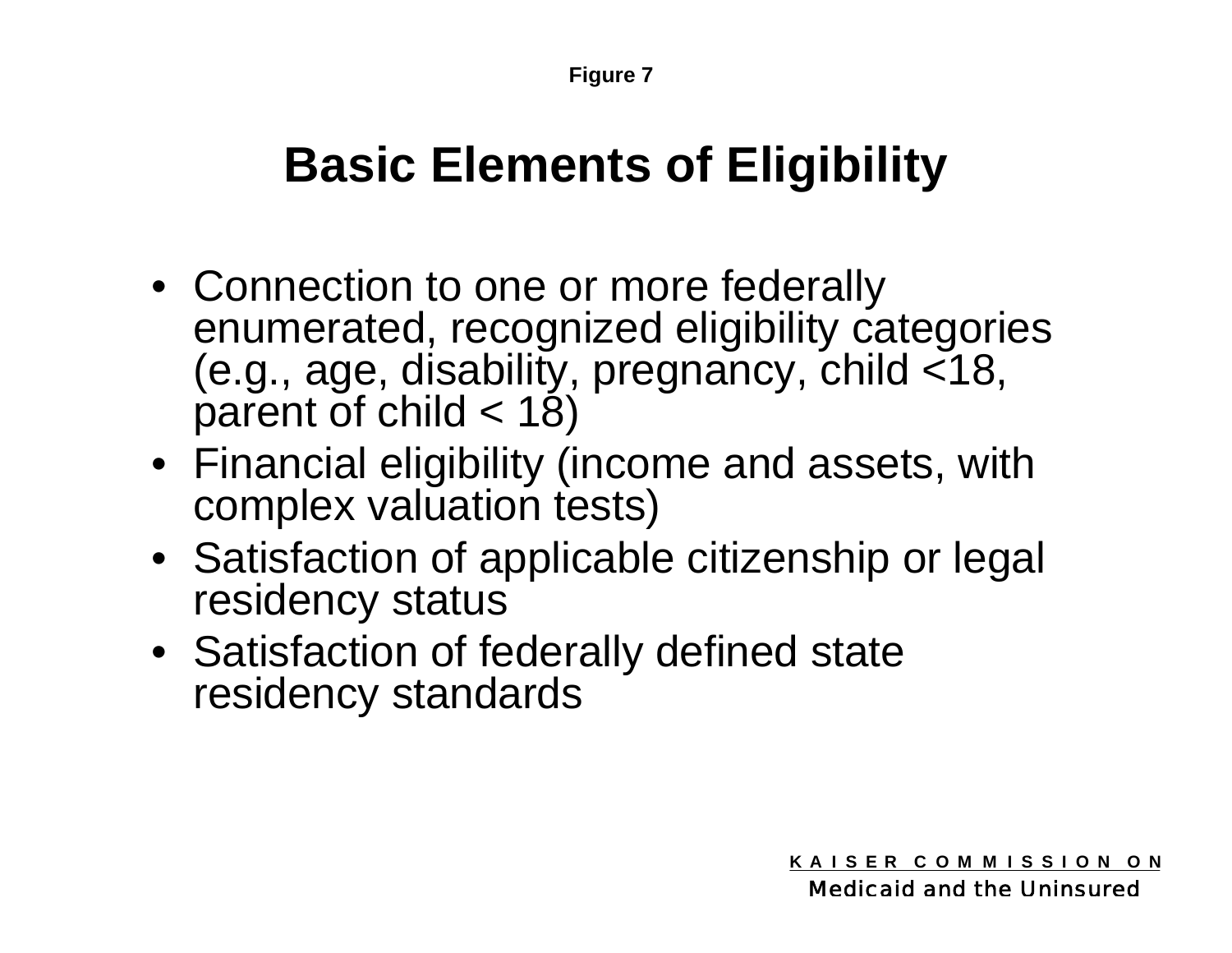## **Medicaid Beneficiary Groups**

### **Mandatory Populations Consultions Optional Populations**

- $\bullet$  **Children below federal minimum income levels**
- **Adults in families with children (Section 1931 and TMA)**
- **Pregnant women 133% FPL**
- •**Disabled SSI beneficiaries**
- •**Certain working disabled**
- •**Elderly SSI beneficiaries**
- $\bullet$  **Medicare Buy-In groups (QMB, SLMB)**

- **Children above federal minimum income levels**
- **Adults in families with children (above Section 1931 minimums)**
- **Pregnant women >133% FPL**
- **Disabled (above SSI levels)**
- •**Disabled (under HCBS waiver)**
- $\bullet$  **Certain working disabled (>SSI levels)**
- $\bullet$  **Elderly (>SSI; SSP-only recipients)**
- **Elderly nursing home residents (>SSI levels)**
- $\bullet$ **Medically needy**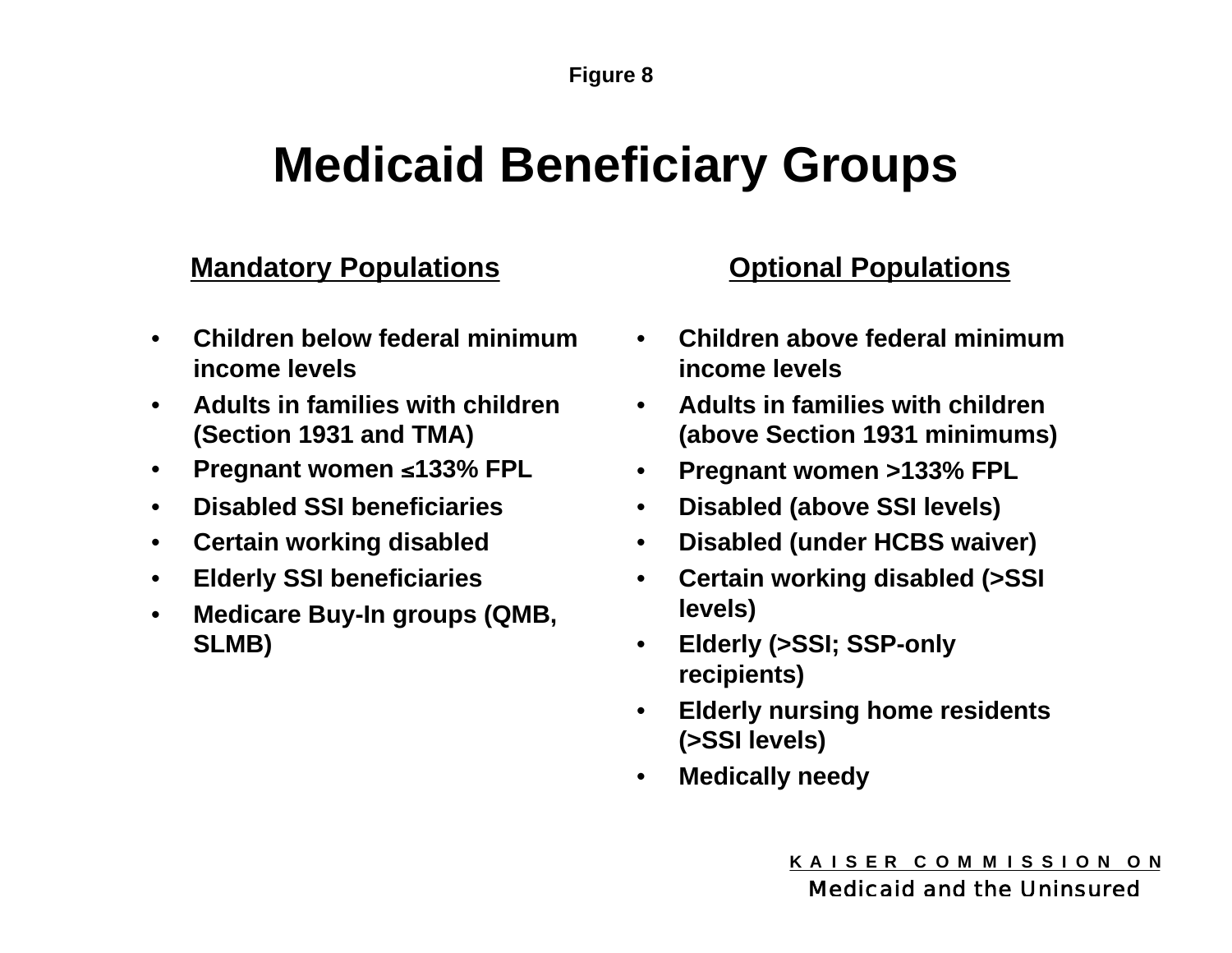

# **Sample Medicaid Eligibility Pathways for Women**



Medicaid and the Uninsured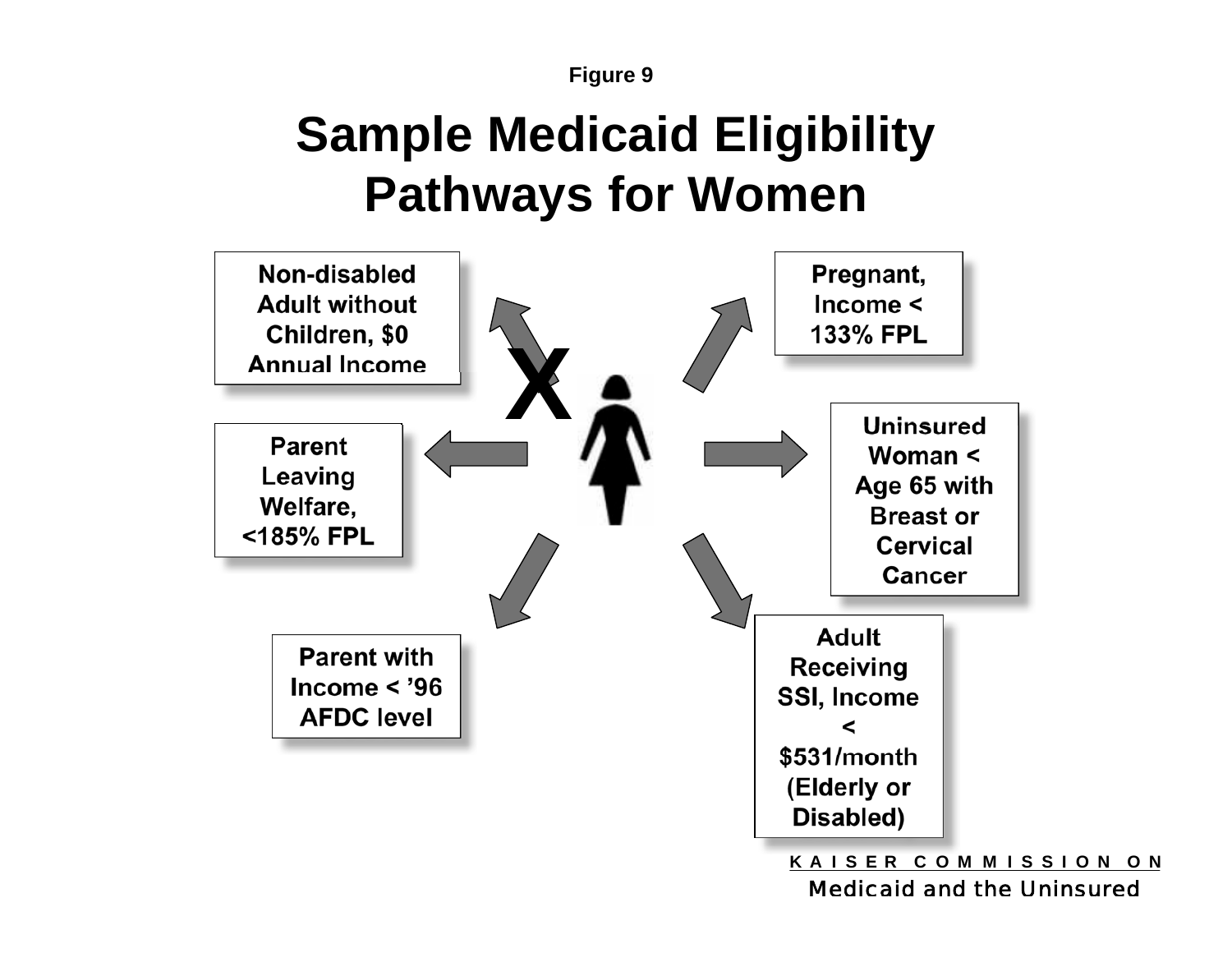# **Sample Medicaid Eligibility Pathways for Men**

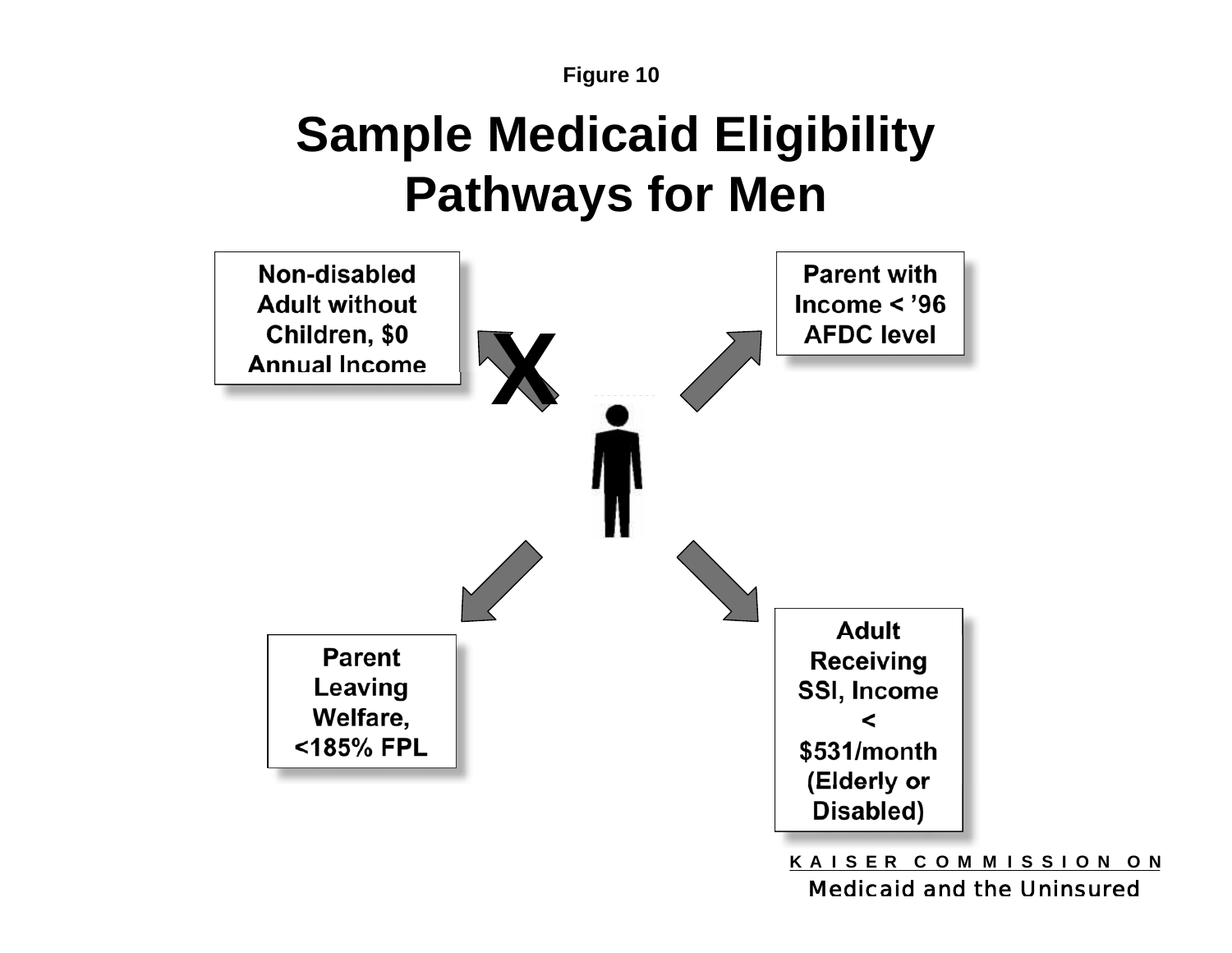# **Health Insurance Coverage of Nonelderly Persons by Poverty Level, 2002**



Notes: The federal poverty level was \$14,348 for a family of three in 2002.

Percentages may not total 100% due to rounding.

SOURCE: Urban Institute and Kaiser Commission on Medicaid and the Uninsured, analysis of the 2003 Current Population Survey.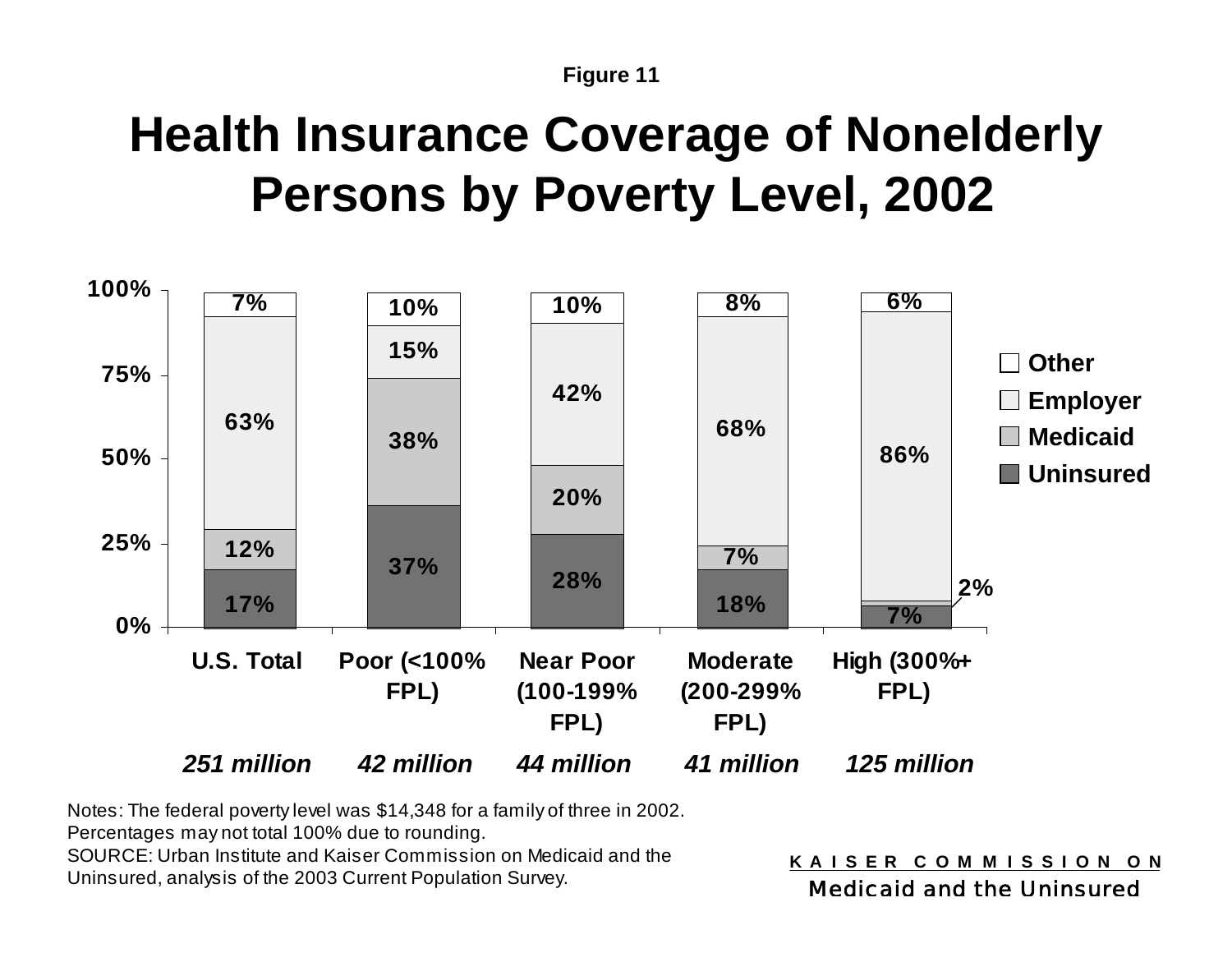# **Income Eligibility Thresholds for Adults and Children Under Medicaid, 2003**



NOTE: Based on a family of three. The federal poverty level was \$8,980 for a single person and \$15,260 for a family of three in 2003. Source: Kaiser Commission on Medicaid and the Uninsured, 2004.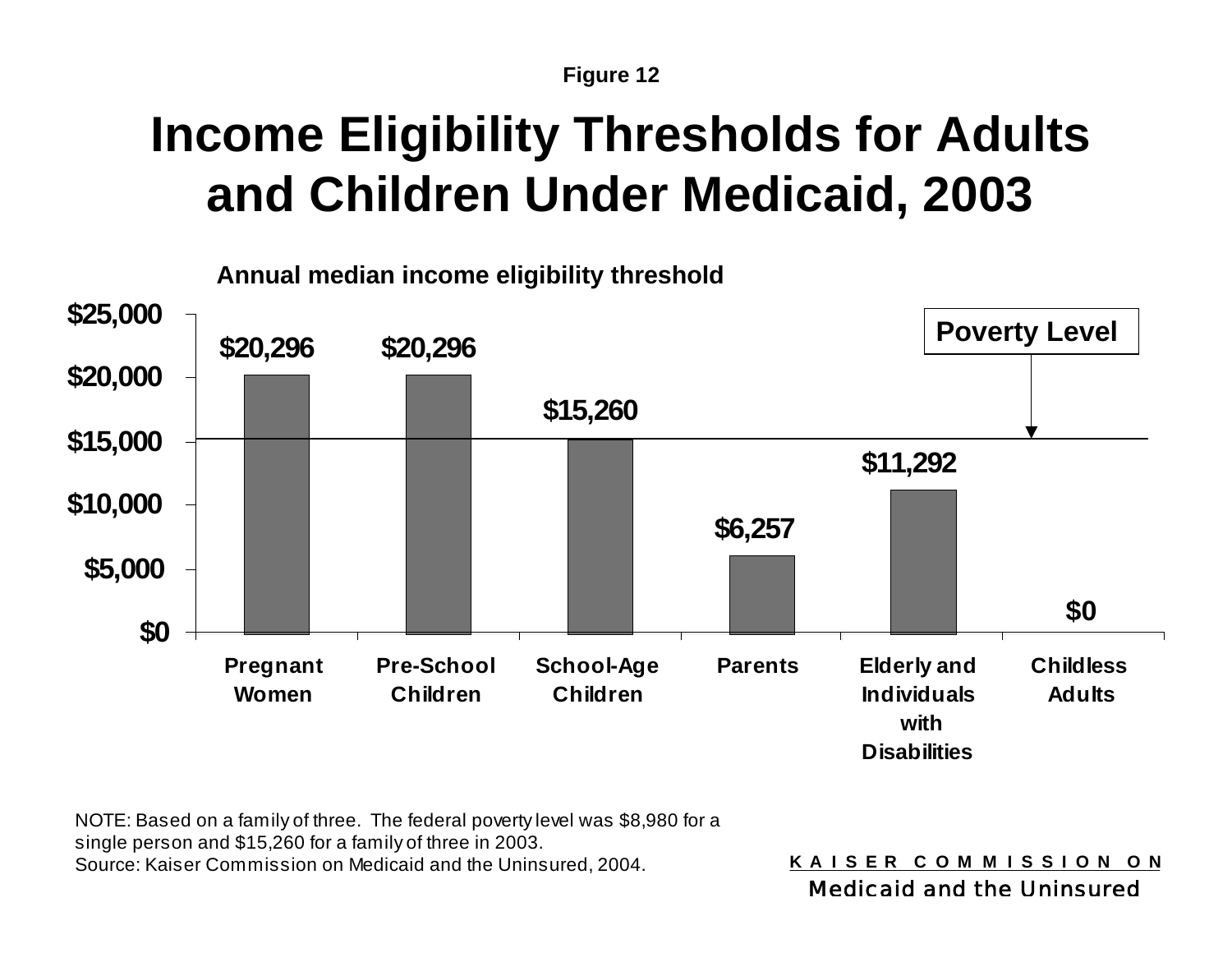# **Percent of Residents Covered by Medicaid, by State, 2001-2002**



population.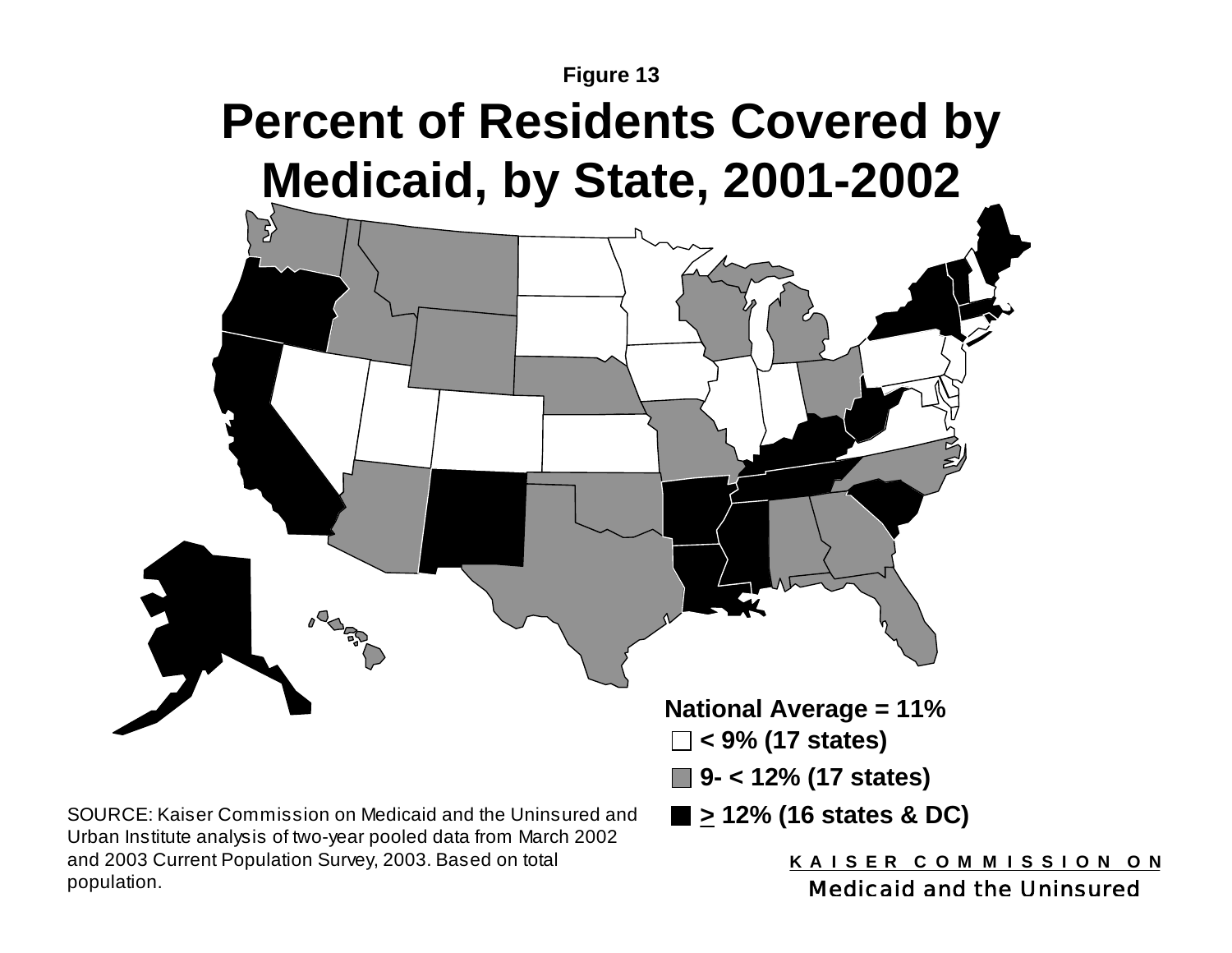### **Figure 14 Required and Optional Benefits**

- •**Physicians services**
- $\bullet$  **Laboratory and x-ray services**
- •**Inpatient hospital services**
- • **Outpatient hospital services**
- • **Early and periodic screening, diagnostic, and treatment (EPSDT) services for individuals under 21**
- $\bullet$  **Family planning and supplies**
- • **Federally-qualified health center (FQHC) services**
- $\bullet$ **Rural health clinic services**
- •**Nurse midwife services**
- • **Certified nurse practitioner services**
- $\bullet$  **Nursing facility (NF) services for individuals 21 or over**

### **Required Items & Services "Optional" Items and Services**

- •**Prescription drugs**
- $\bullet$  **Medical care or remedial care furnished by licensed practitioners**
- $\bullet$ **Diagnostic, screening, preventive, and rehab services**
- •**Clinic services**
- $\bullet$ **Dental services, dentures**
- $\bullet$ **Physical therapy**
- $\bullet$ **Prosthetic devices, eyeglasses**
- $\bullet$ **TB-related services**
- $\bullet$ **Primary care case management**
- $\bullet$ **ICF/MR services**
- $\bullet$  **Inpatient/nursing facility services for individuals 65 and over in an institution for mental diseases (IMD)**
- $\bullet$  **Inpatient psychiatric hospital services for individuals under age 21**
- •**Home health care services**
- $\bullet$  **Respiratory care services for ventilator-dependent individuals**
- •**Personal care services**

 $\bullet$ 

- $\bullet$  **Private duty nursing services**
	- **K A I S E R C O M M I S S I O N O N Hospice services**

Medicaid and the Uninsured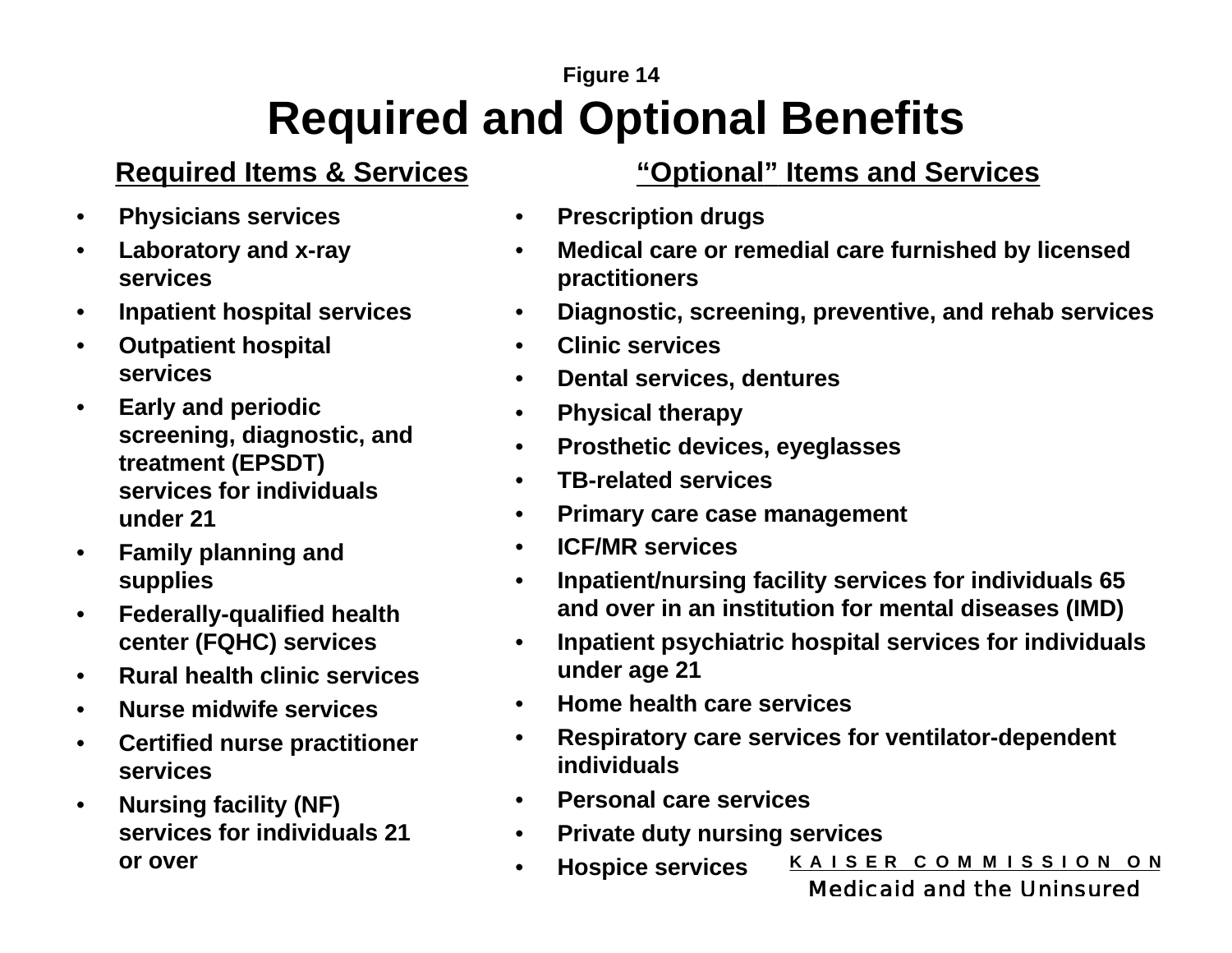### **Health Status and Functional Limitations of Non-elderly Low Income Adults Medicaid vs. Privately Insured, 1996-1998**



Note: All differences are statistically significant at the 5% level. Low income defined as those with incomes less than 200% of the Federal Poverty Level. Adults defined as age 19-64.

SOURCE: Holahan and Hadley analysis of MEPS data from 1996, 1997, and 1998, prepared for the Kaiser Commission on Medicaid and the Uninsured.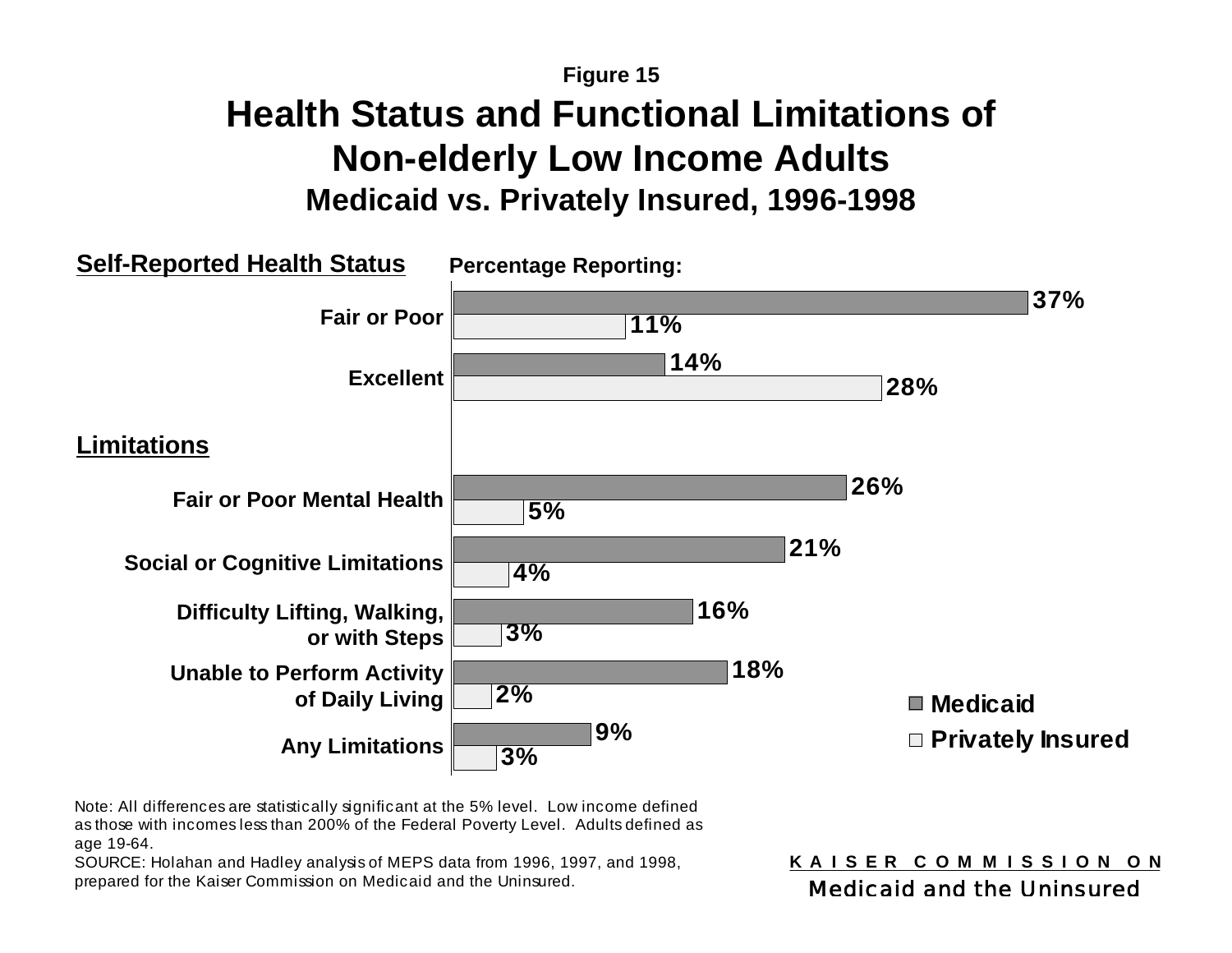### **Medicaid's Role for Selected Populations**



**Percent with Full Medicaid Coverage:**

Note: "Poor" is defined as living below the federal poverty level, which was \$14,348 for a family of three in 2002.

SOURCE: Nonelderly, Poor, Near-Poor and Children: KCMU and Urban Institute analysis of the March 2003 Current Population Survey; Aged and Disabled: KFF, KCMU and Urban Institute estimates, 2002 and 2003.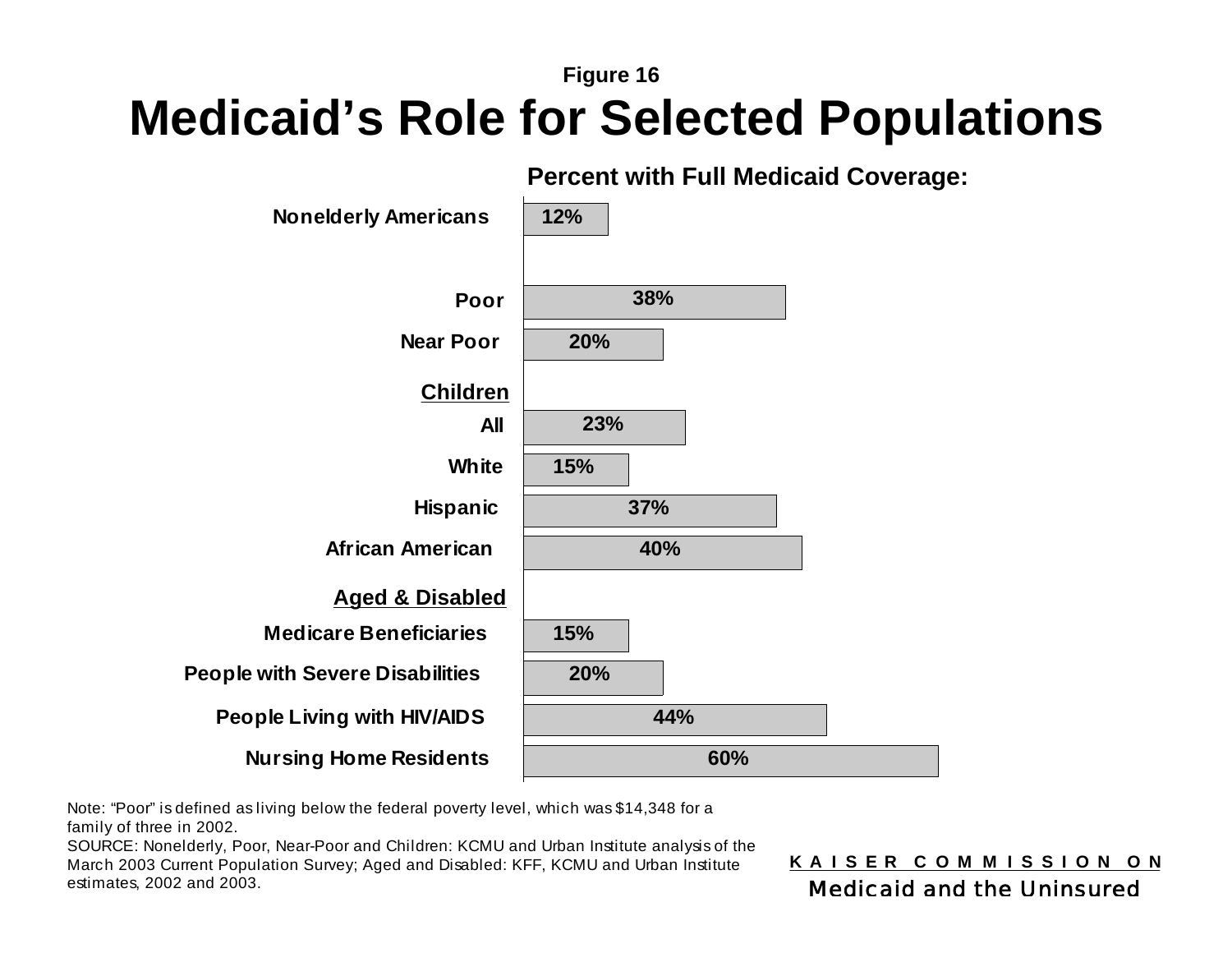### **Medicaid's Role for Selected Populations**



Note: "Poor" defined as living below the federal poverty level.

SOURCE: Urban Institute and Kaiser Commission on Medicaid and the Uninsured, estimates based on the March 2001 Current Population Survey; Thorpe, et al. 1999; Meyer and Zeller, 1999; Kates, 2002; Urban Institute analysis of MCBS, 2002.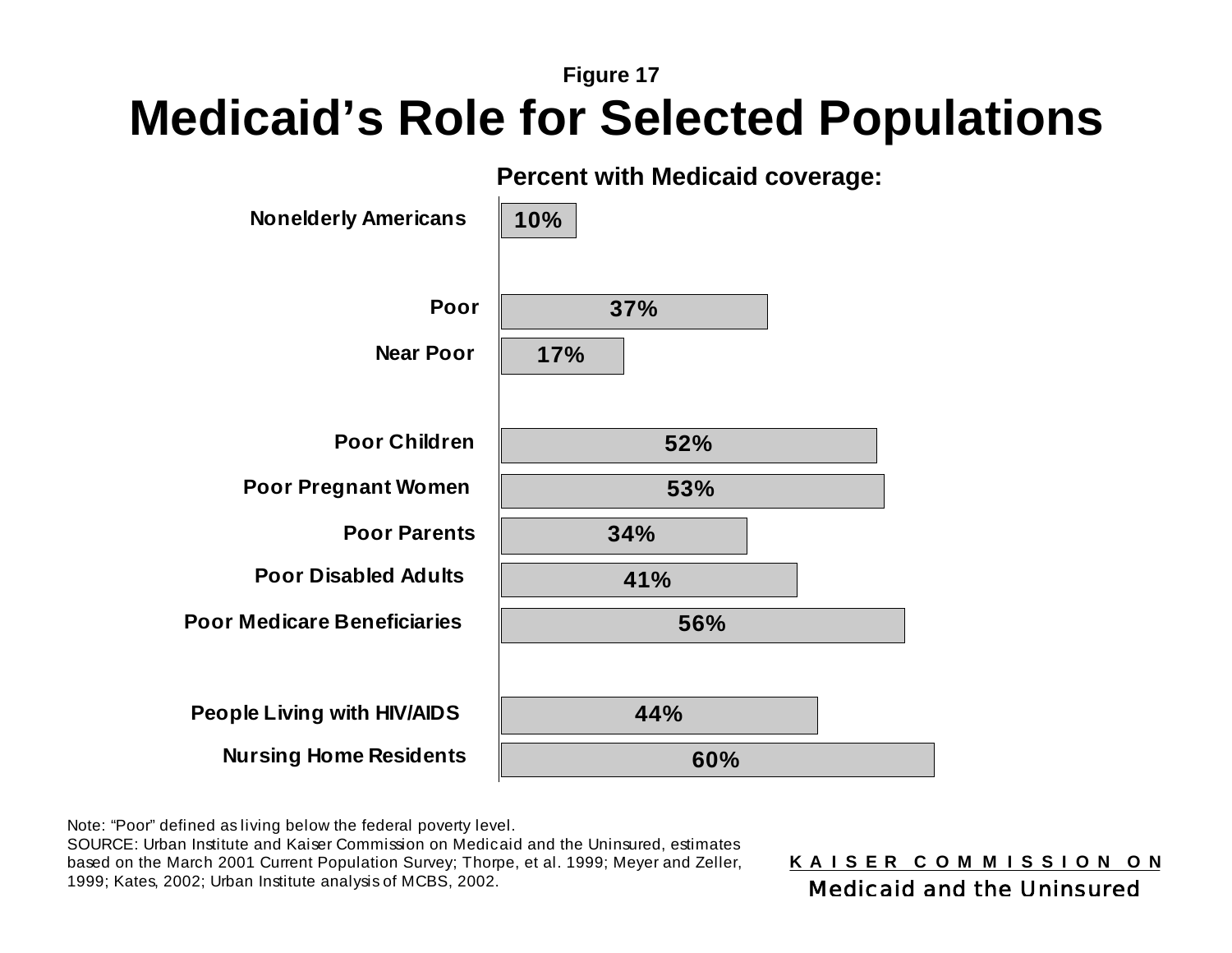### **Figure 18 Trends in the Uninsured Rate of Children, by Income Level**



SOURCE: Center on Budget and Policy Priorities analysis of NHIS data.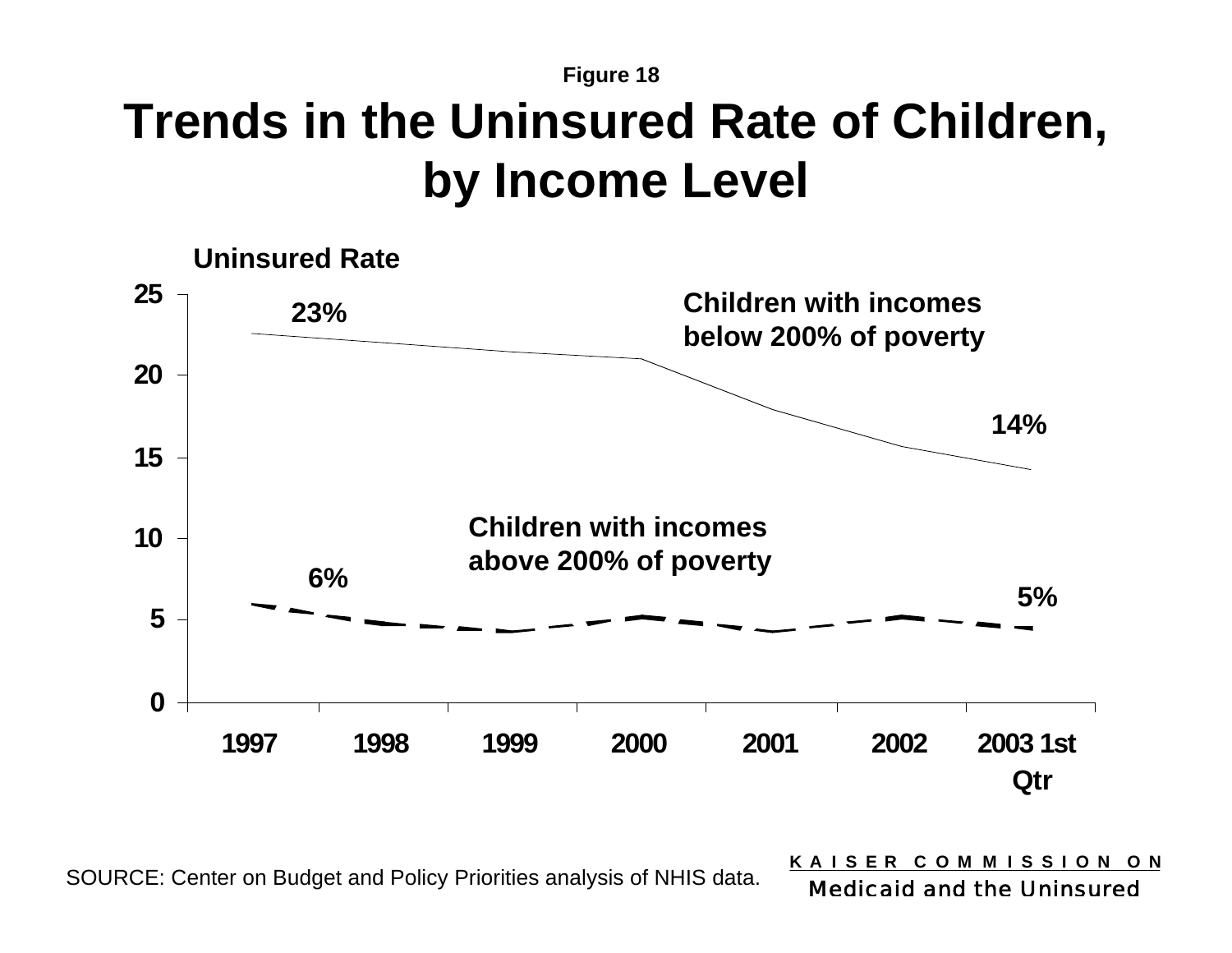## **Medicaid's Impact on Access to Health Care**

**Percent Reporting The Private ■ Uninsured ■ Medicaid** ■ Private



SOURCES: The 1997 Kaiser/Commonwealth National Survey of Health Insurance; Women's Health, The Commonwealth Fund Survey, 1996.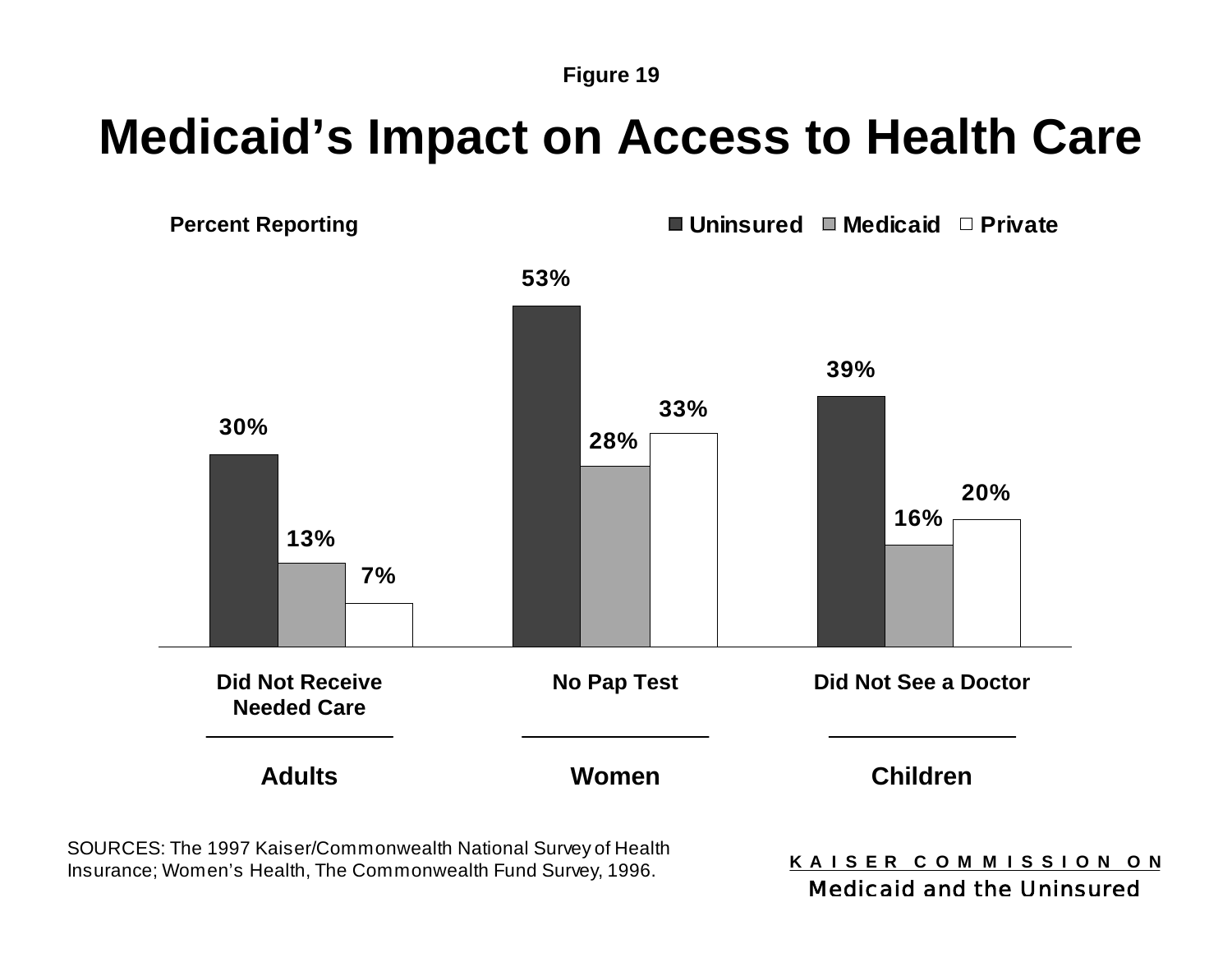## **Medicaid's Relationship to Medicare**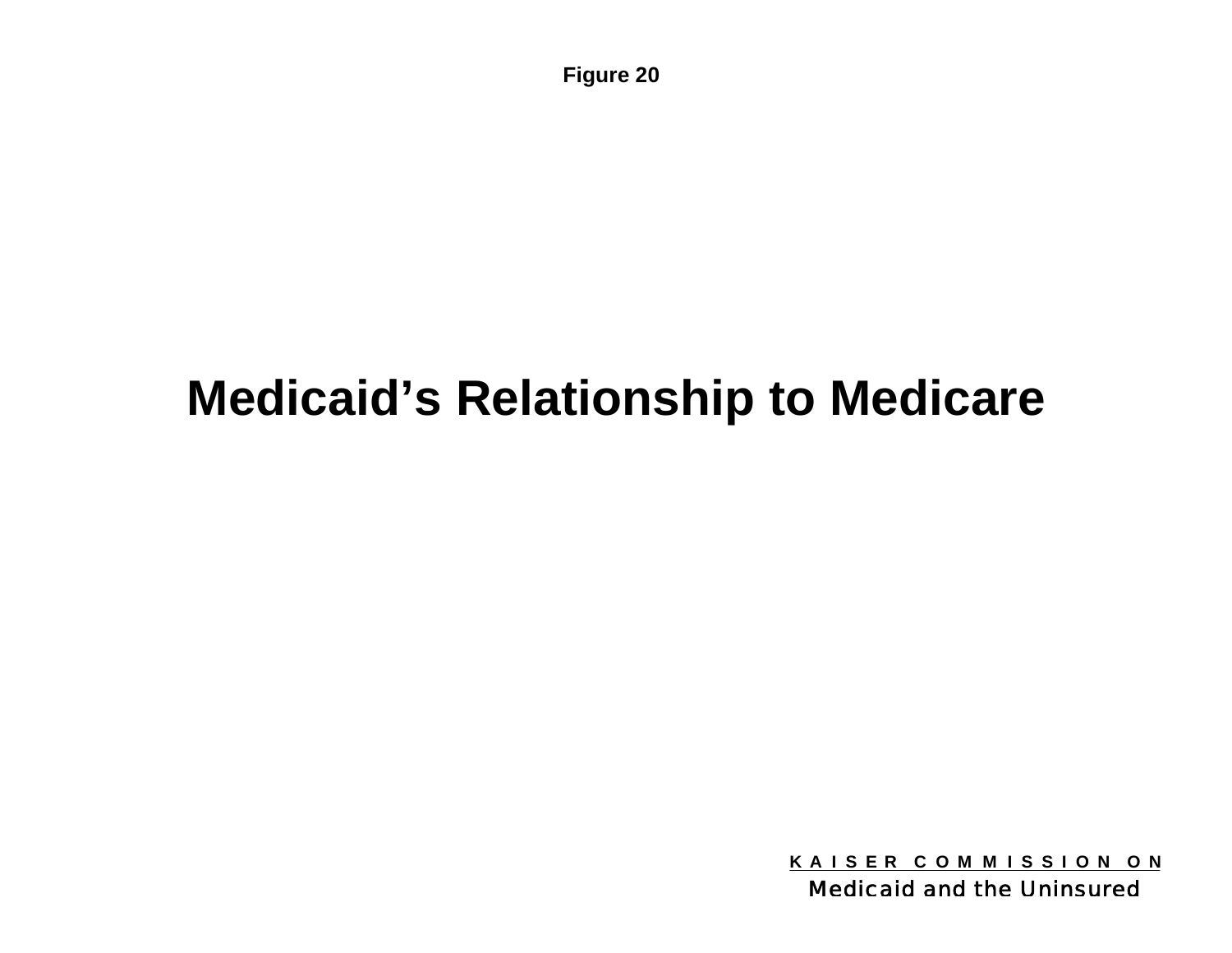# **Spending on Dual Eligibles as a Share of Medicaid Spending on Benefits, FY2002**



### **Total Spending on Benefits = \$232.8 Billion**

NOTE: Due to rounding, percentages do not total 100%. SOURCE: Urban Institute estimates prepared for KCMU based on an analysis of 2000 MSIS data applied to CMS-64 FY2002 data.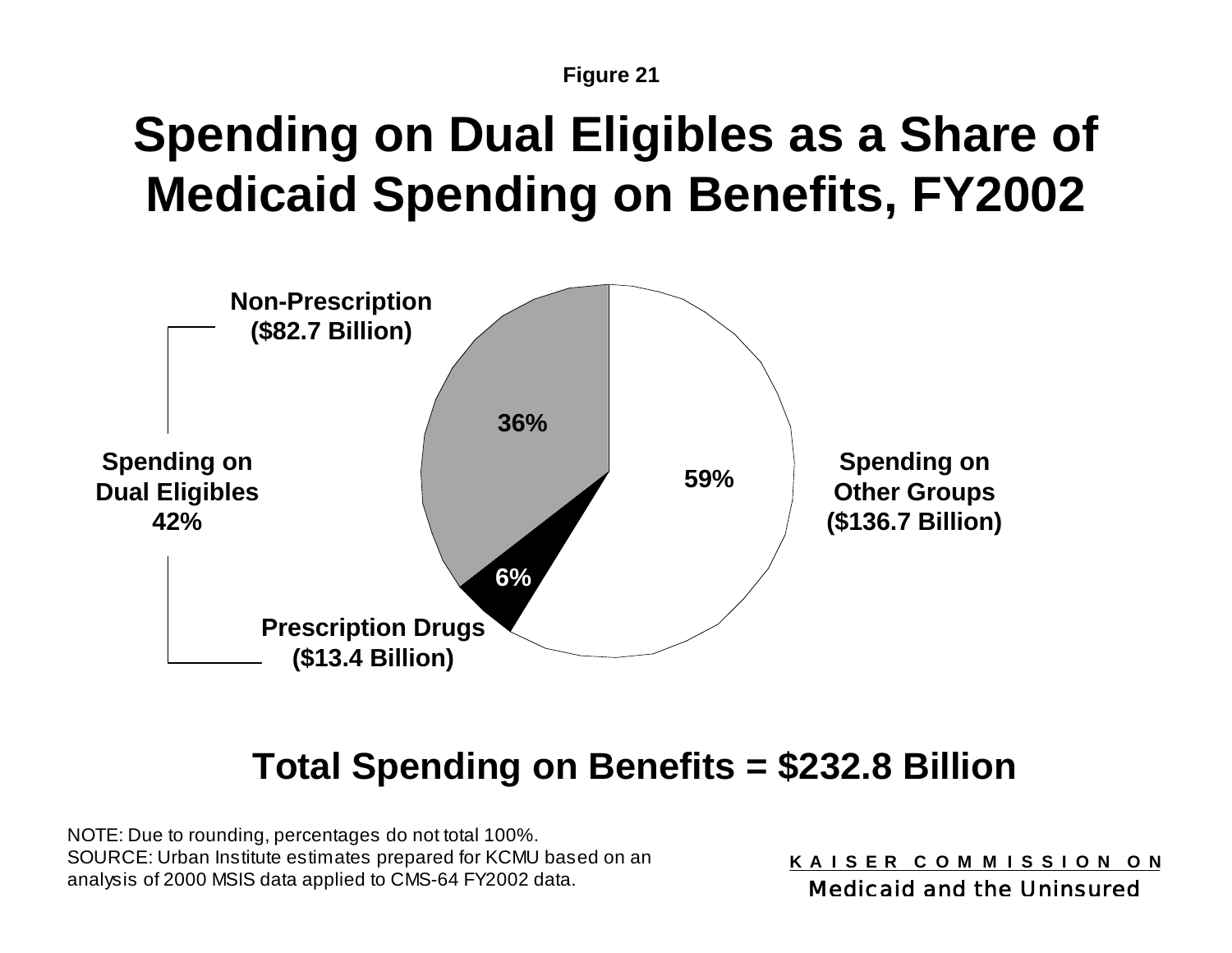# **National Spending on Nursing Home and Home Health Care, 2002**



SOURCE: CMS, National Health Accounts, 2004.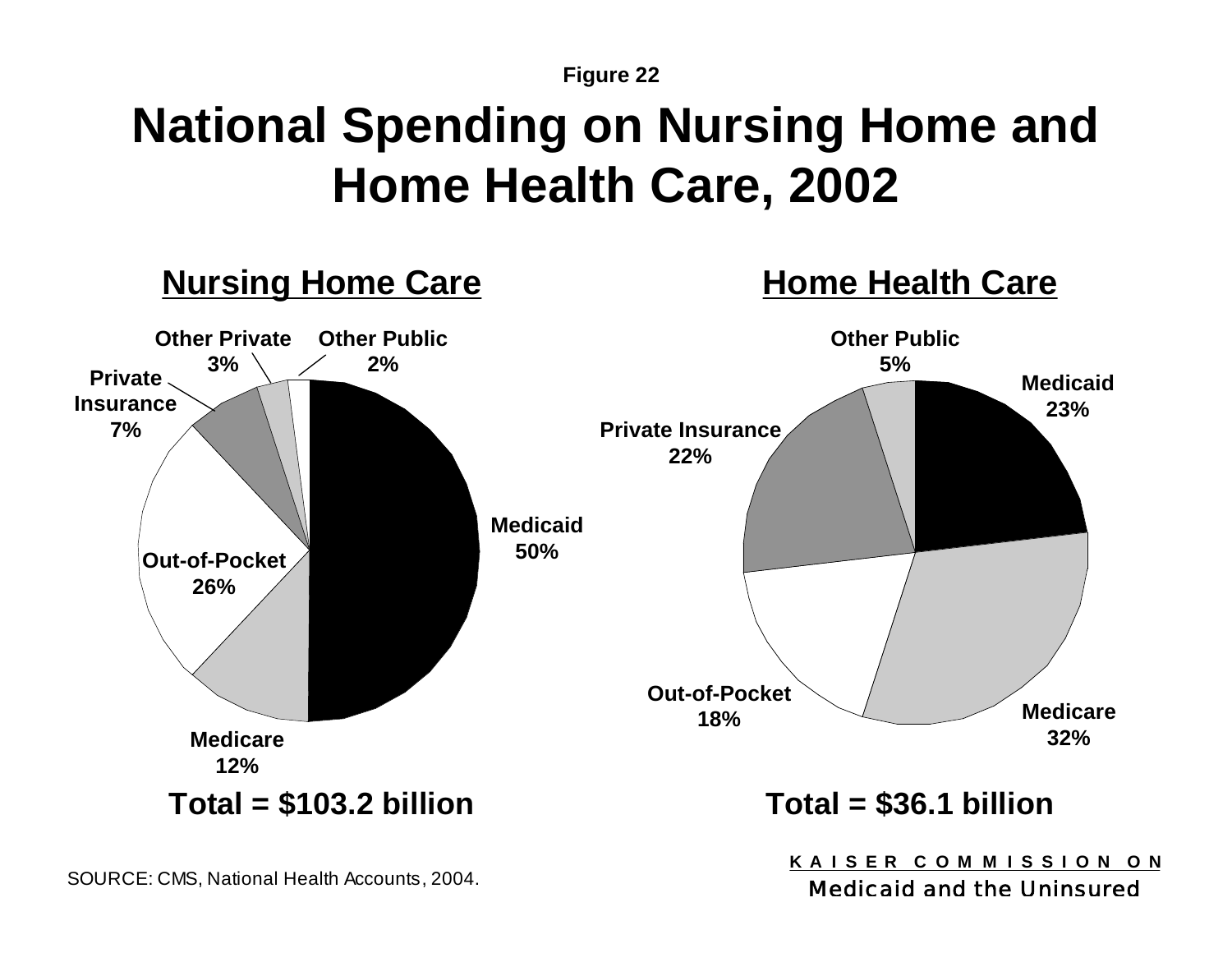### **Implications of Provisions in the New Medicare Bill for States**

- $\bullet$  **Medicare will provide prescription drug coverage to Medicaid beneficiaries who are also enrolled in Medicare (the "dual eligibles")**
	- However, states may not supplement the Medicare prescription drug benefit for dual eligibles through Medicaid. They must instead use state general revenue funds
- • **States will be required to make payments to the federal government totaling \$115 billion over the next 10 years**
	- Payments are designed to offset the fiscal relief states will receive as a result of no longer providing prescription drugs to dual eligibles under Medicaid
	- – Between 2004 and 2006, this provision will cost states \$1.2 billion more than they would have otherwise spent. Over 10 years, states will save a total of about \$17 billion.
- $\bullet$  **States will assume new responsibilities for administering the Medicare prescription drug card in 2004 and the low-income subsidy in 2006**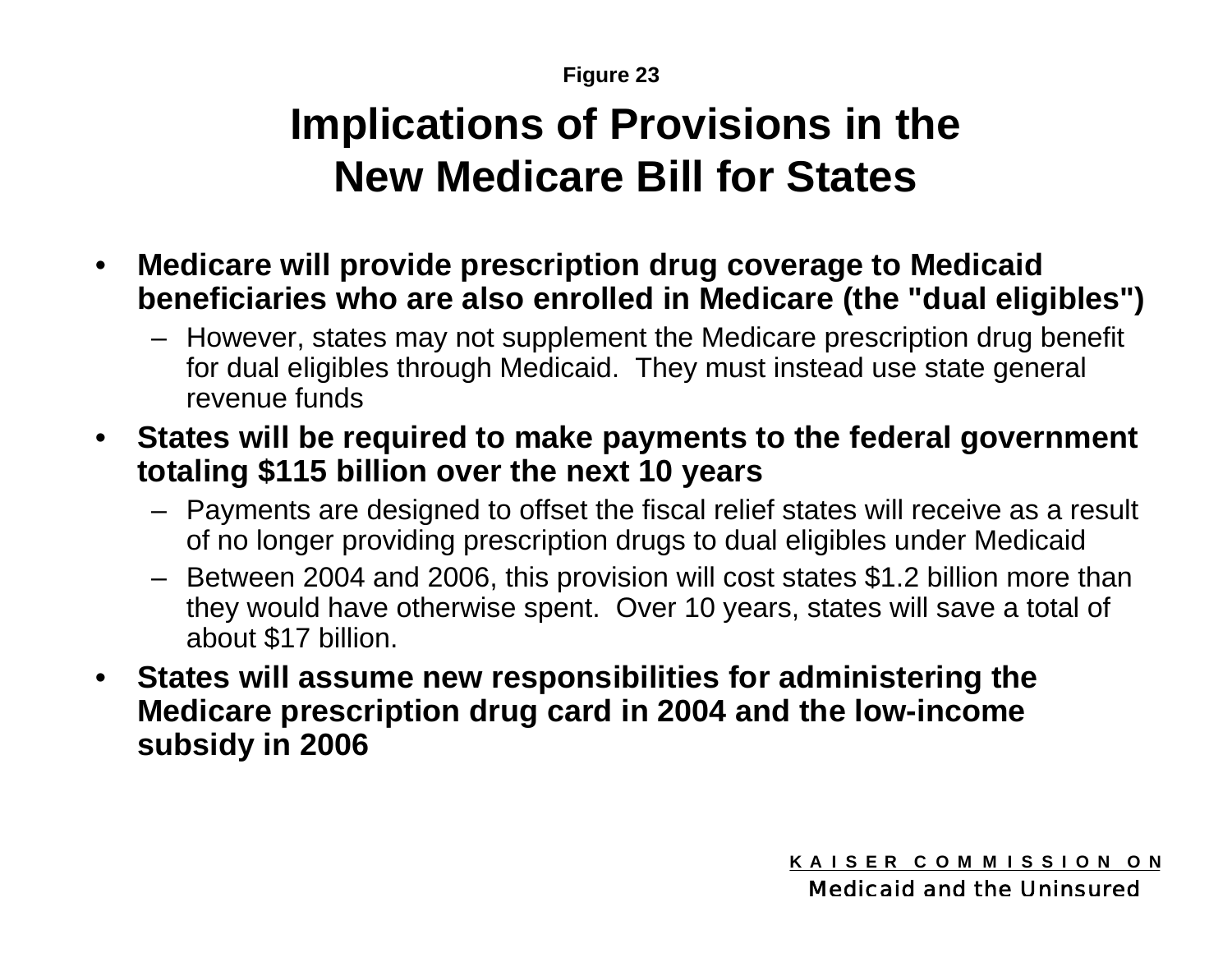# **Where Do Medicaid Expenditures Go, and How Important are They to the Health Care System?**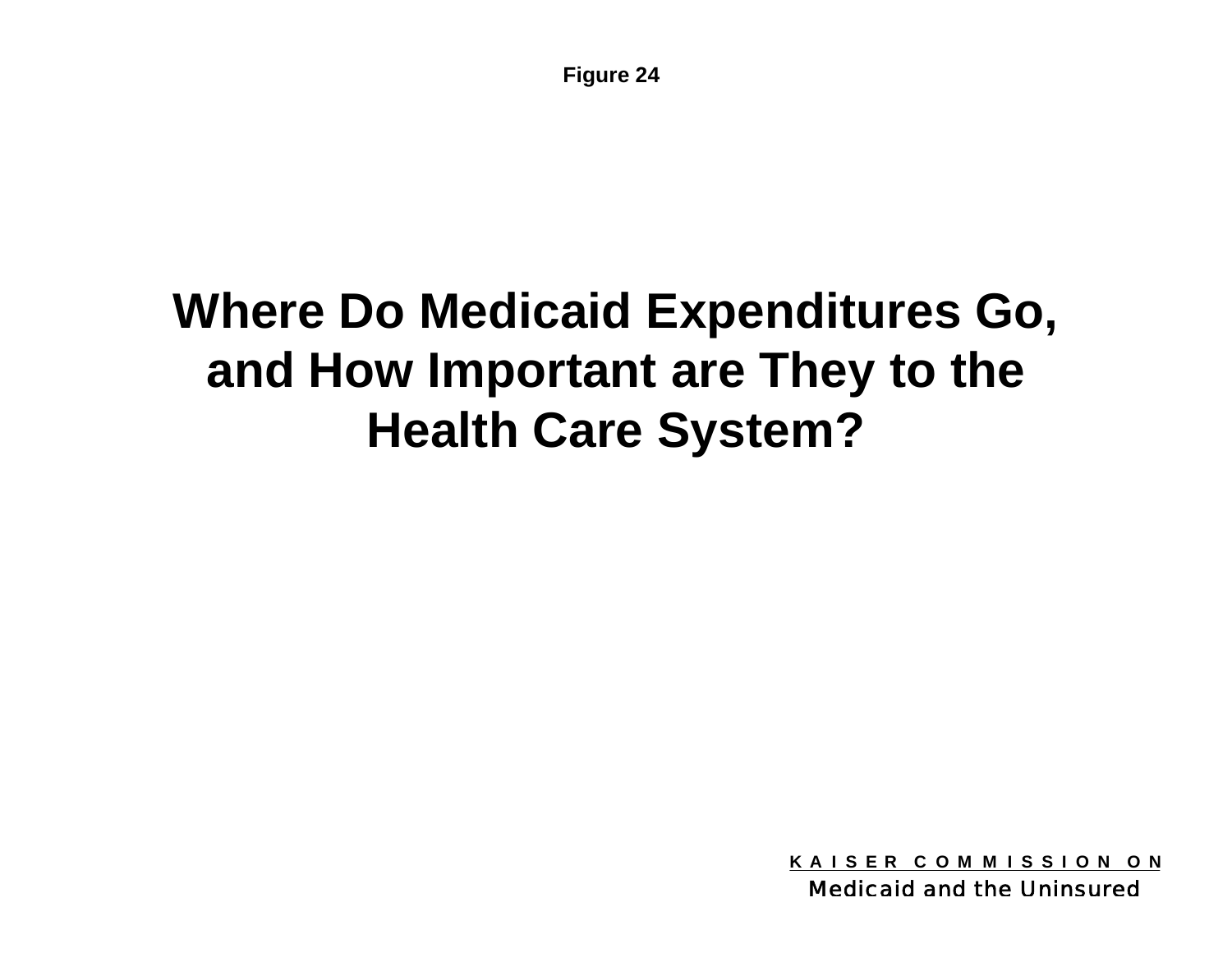## **Average Annual Growth Rates of Total Medicaid Spending**

**Annual growth rate:**



SOURCE: For 1992-2002: Urban Institute estimates based on data from Medicaid Financial Management Reports (HCFA/CMS Form 64); For 2003-2004: Health Management Associates estimates based on estimates provided by state officials. FY 2004 estimate is based on state officials' projections for FY 2004.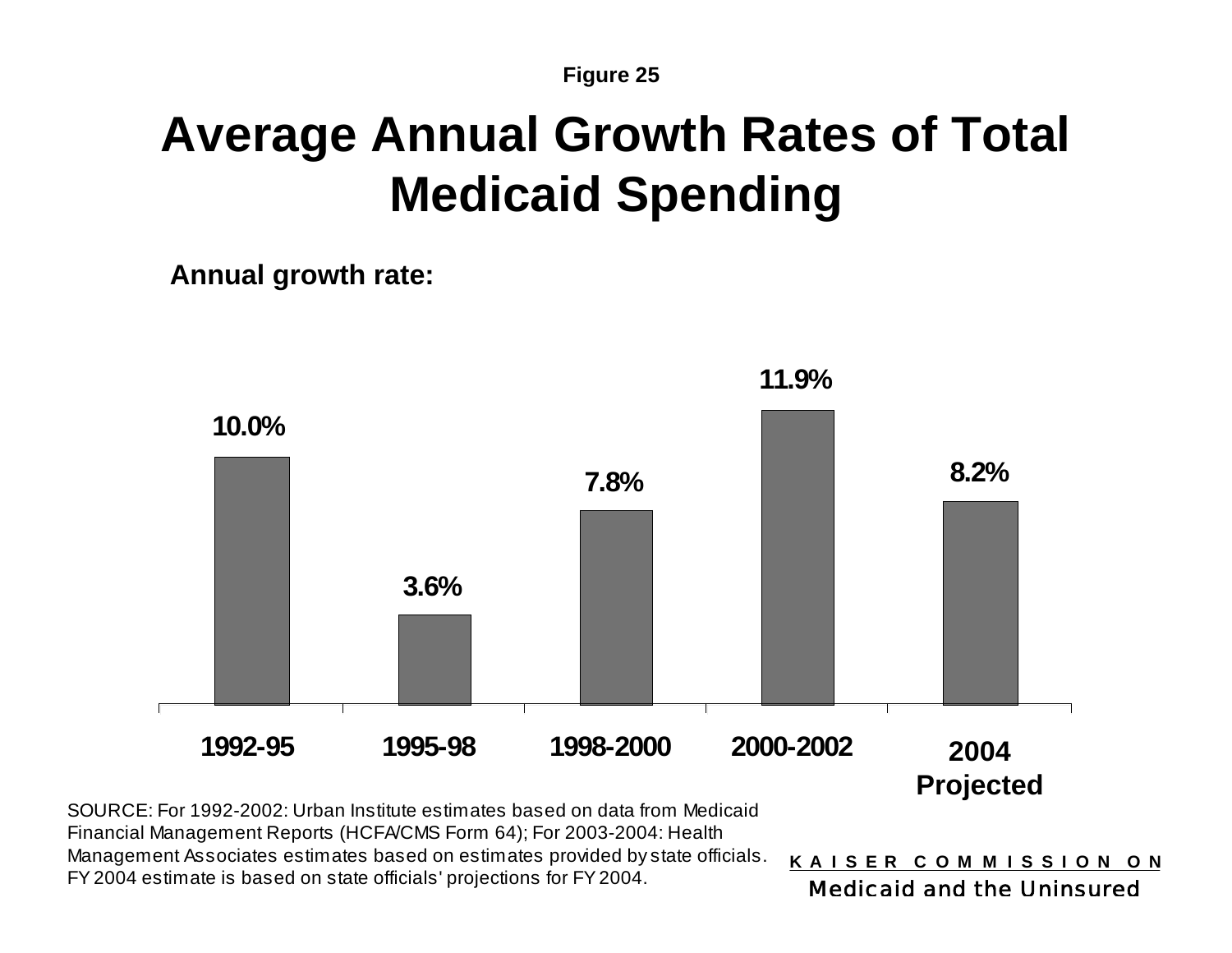# **Medicaid's Role in the U.S. Health System**

### **Health Insurance Coverage, 2002**

**Personal Health Spending, 2002**



Note: Excludes active military members SOURCE: Urban Institute and Kaiser Commission estimates based on the March 2003 Current Population Survey.

SOURCE: Levit et al, 2004 based on National Health Care Expenditure Data, Centers for Medicare and Medicaid Services, Office of the Actuary.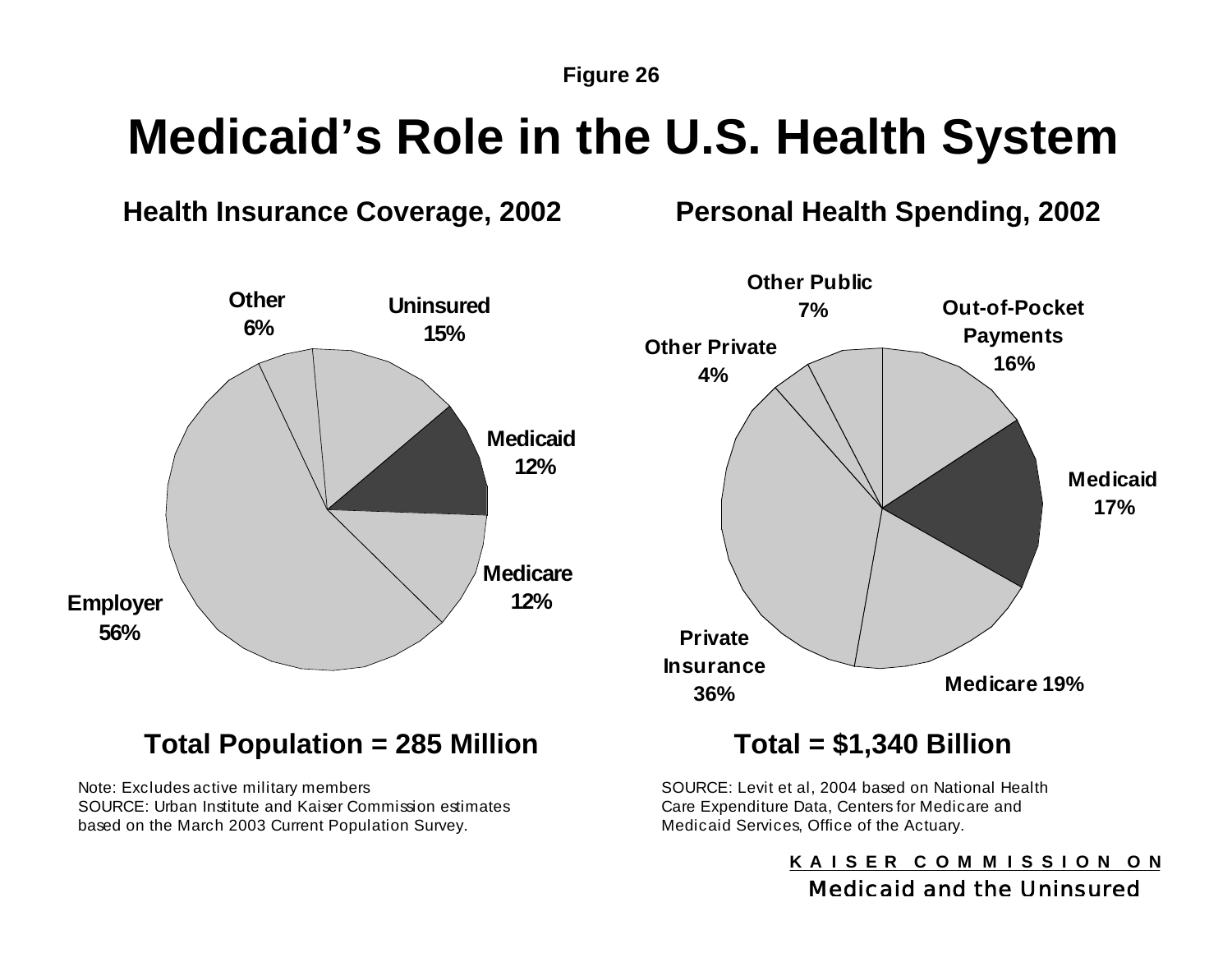## **Medicaid Enrollees and Expenditures by Enrollment Group, 2003**



**Enrollees Expenditures Total = 52.4 million Total = \$235 billion**

Expenditure distribution based on CBO data that includes only federal spending on services and excludes DSH, supplemental provider payments, vaccines for children, administration, and the temporary FMAP increase. Total expenditures assume a state share of 43% of total program spending.

SOURCE: Kaiser Commission estimates based on CBO and OMB data, 2004.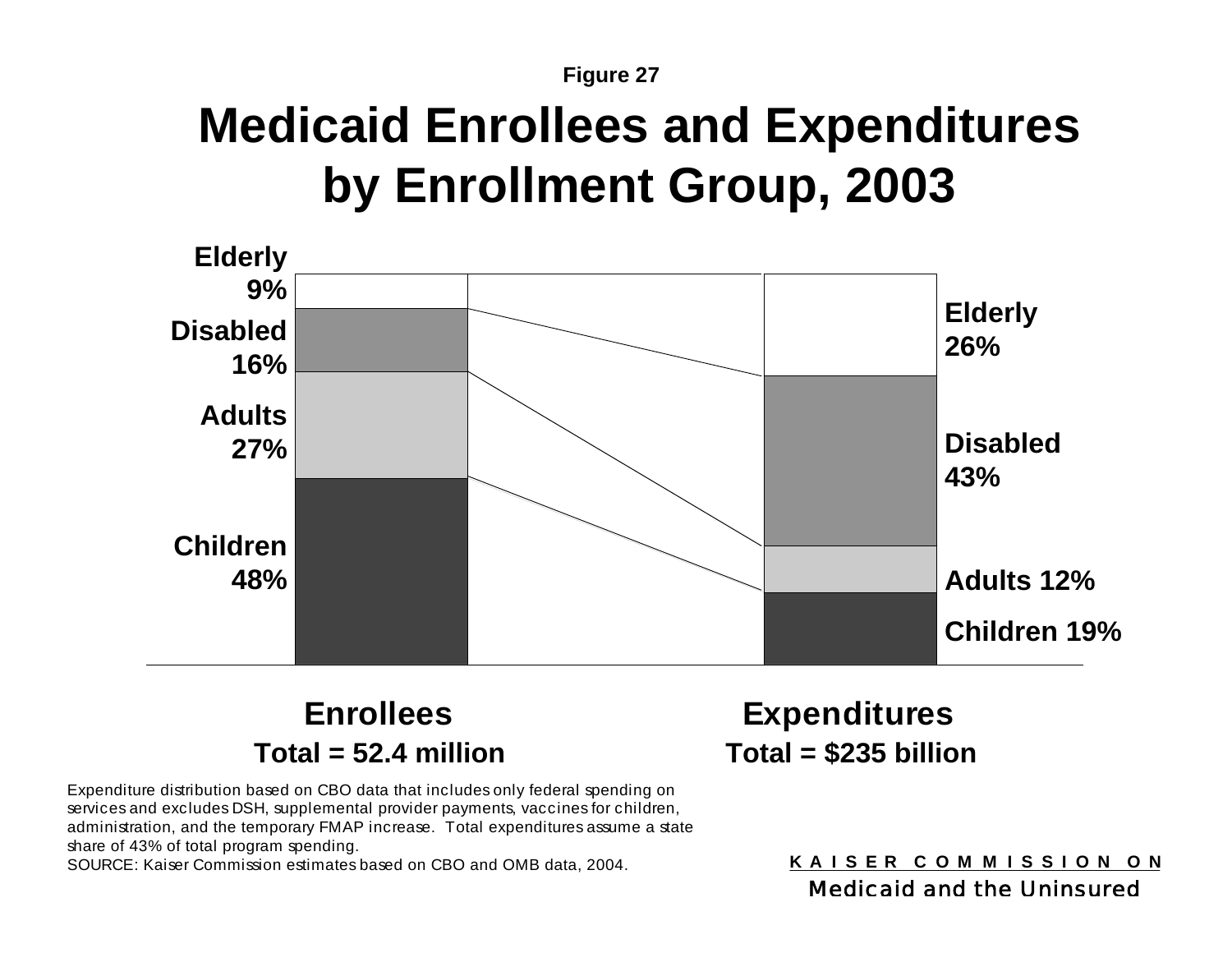## **Medicaid Expenditures by Service, 2002**



**Total = \$248.7 billion**

SOURCE: Urban Institute estimates based on data from CMS (Form 64).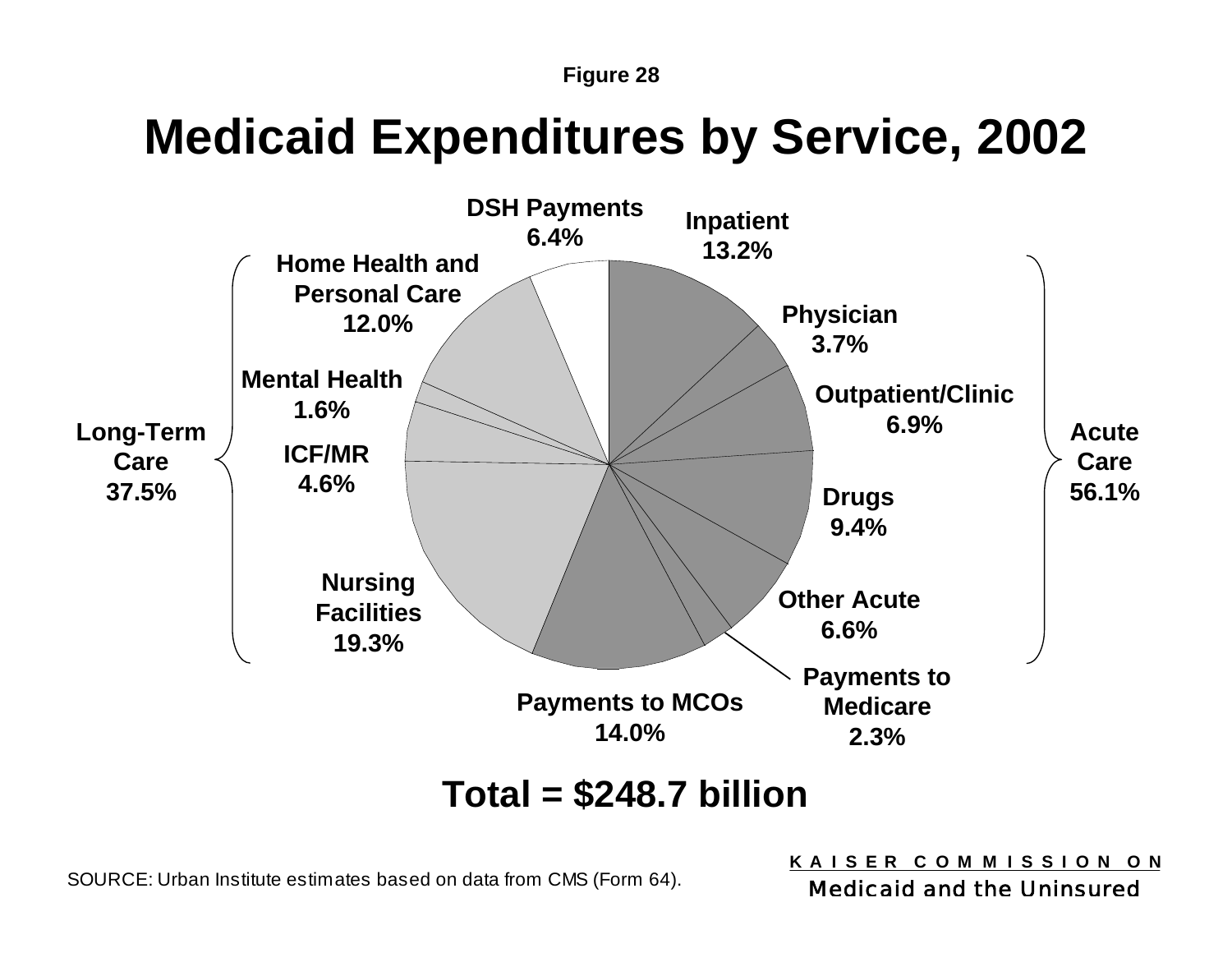## **Distribution of Medicaid Spending by Eligibility Group and Type of Service, 1998**



Note: Expenditures do not include disproportionate share hospital (DSH) payments,

administrative costs, or accounting adjustments.

SOURCE: Urban Institute estimates, based on data from federal fiscal year 1998 HCFA 2082 and HCFA-64 reports, 2001.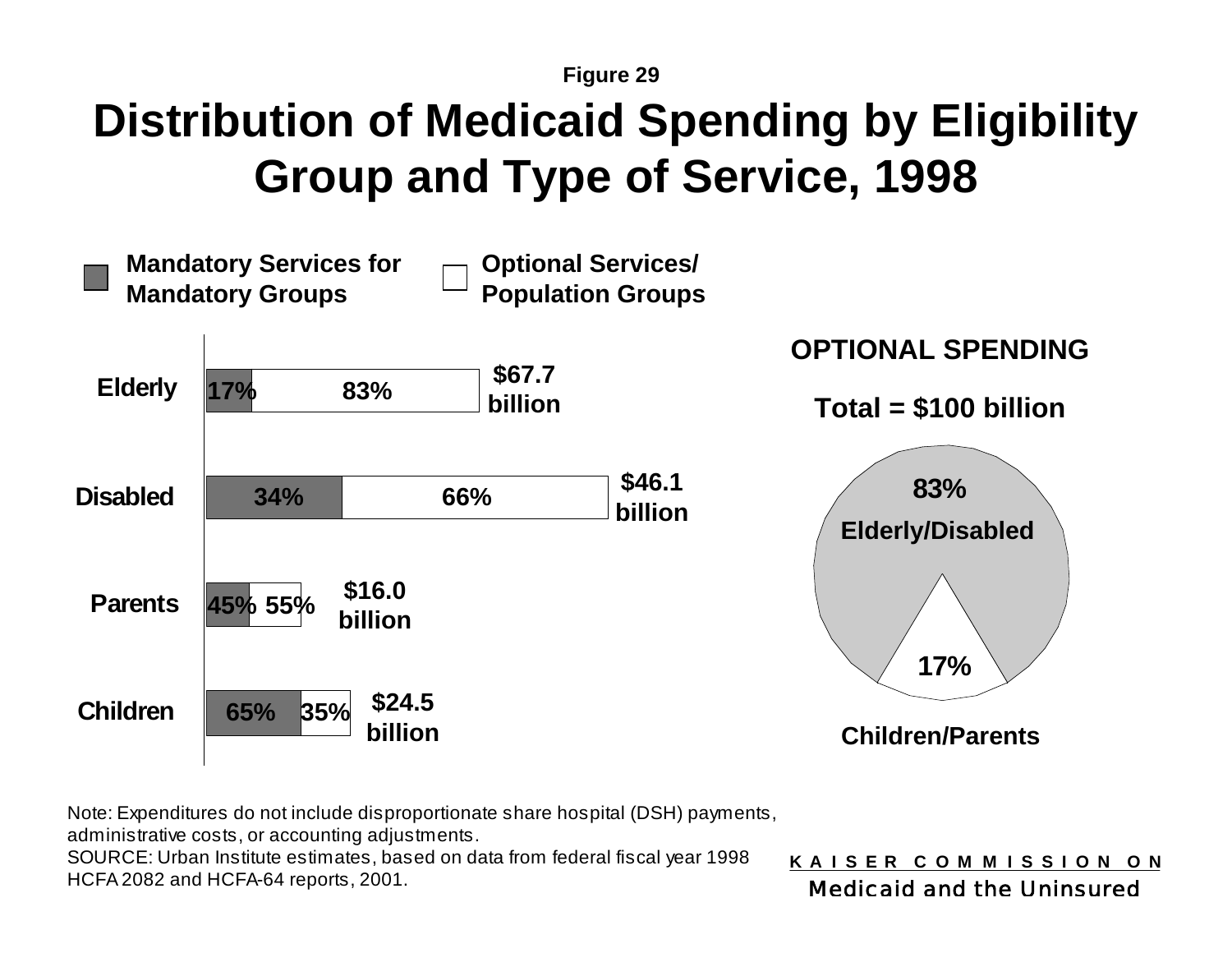## **Medicaid's Role in the Health System, 2002**



SOURCE: Levit, et al, 2004. Based on National Health Care Expenditure Data, Centers for Medicare and Medicaid Services, Office of the Actuary.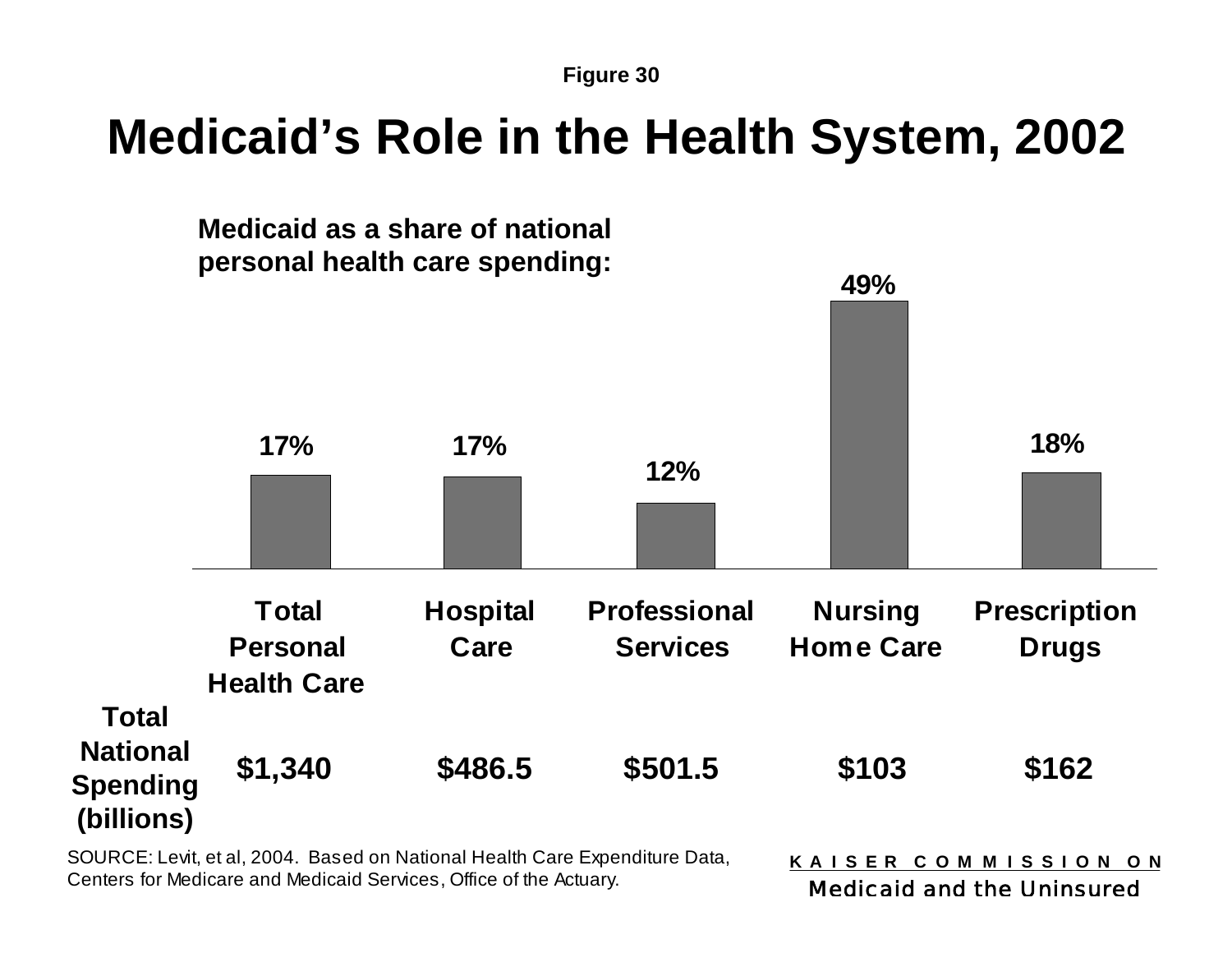# **Average Annual Rate of Expenditure Growth for Medicaid Services, 2000-2002**



Note: All growth rates shown represent changes in total fee-forservice expenditures for the types of services listed. SOURCE: Kaiser Commission on Medicaid and the Uninsured / Urban Institute analysis of HCFA-64 data.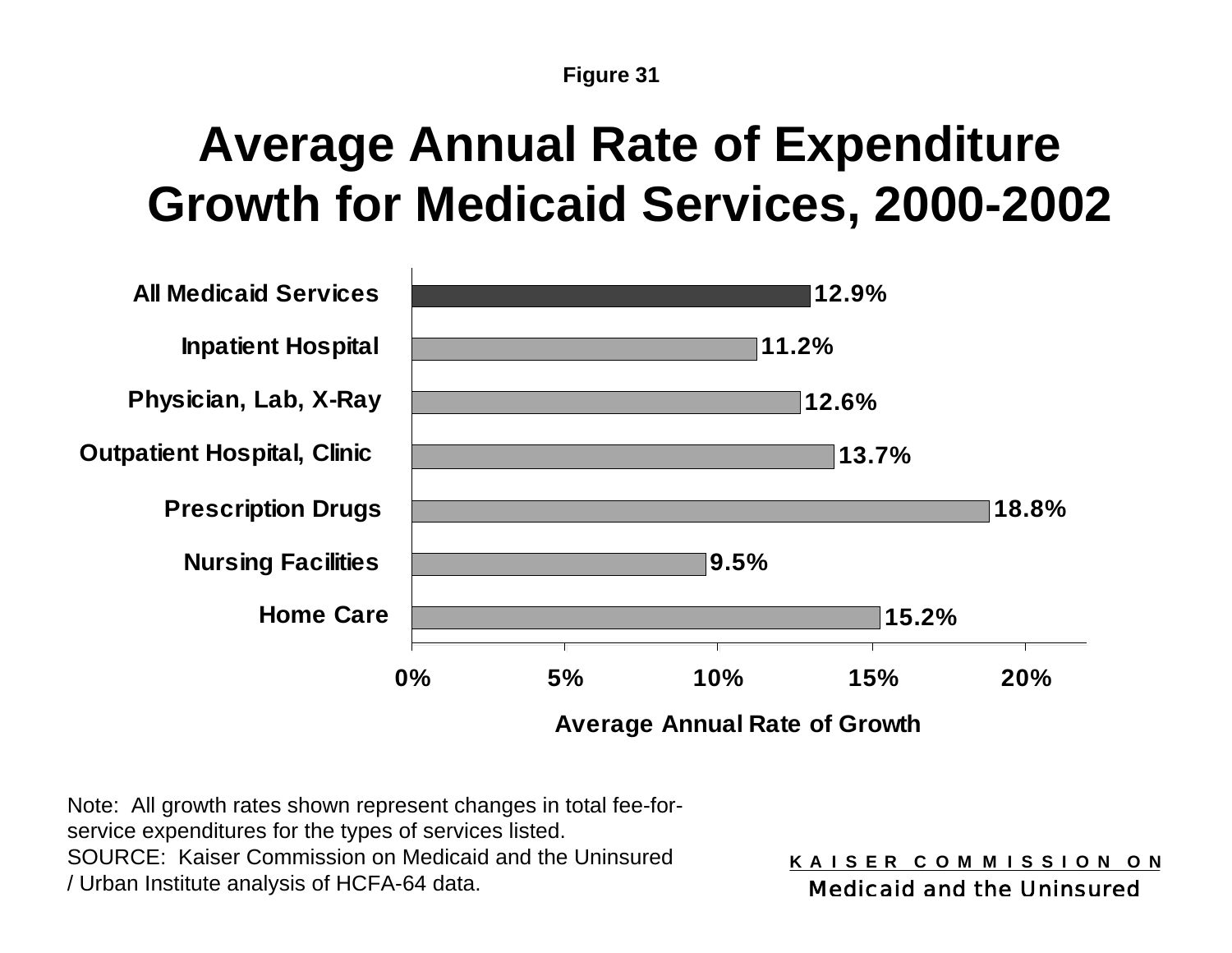# **Sources of Medicaid Expenditure Growth**

- $\bullet$  **Keeping pace with health care inflation**
	- Pressure to increase provider payments
	- Escalating costs for prescription drugs
- **Changing patterns of health care utilization**
	- Expanding home- and community-based services
	- Increase in prescription drug utilization
- **Expanding enrollment**
	- Economic downturn
	- Growth of the disabled population in Medicaid
- **Use of "Medicaid maximization" arrangements** which increase federal contributions to state programs above legal levels permitted under "federal medical assistance percentage (FMAP)" law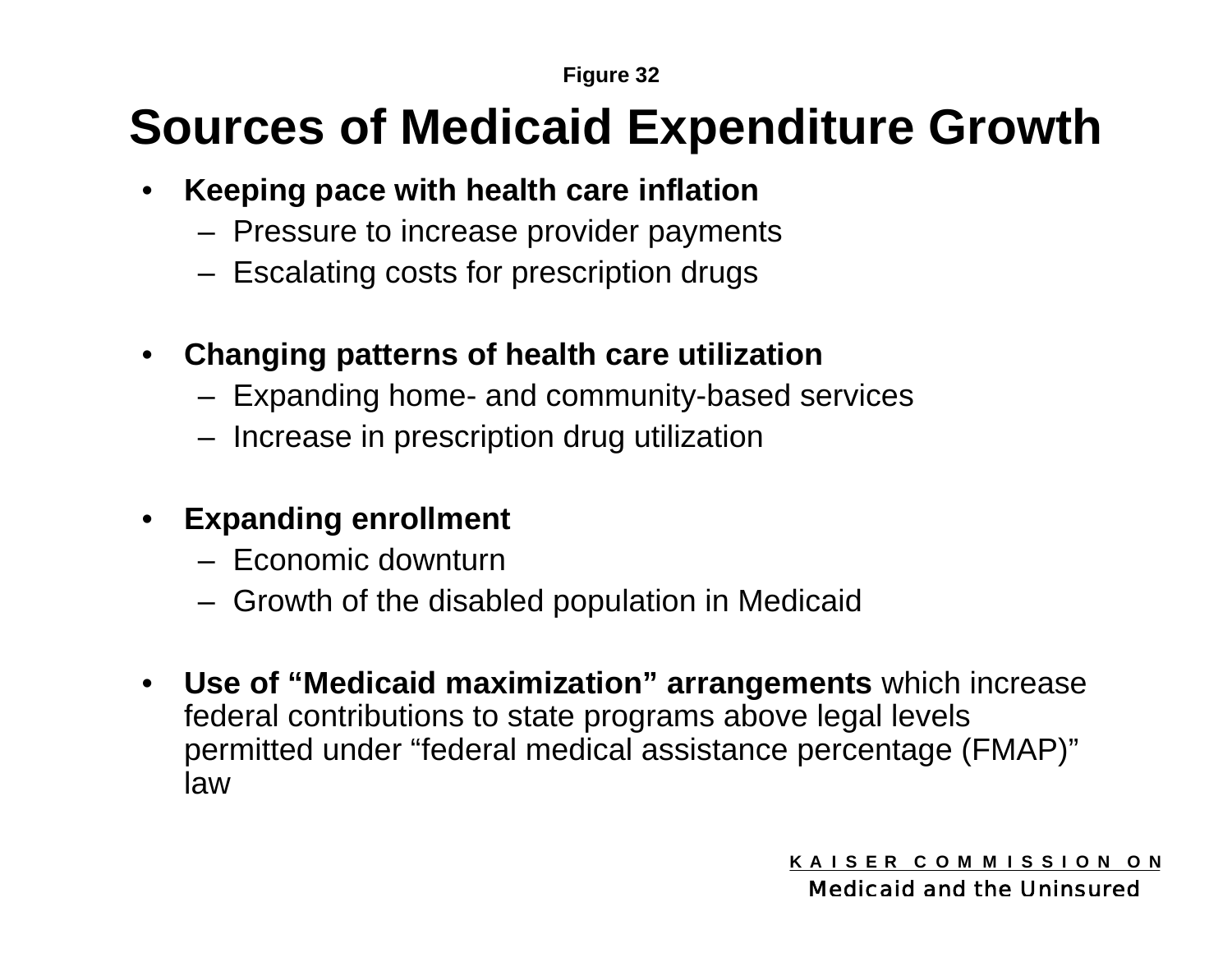# **Contributors to Medicaid Expenditure Growth by Enrollment Group, 2000-2002**



### **Total = \$48.2 billion**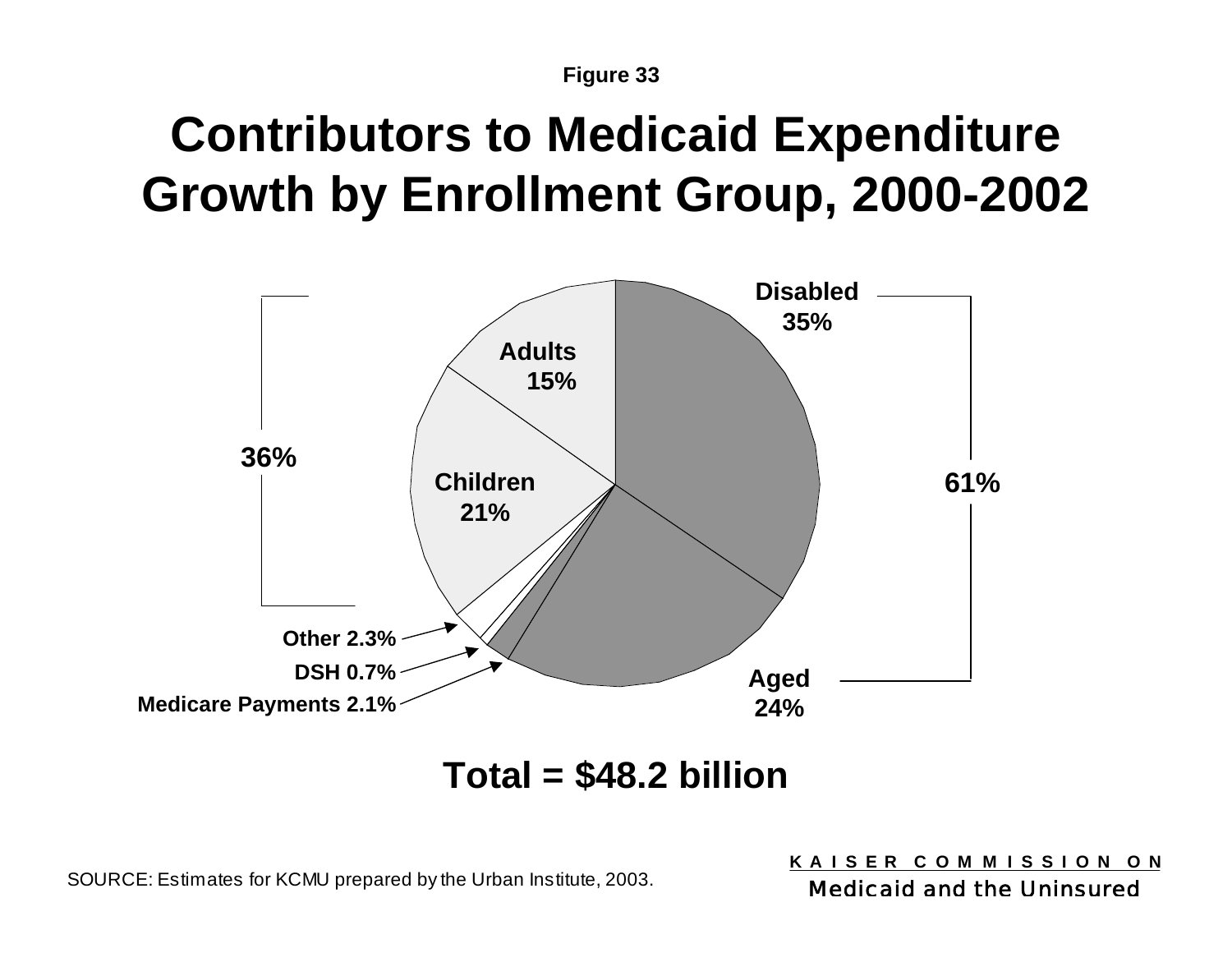# **Medicaid as a Health Care Payer and Supporter of the Health Care "Safety Net"**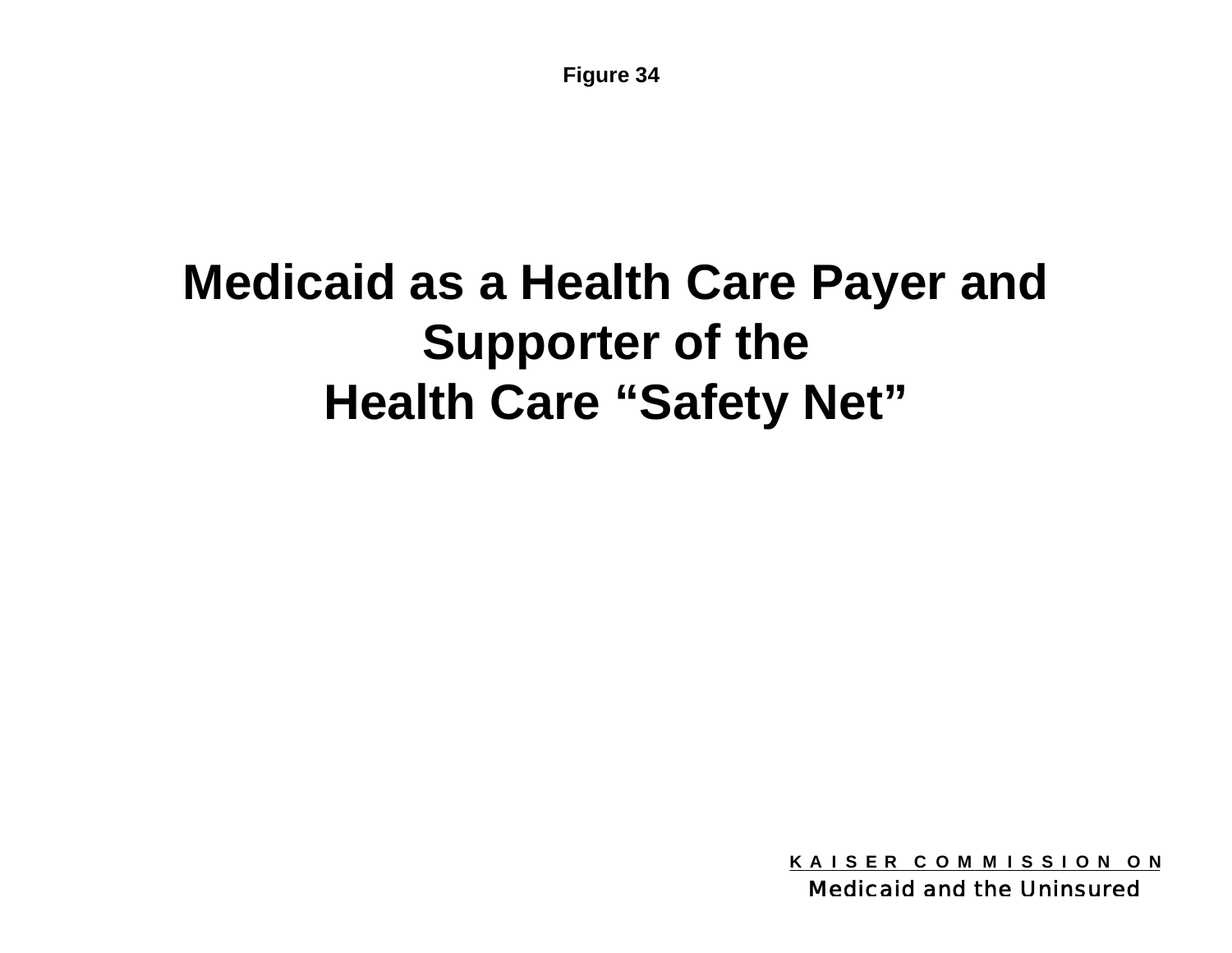### **Medicaid Provider Participation**



SOURCE: Medicare Payment Advisory Commission, 1998-1999 survey of physicians.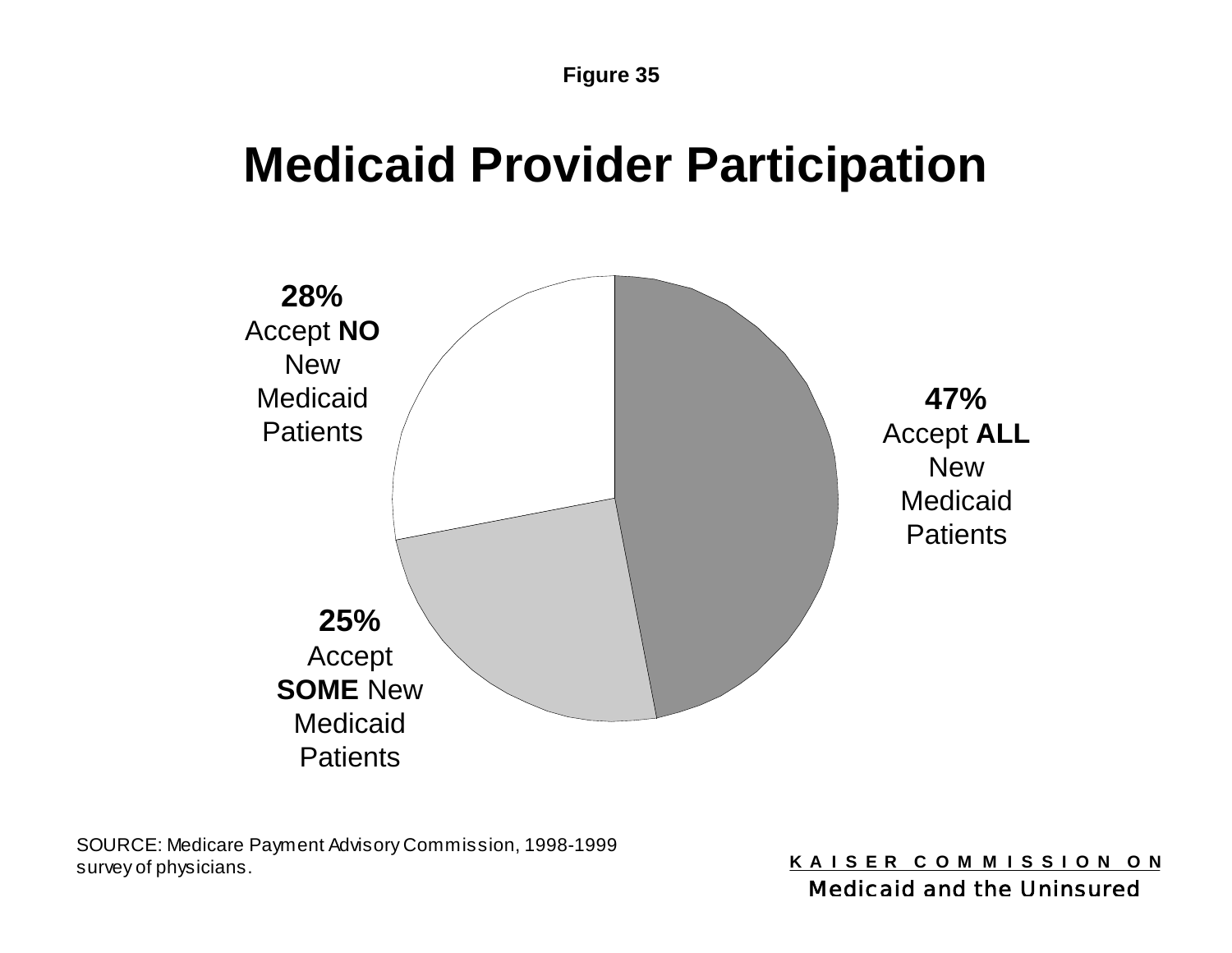### **Hospital Payment-to-Cost Ratios, 2000**



SOURCE: Medicare Payment Advisory Commission, "Report to the Congress: Medicare Payment Policy", March 2002, p. 156.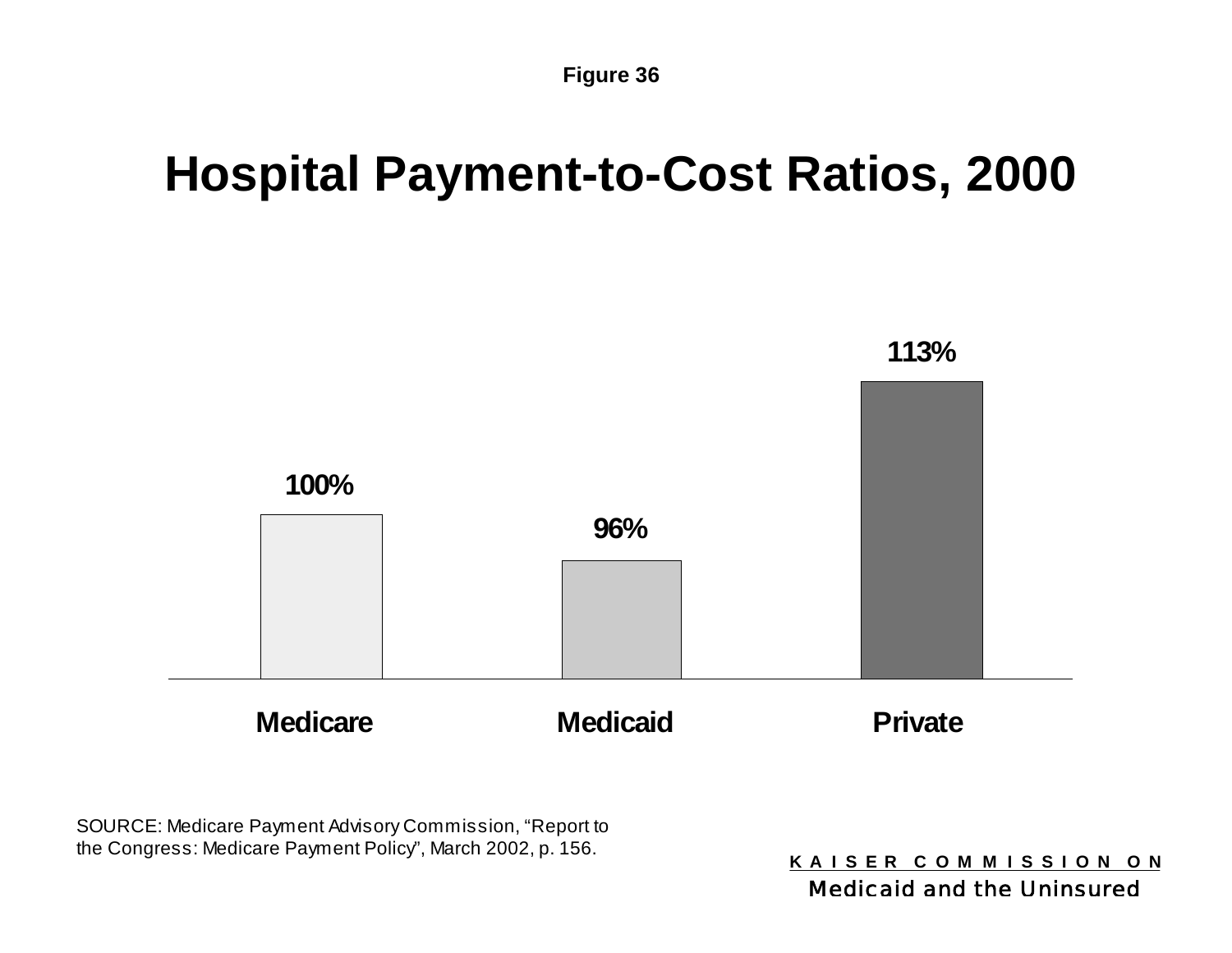### **Figure 37 Growth in Medicaid Long-Term Care Expenditures, 1991-2001**



Source: Burwell et al. 2002, HCFA-64 data.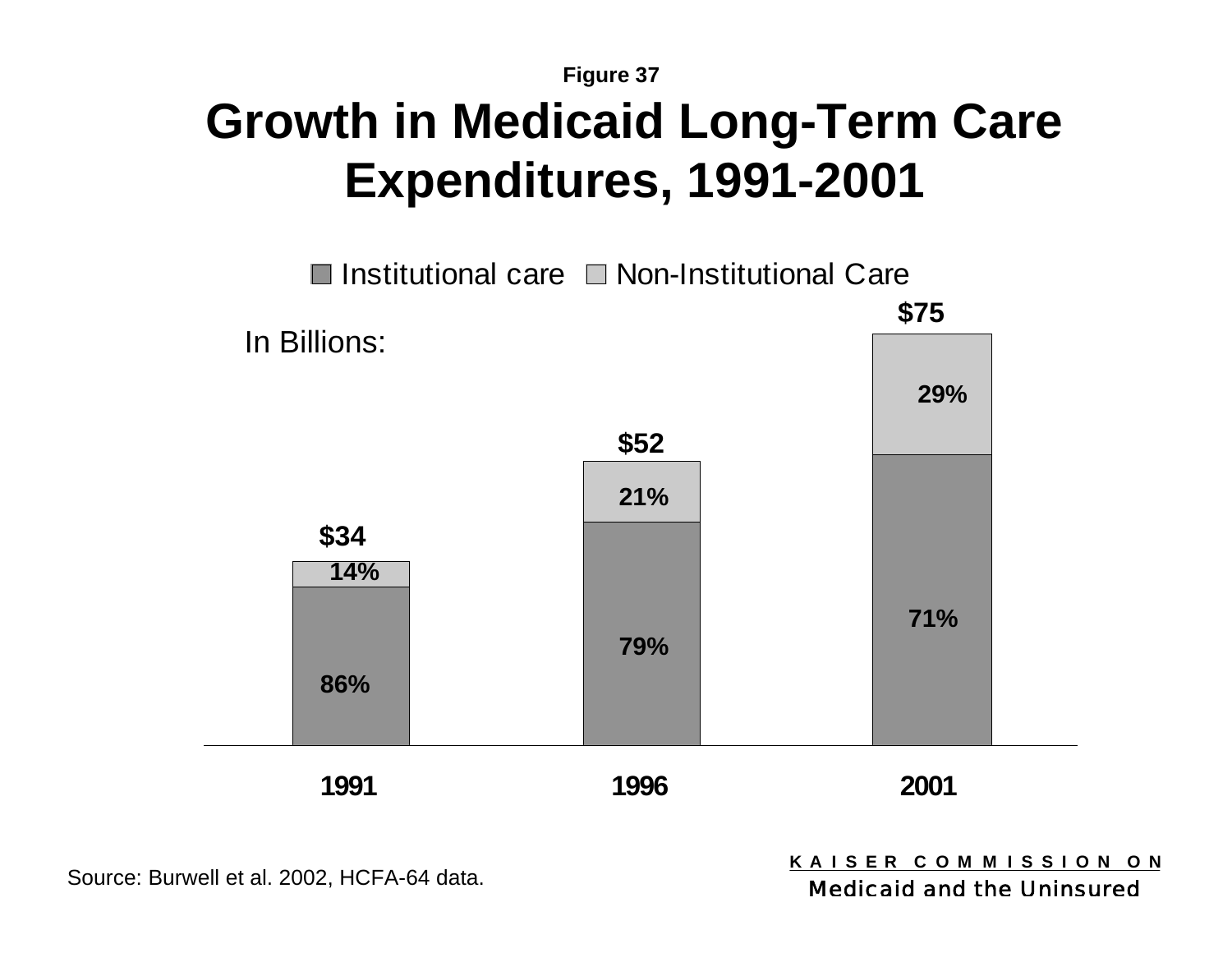# **Comparison of Health Center and Physician Office Patients by Payor Source**

**Medicaid Private Medicare Self-pay**



Source: 2000 National Ambulatory Medical Care Survey (visits); Center for Health Services Research and Policy Analysis of 2001 UDS (patients).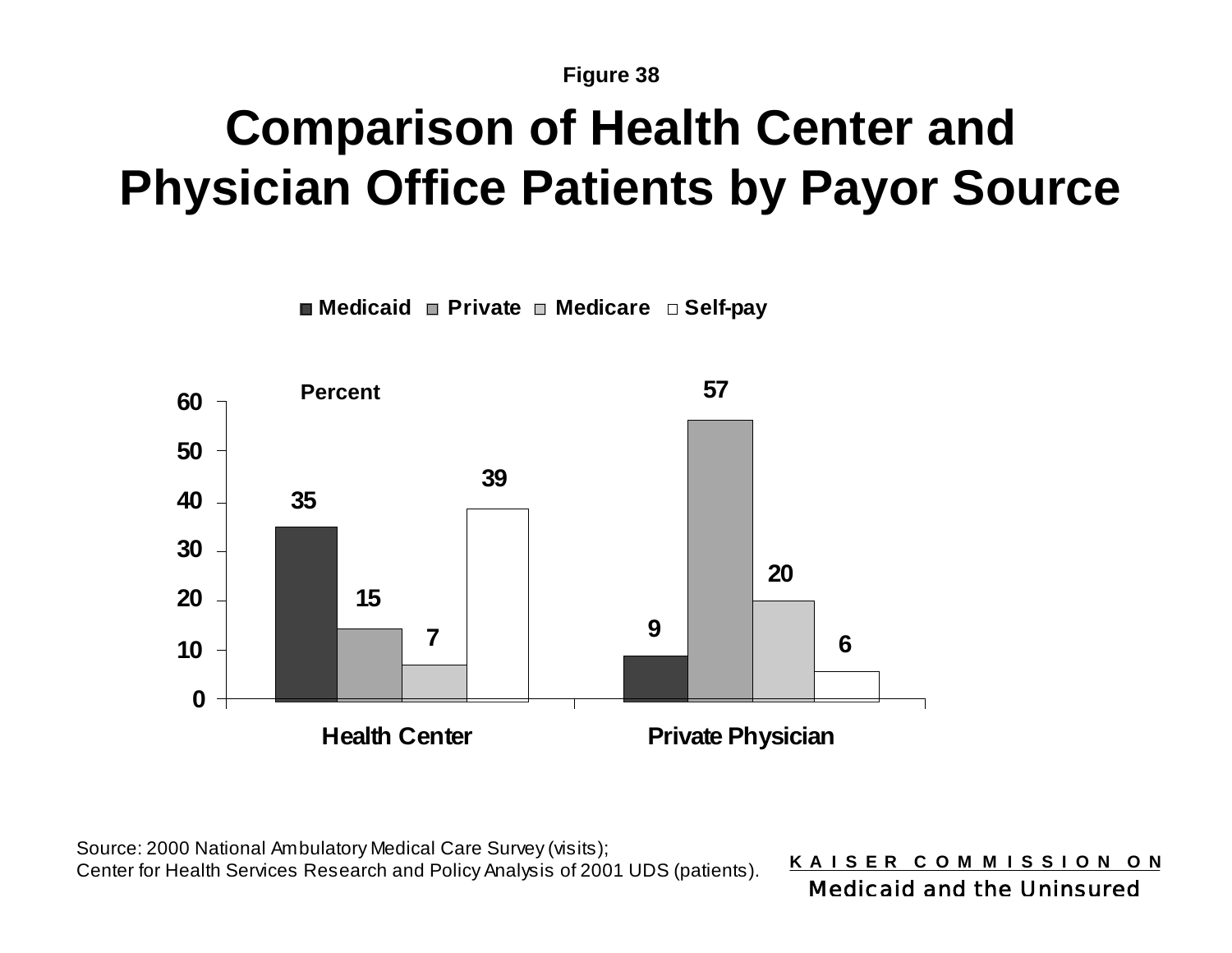# **Medicaid's Role in State Financing**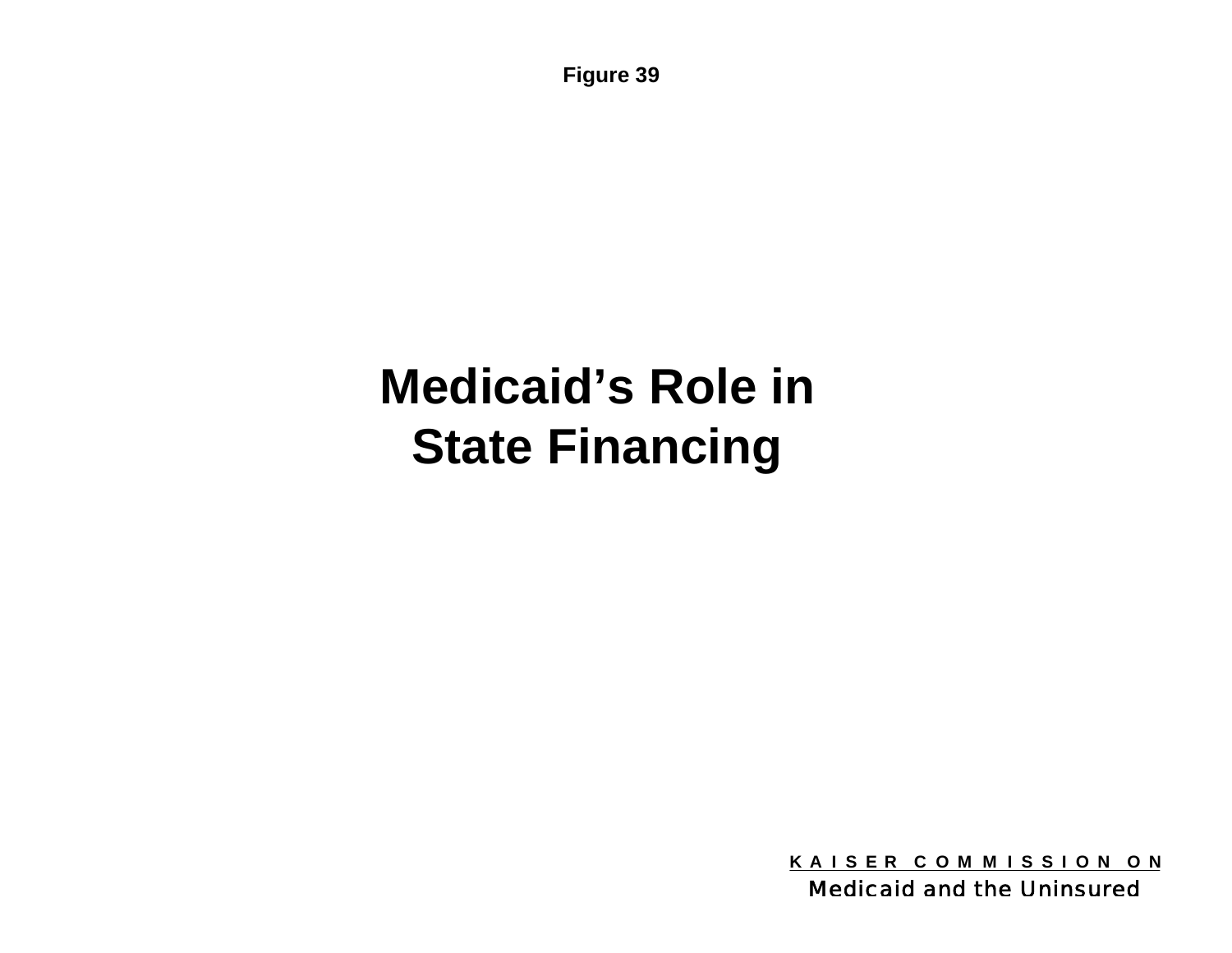# **State Medicaid Spending as a Percent of General Fund Expenditures, 2002**



### **Total State General Fund Spending = \$496 billion**

SOURCE: National Association of State Budget Officers, 2002 State Expenditure Report, November 2003.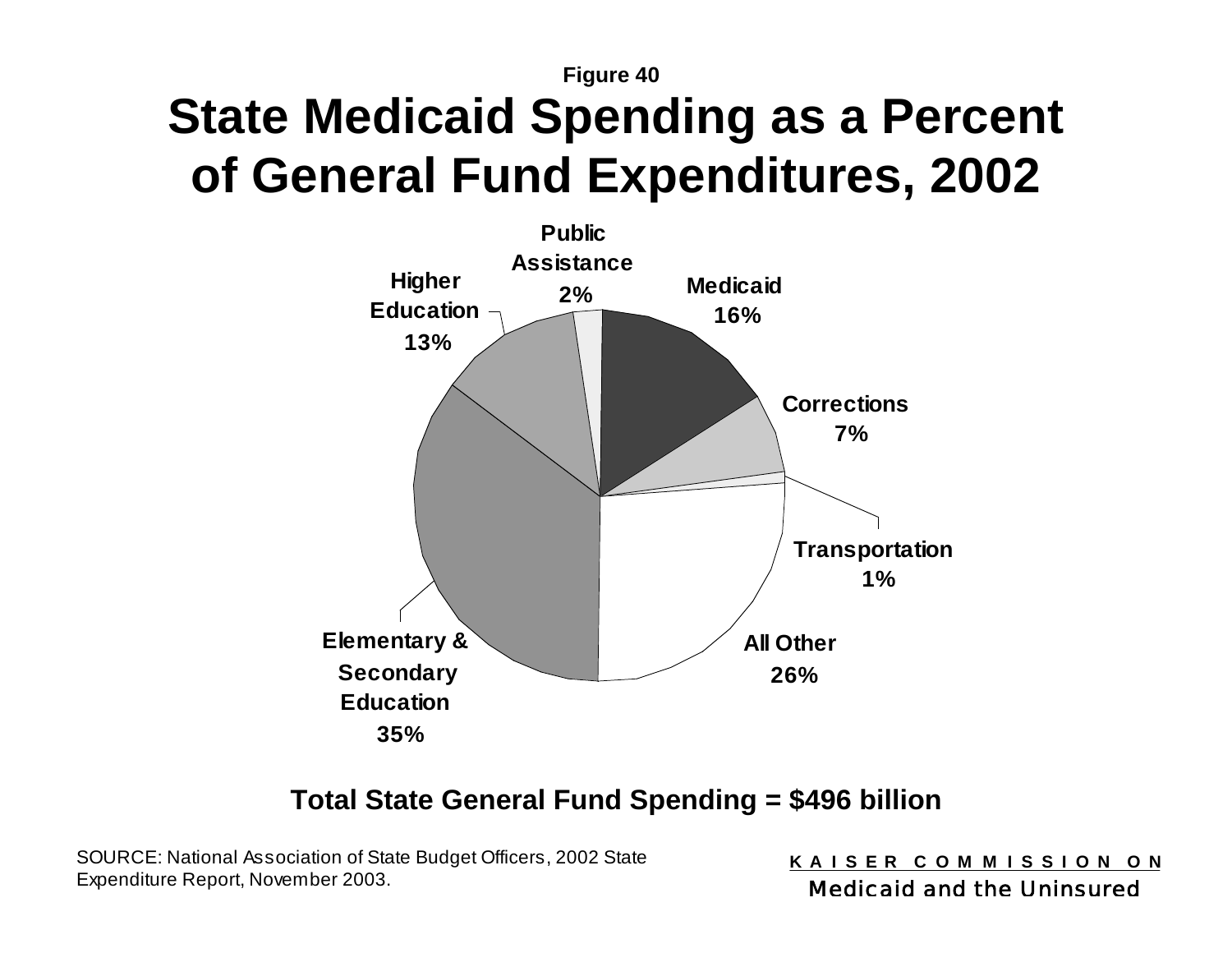**Figure 41 Medicaid As a Percent of Federal Grant Funding to States, 2001**



SOURCE: National Association of State Budget Officers, 2001 State Expenditure Report, Summer 2002.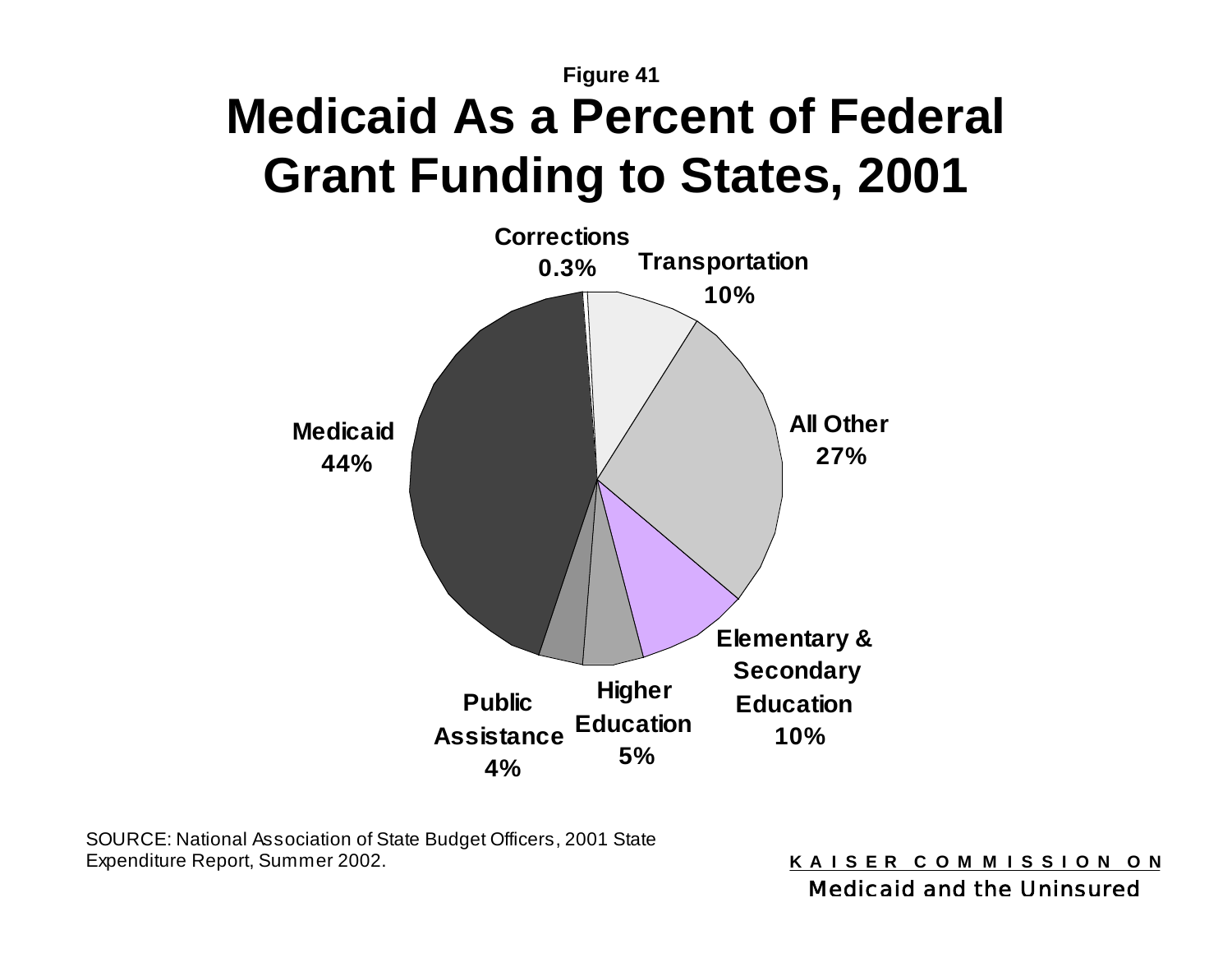### **Federal Medical Assistance Percentages (FMAP), FY 2004, Including Temporary Fiscal Relief**



SOURCE: Federal Register, June 17, 2003.

Medicaid and the Uninsured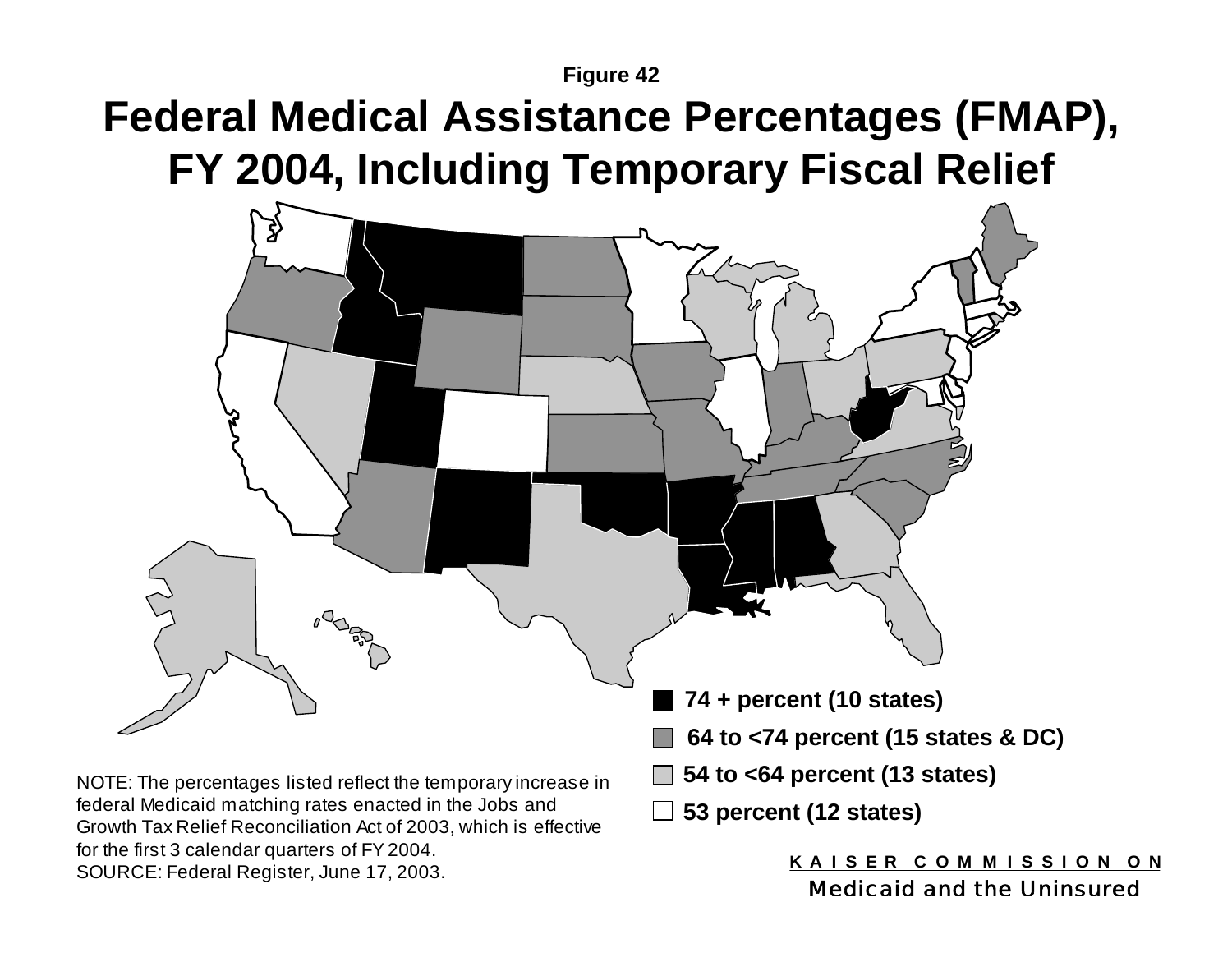### **Federal Share of Medicaid Financing (FMAP) v. Percentage of Poor Covered by Program**



### **Percentage of Non-elderly Poor Covered by Medicaid**

**K A I S E R C O M M I S S I O N O N** SOURCE: Coverage data from Urban Institute and Kaiser Commission on Medicaid and the Uninsured, analysis of 2 yearpooled data from March 2000 and 2001 Current Population Survey, 2001. FMAP data from http://aspe.hhs.gov/health/fmap03.htm

Medicaid and the Uninsured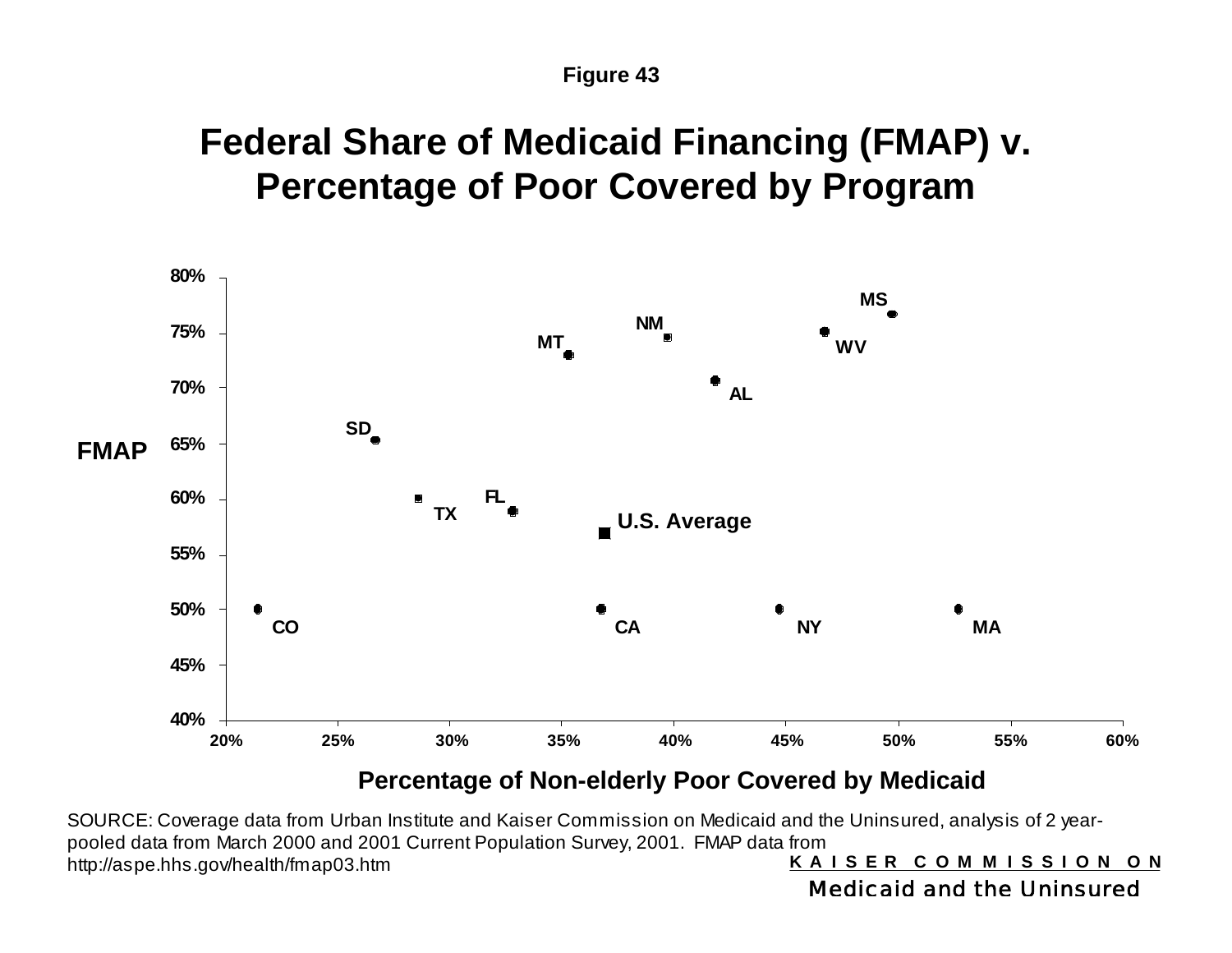## **Medicaid as a Legal Entitlement**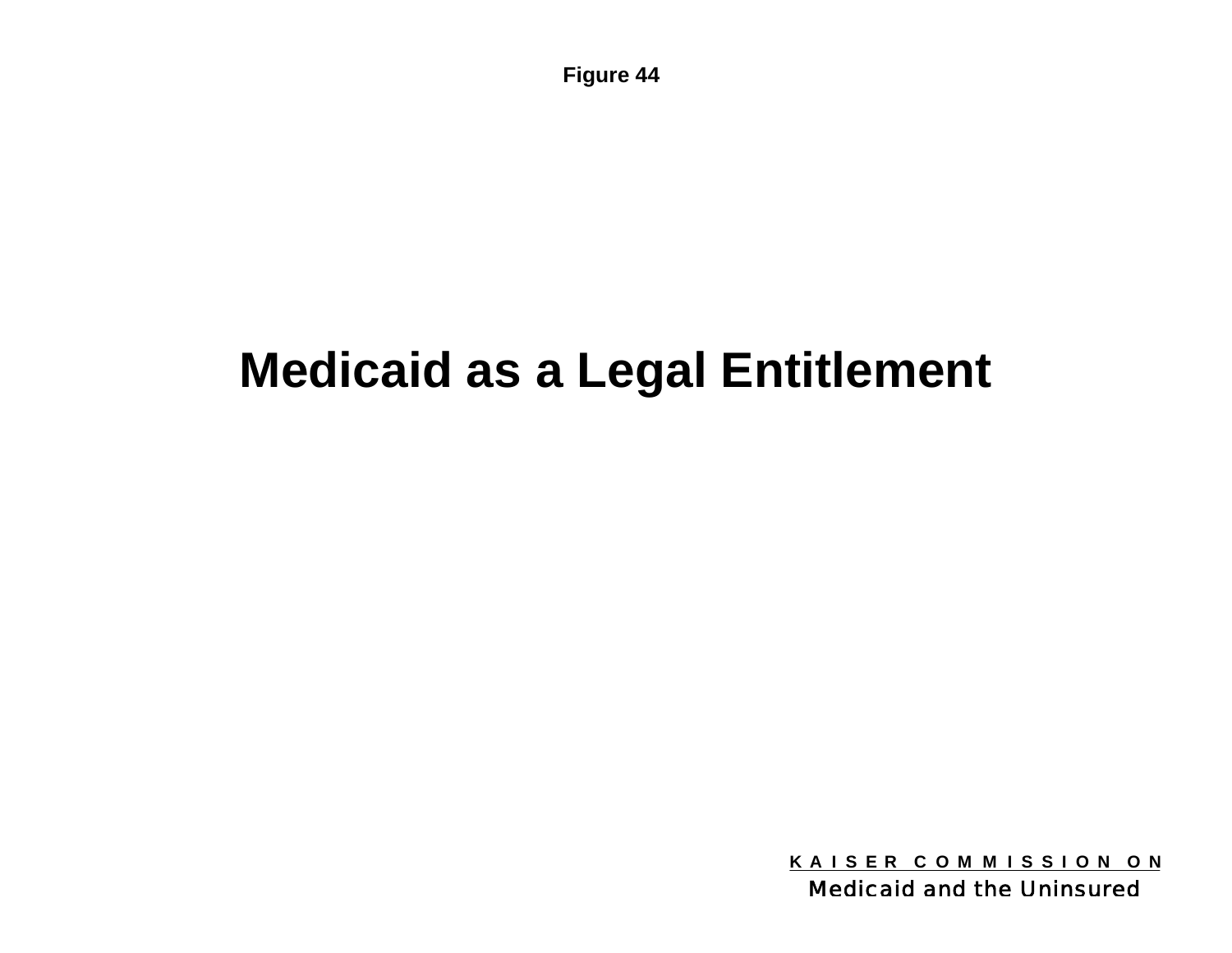### **The States' Legal Entitlement: Unemployment, Medicaid, and SCHIP Trends 2000-2003**



NOTE: Trend lines are in tens of billions of dollars for Medicaid spending, billions of dollars for SCHIP spending, and unemployment rate for unemployment data.

SOURCE: Kaiser Commission analysis of CMS, OMB, and BLS data, 2003.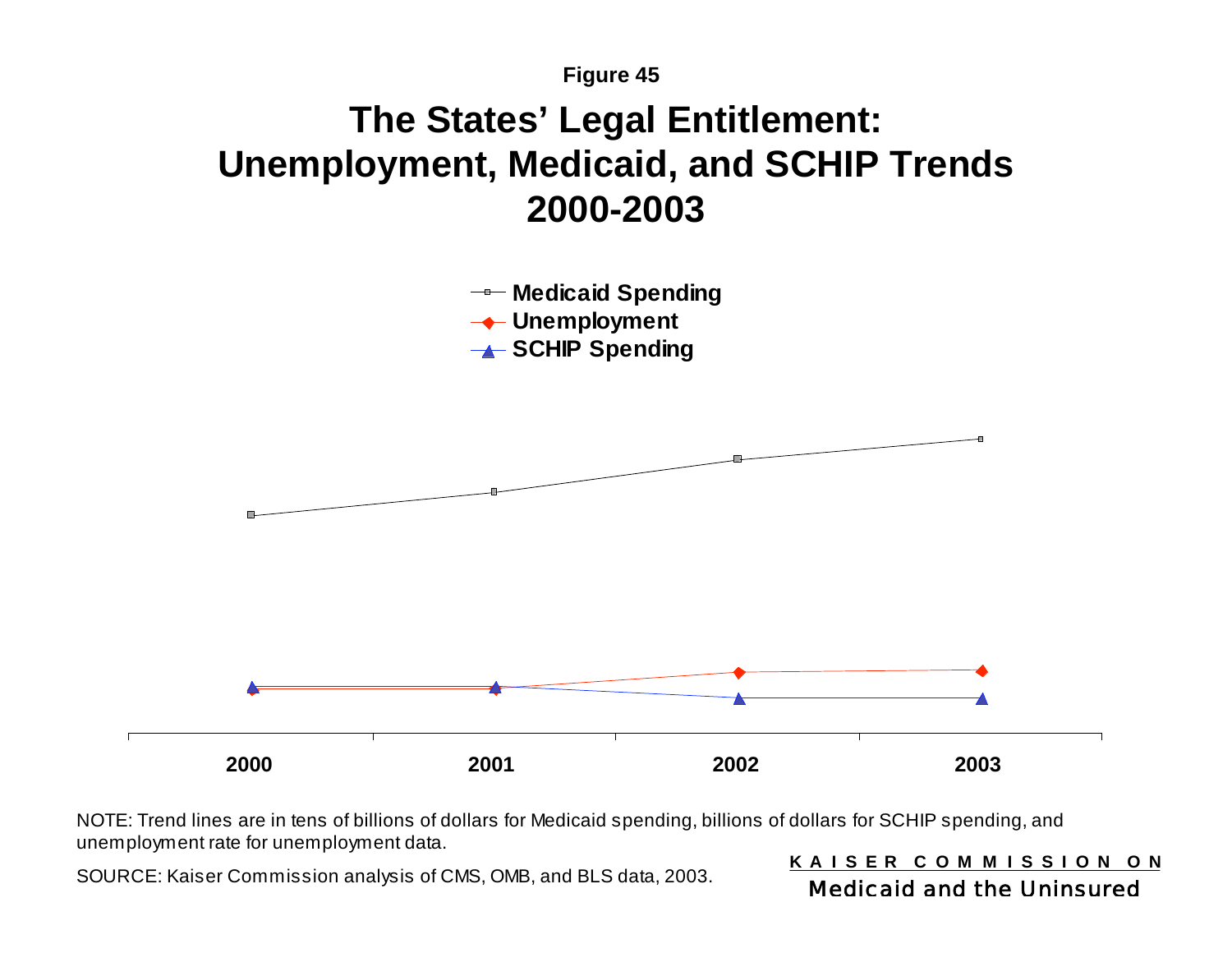### **State Variation in Medicaid Spending Growth Rates, 1991 - 2001**



SOURCE: Data provided by the Urban Institute based on Form 64. Data include expenditures on DSH, but excluded administrative costs and accounting adjustments.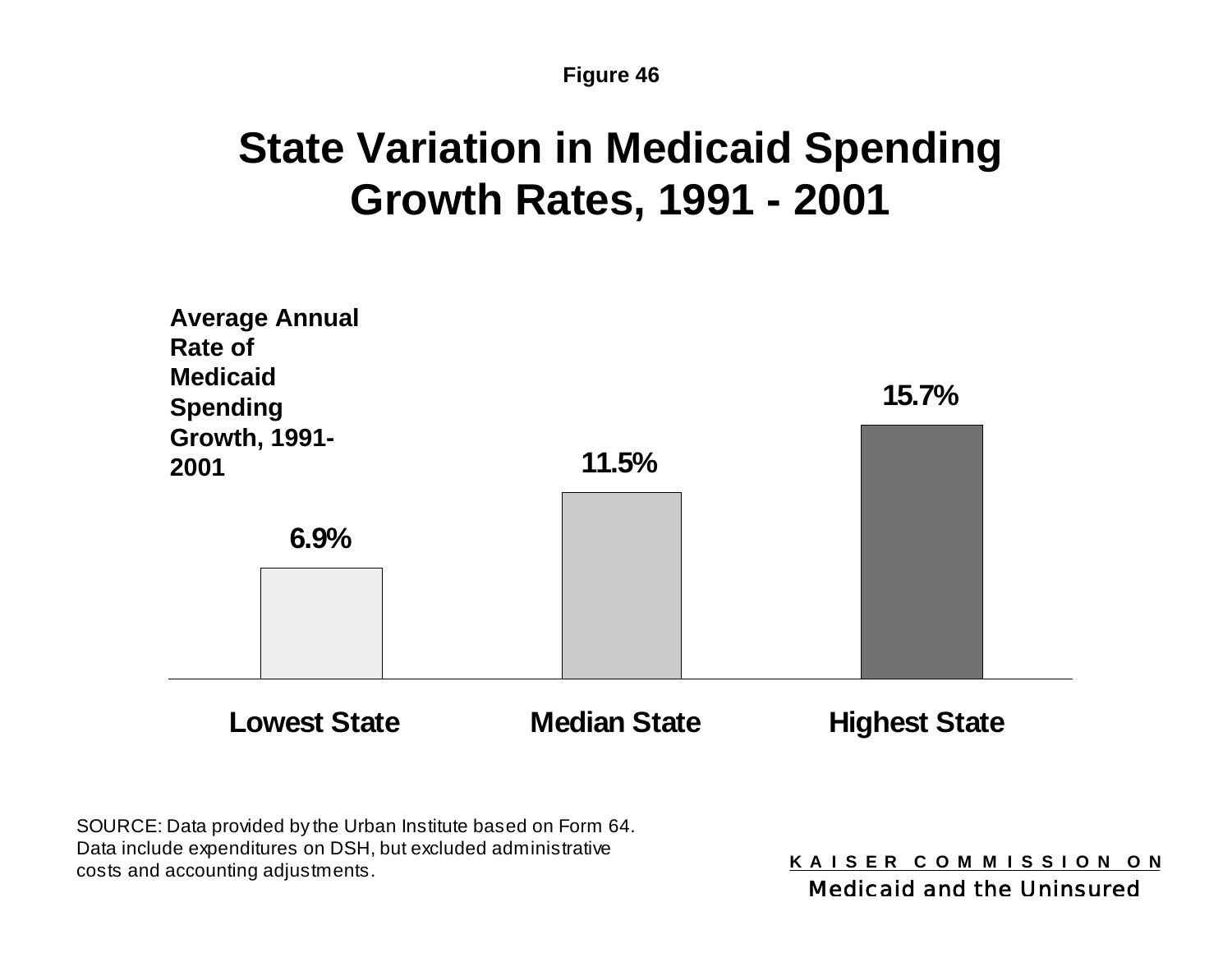### **Figure 47 The Individual Legal Entitlement: Medicaid Expenditures Per Enrollee by Acute and Long-Term Care, 2003**



Note: Expenditures do not include DSH, adjustments, or administrative costs. SOURCE: CBO Baseline; KCMU and Urban Institute estimates based on HCFA-2082 and HCFA-64 Reports.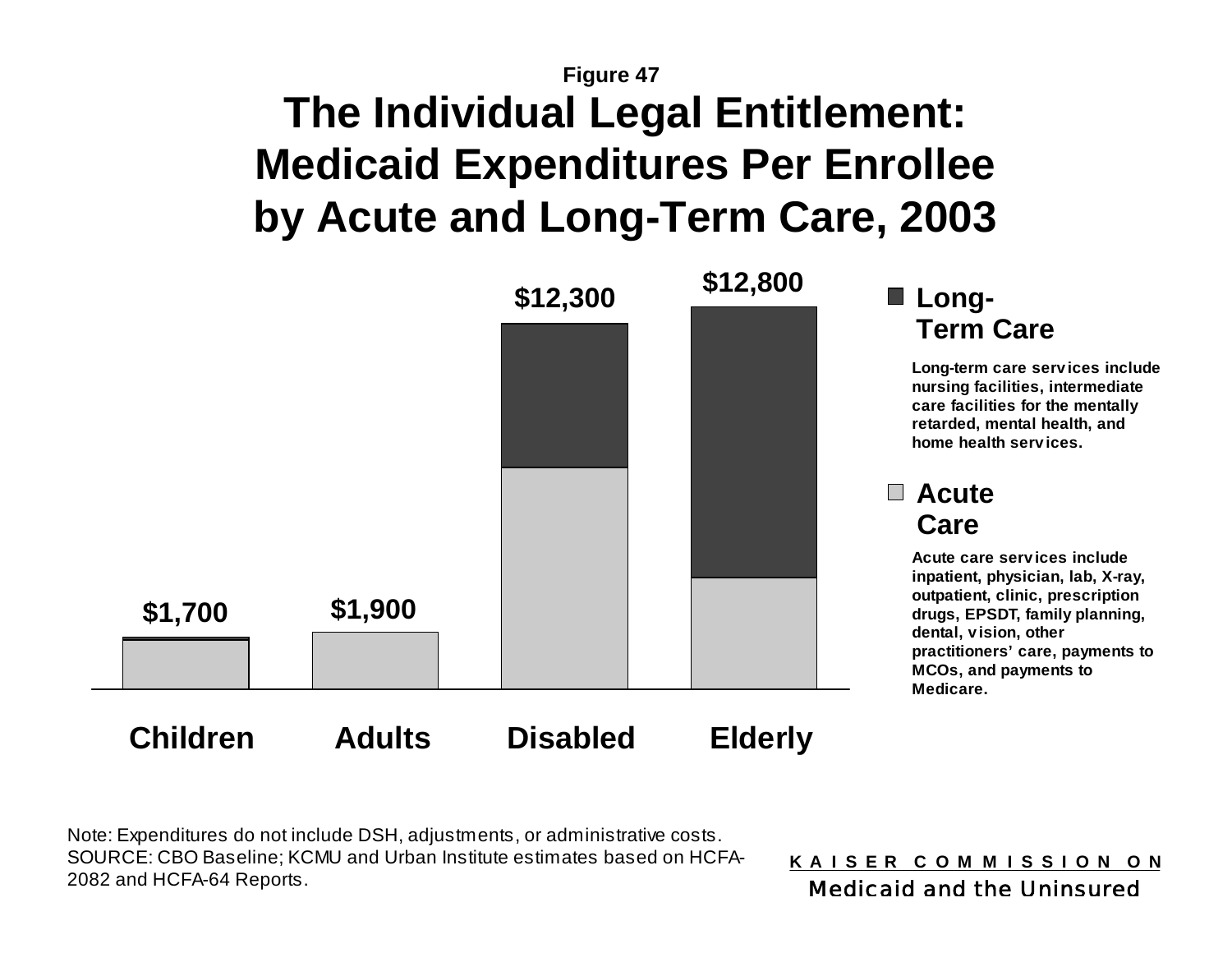# **States' Medicaid Response to the Current Fiscal Crisis**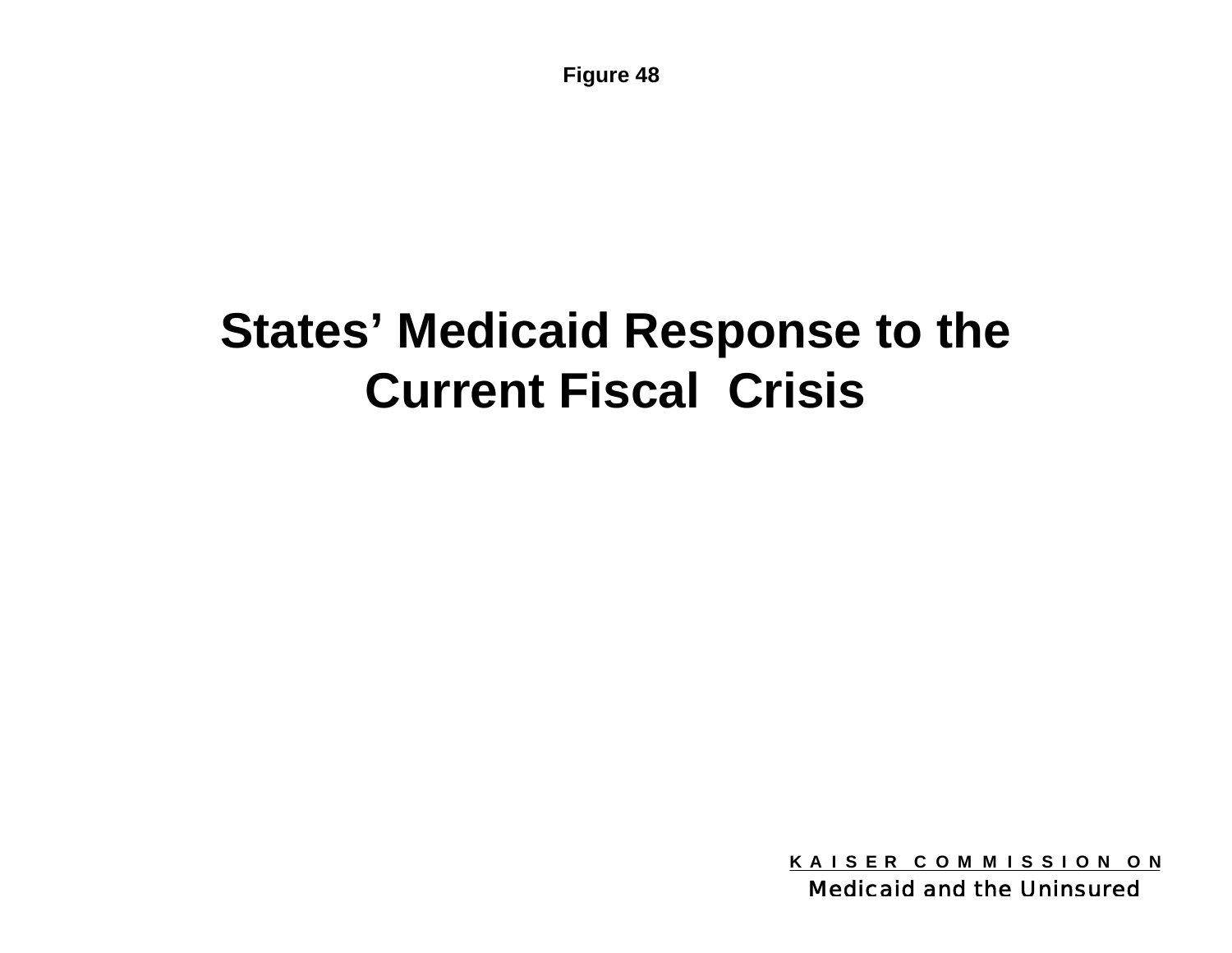### **Underlying Growth in State Tax Revenue**

**Adjusted for Inflation and Legislative Changes, 1997-2004**



SOURCE: Analysis by the Rockefeller Institute of Government of data from the Bureau of the Census, Bureau of Economic Analysis and the National Association of State Budget Officers.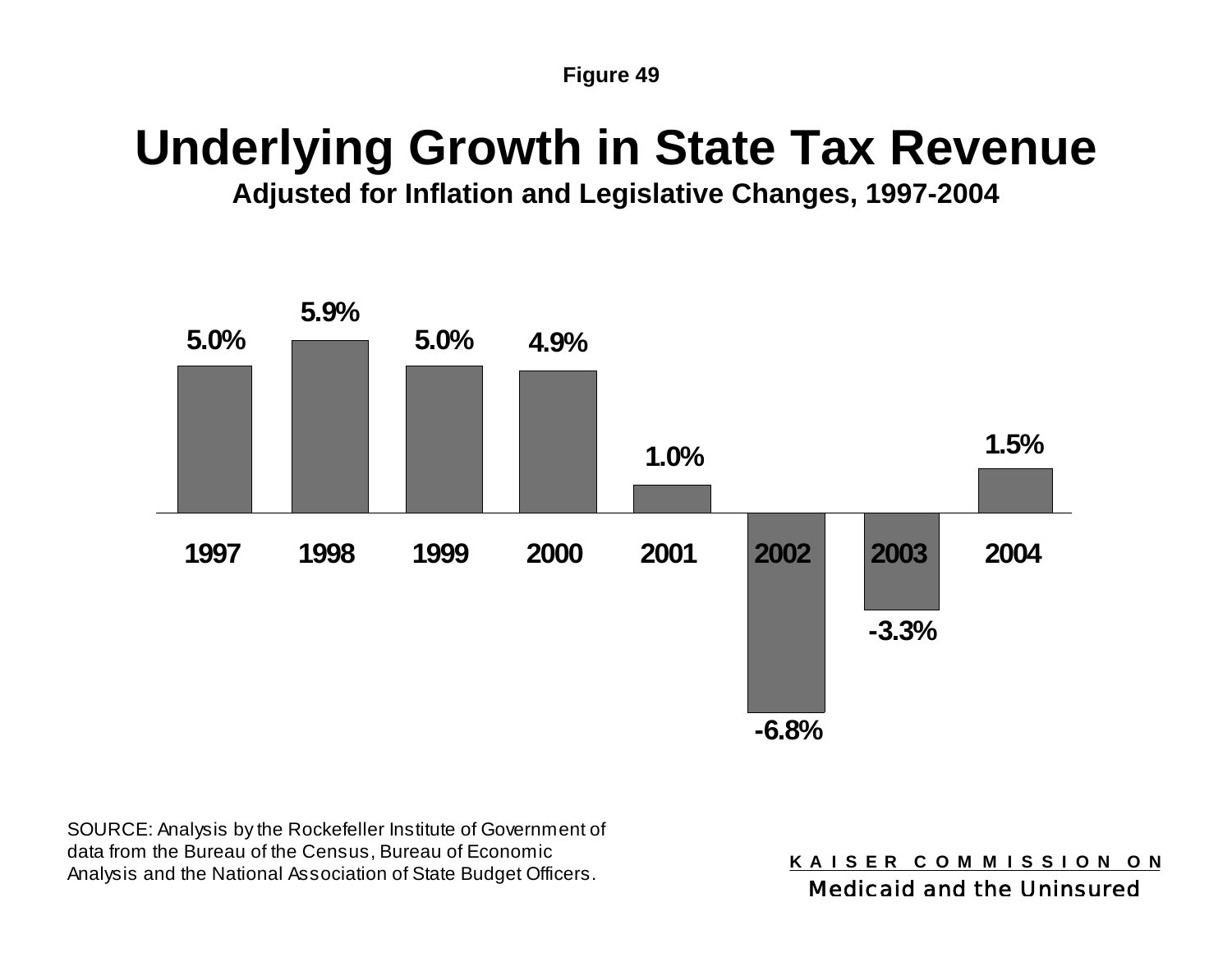# **Sources of Growth in Federal Medicaid Expenditures, 2002-2003**

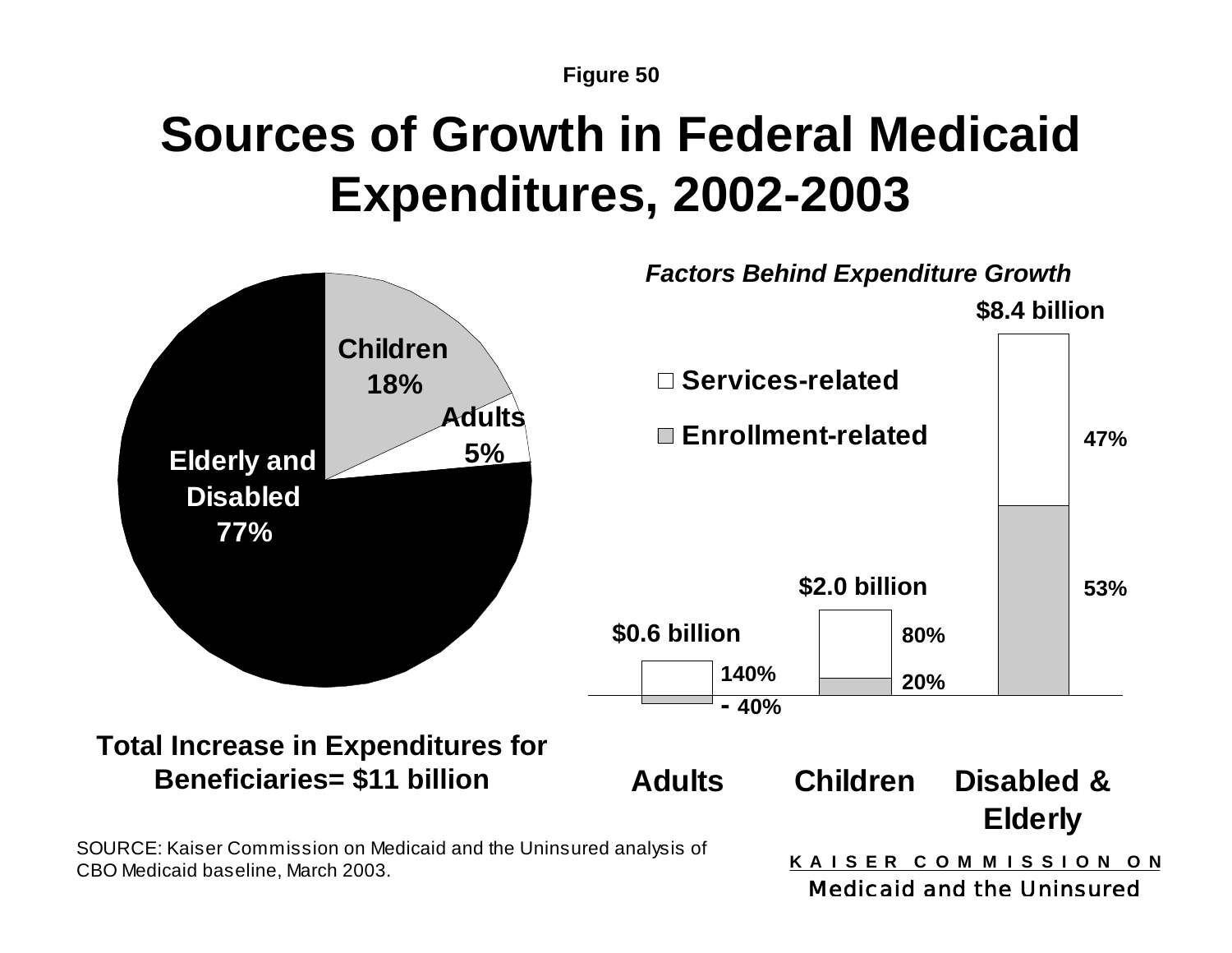### **Total Reduction in Medicaid Spending Resulting from State Budget Cuts**

**Medicaid spending reduction if states cut Medicaid budgets:**

**State Funds Saved Federal Dollars Lost**



SOURCE: Kaiser Commission on Medicaid and the Uninsured.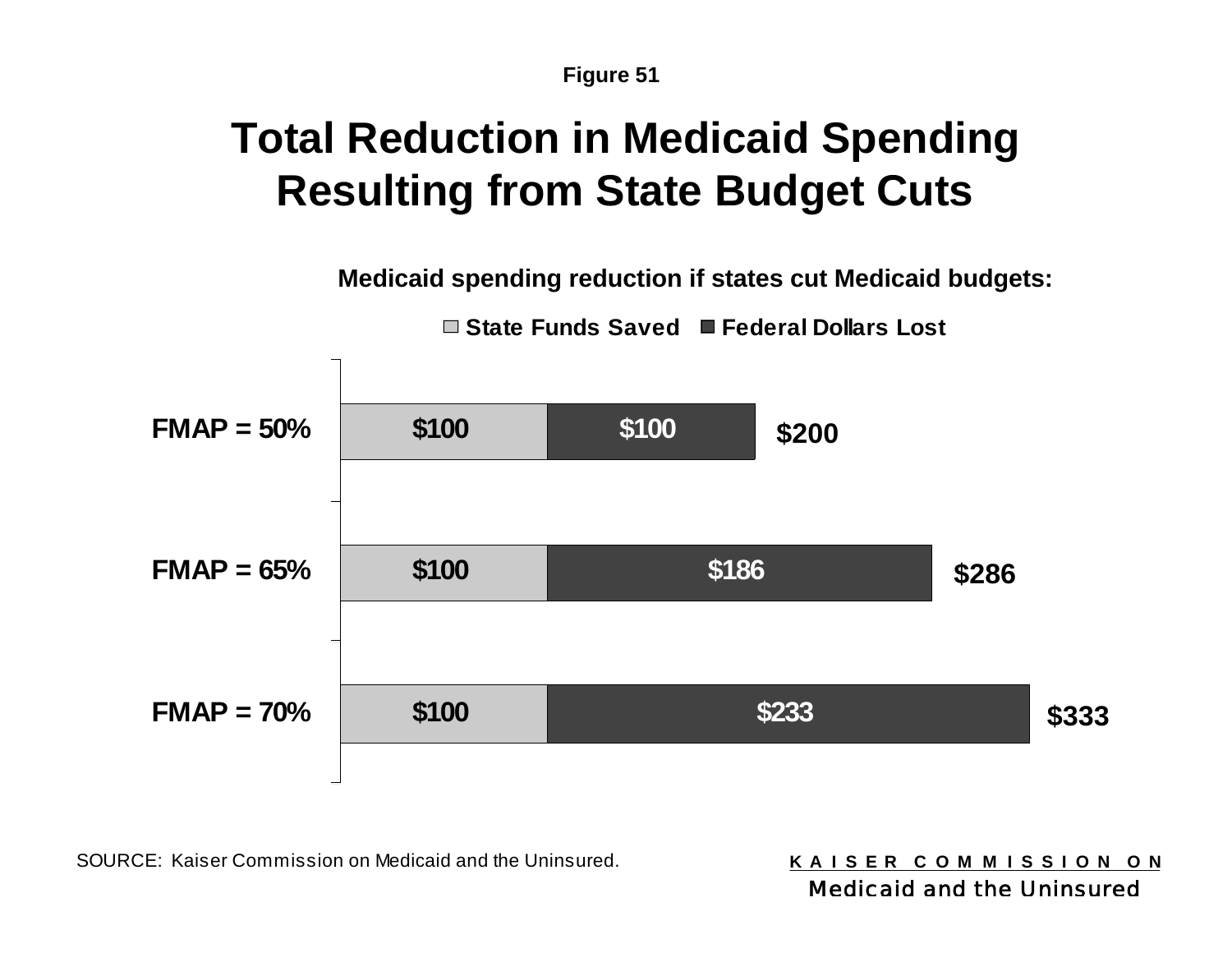### **Number of States Implementing Medicaid Cost Containment Strategies Over the Past Three Years (FY 2002 – FY 2004)**



SOURCE: KCMU survey of Medicaid officials in 50 states and DC conducted by Health Management Associates, June and December 2002 and September 2003.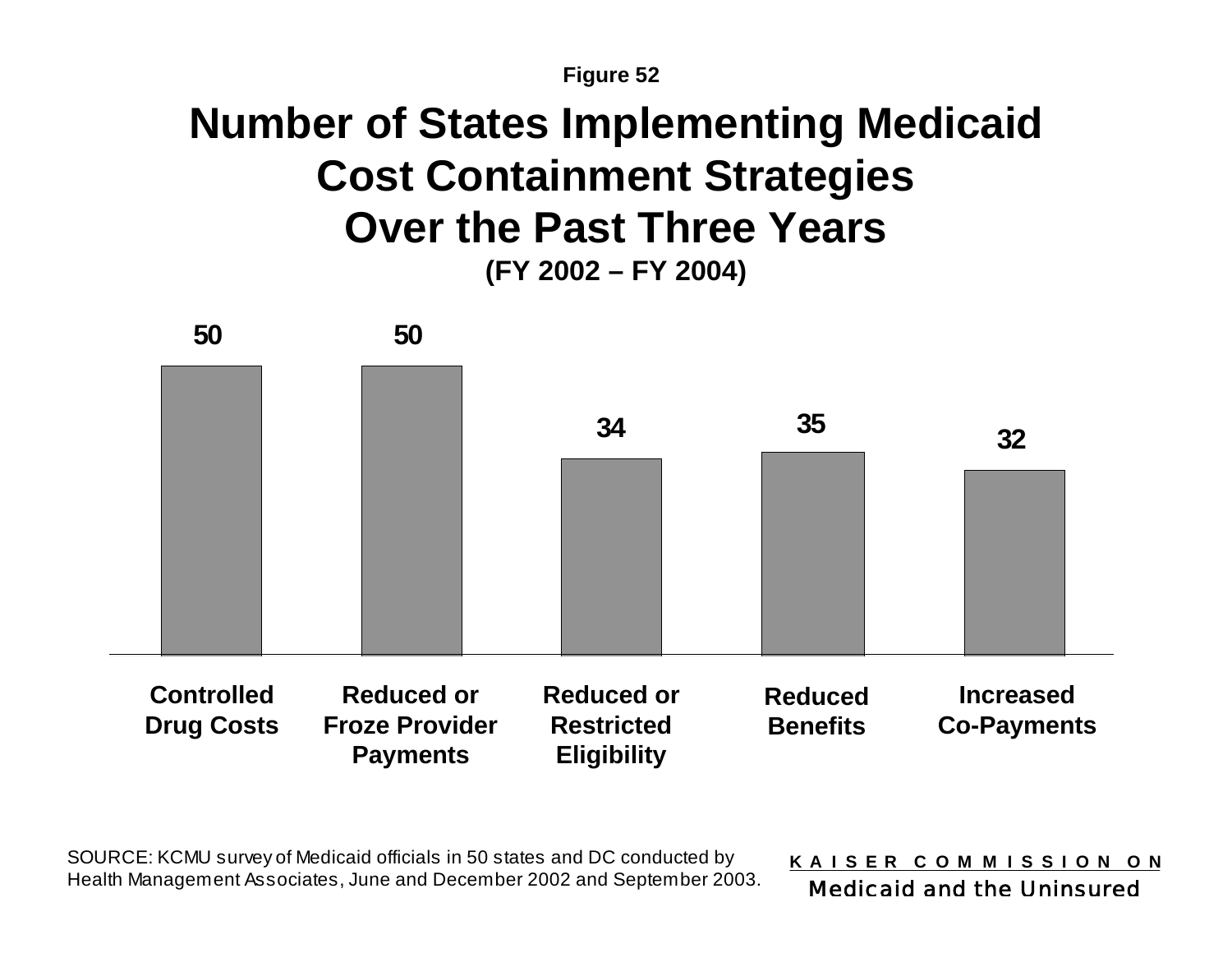# **Does Medicaid Need Federal Reform? What Should Federal Reform Accomplish?**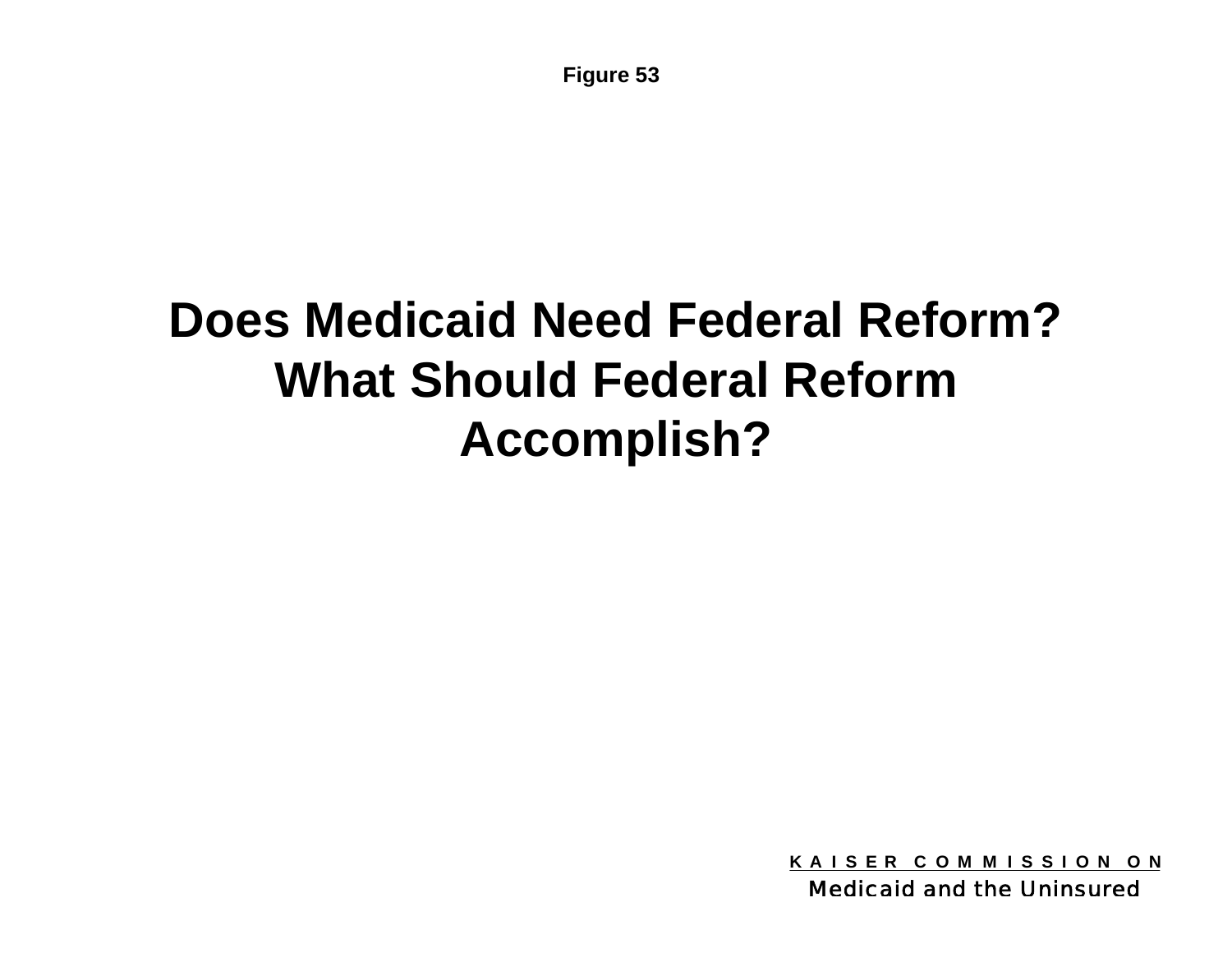## **Number of Nonelderly Uninsured Americans, 1994-2002**



\*Revised method estimates for 1999 are comparable to later years, except they are

based on a smaller sample.

**K A I S E R C O M M I S S I O N O N** Medicaid and the Uninsured SOURCE: KCMU and Urban Institute analysis of March Current Population Survey data.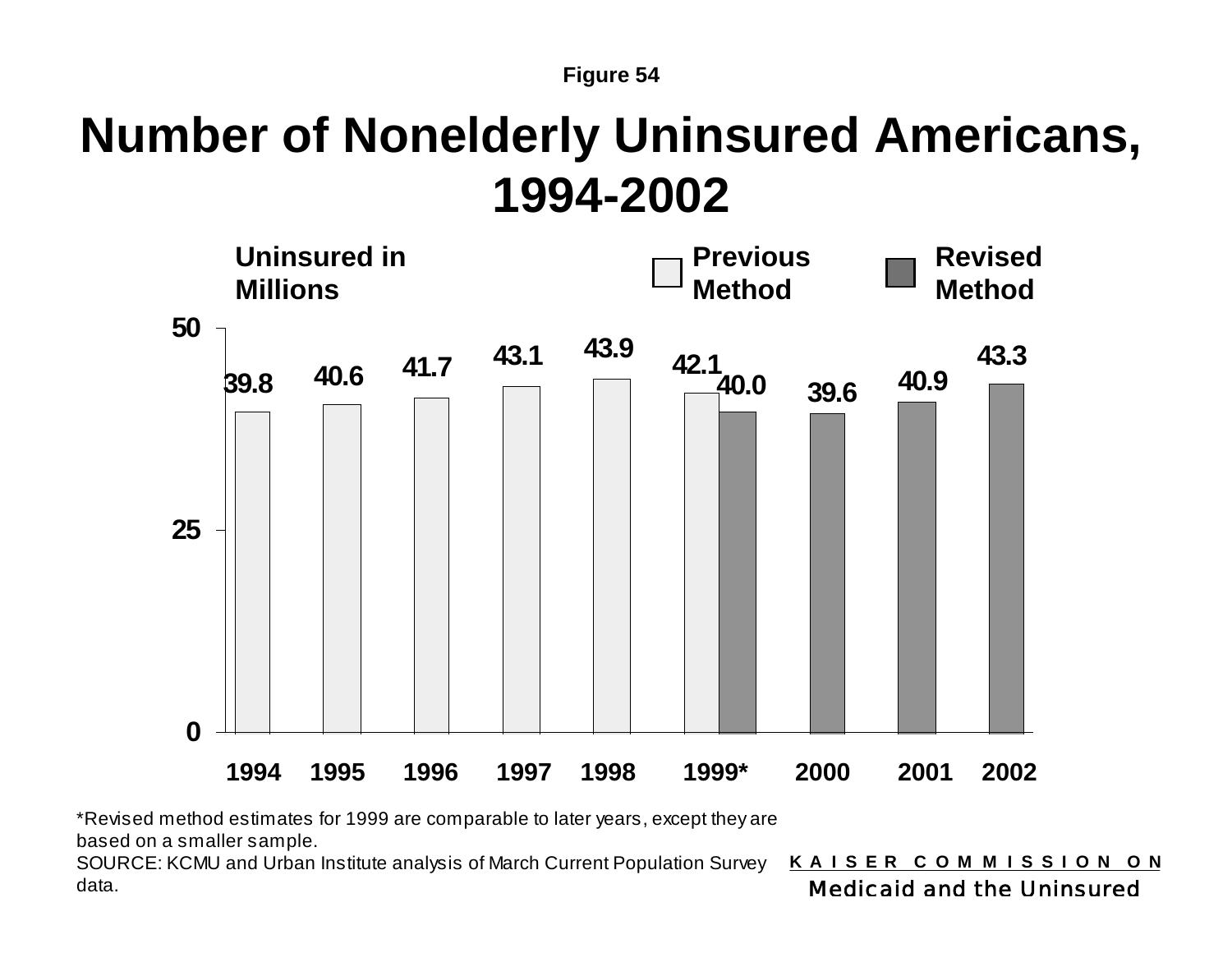# **Health Insurance Coverage of Low-Income Adults and Children, 2002**

|                     |                                 | ■ Uninsured |     | $\blacksquare$ Medicaid |     | $\Box$ Employer |     | <b>Other</b> |  |
|---------------------|---------------------------------|-------------|-----|-------------------------|-----|-----------------|-----|--------------|--|
| <b>Children</b>     | Poor<br>(<100 Poverty)          | 25%         |     | 56%                     |     |                 |     | 14%<br>5%    |  |
|                     | Near-Poor<br>(100-199% Poverty) | 17%         |     | 36%                     |     | 41%             |     | 6%           |  |
|                     |                                 |             |     |                         |     |                 |     |              |  |
| <b>Parents</b>      | Poor<br>(<100 Poverty)          |             | 43% |                         | 34% |                 | 15% | 8%           |  |
|                     | Near-Poor<br>(100-199% Poverty) | 31%         |     | 13%                     |     | 49%             |     | 7%           |  |
|                     |                                 |             |     |                         |     |                 |     |              |  |
| <b>Adults</b>       | Poor<br>(<100 Poverty)          |             | 46% |                         | 22% | 16%             |     | 16%          |  |
| without<br>children | Near-Poor<br>(100-199% Poverty) |             | 37% | 9%                      |     | 37%             |     | 16%          |  |

Notes: Adults age 19-64. Data may not total 100% due to rounding. SOURCE: KCMU and Urban Institute analysis of March 2003 Current Population Survey.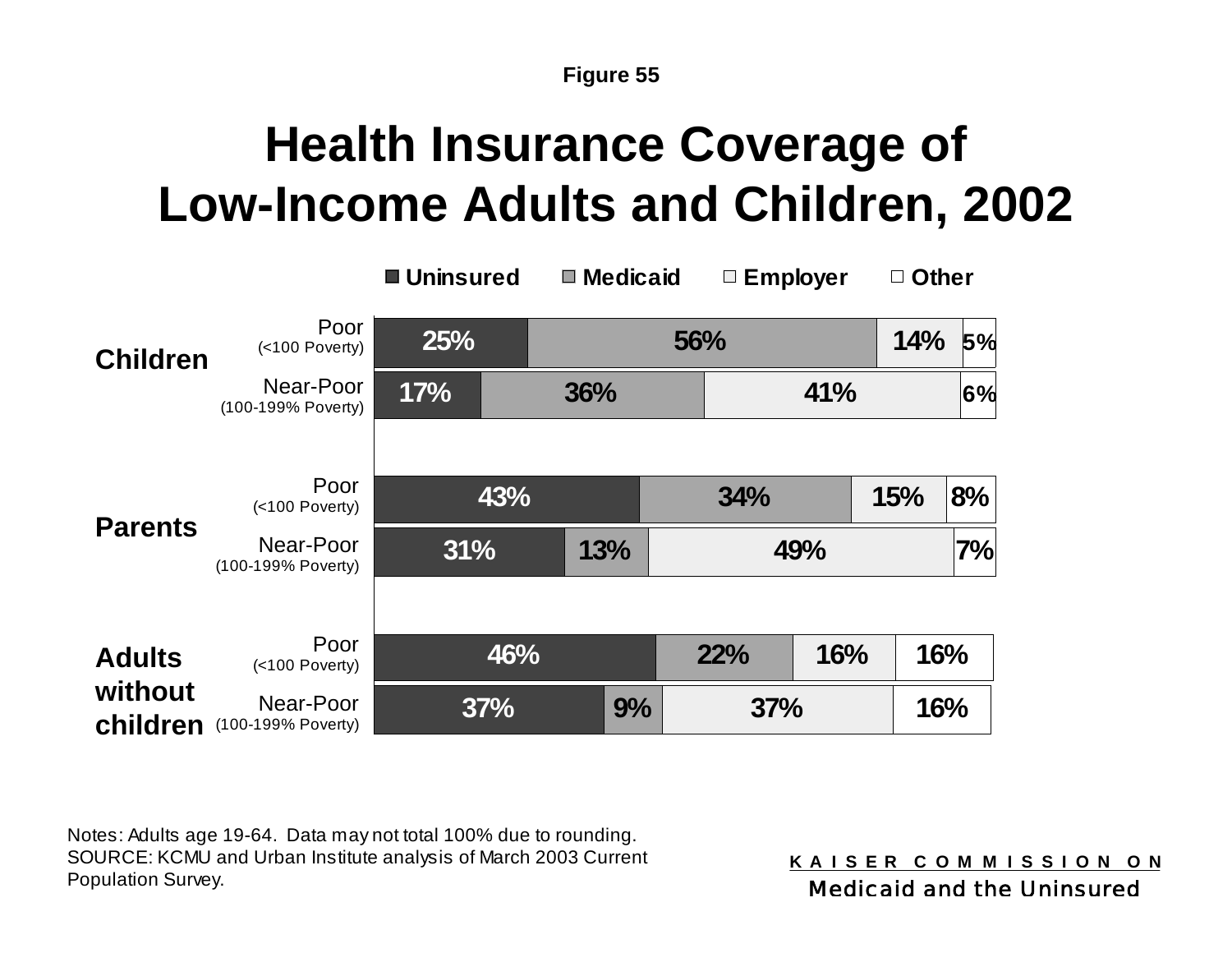### **Figure 56 Projected Annual Rate of Federal Medicaid Spending Growth v. Other Federal Spending, 2003-2013**



SOURCE: Congressional Budget Office, January 2003.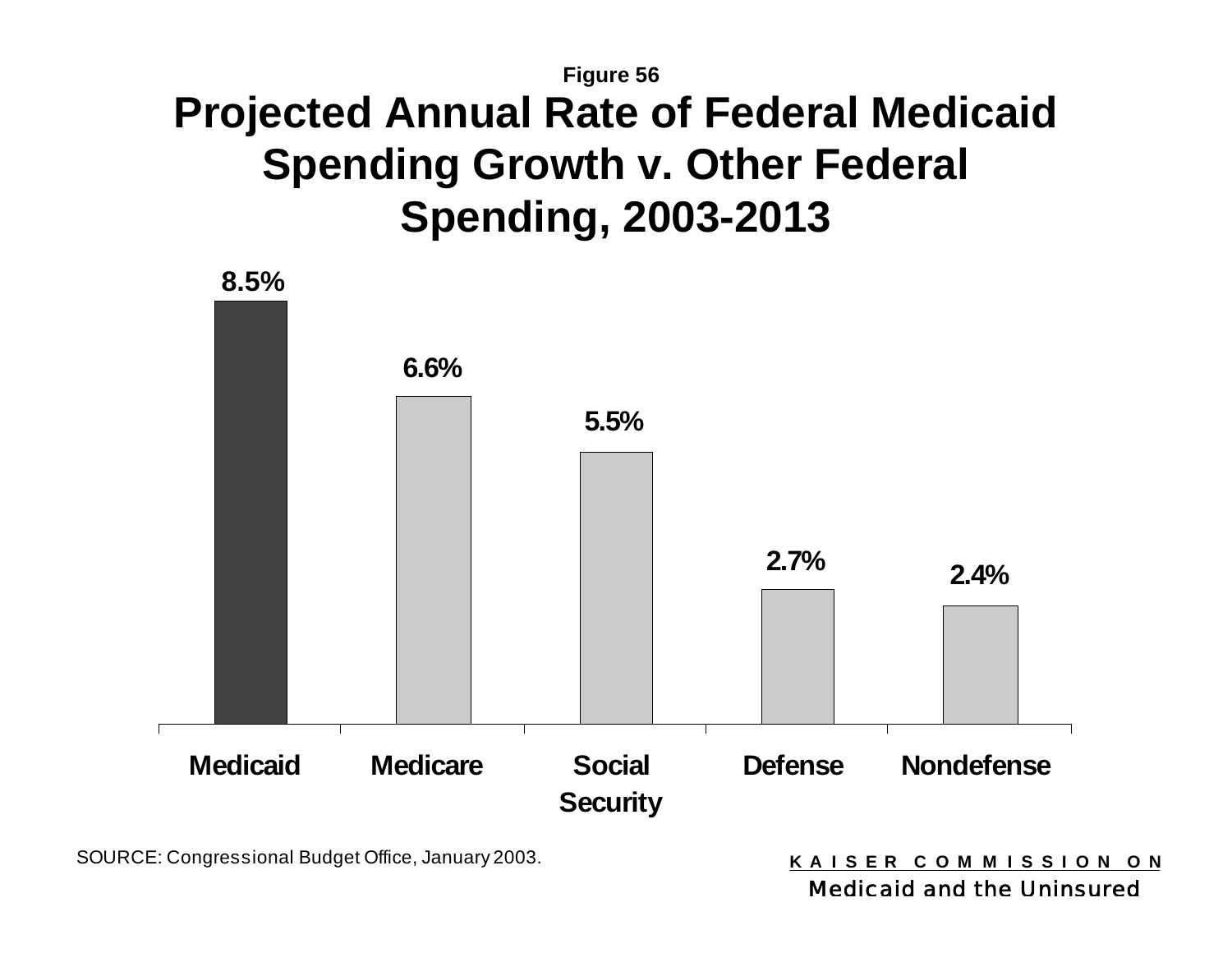# **What Ought to Drive Reform?**

It depends on one's point of view:

- The cost of the program and state manipulation of FMAP rates, *OR*
- The rising number of uninsured people, the need to finance uninsurable and higher cost health services for persons with chronic and serious health conditions, and the need to relieve state fiscal burdens, *OR*
- Both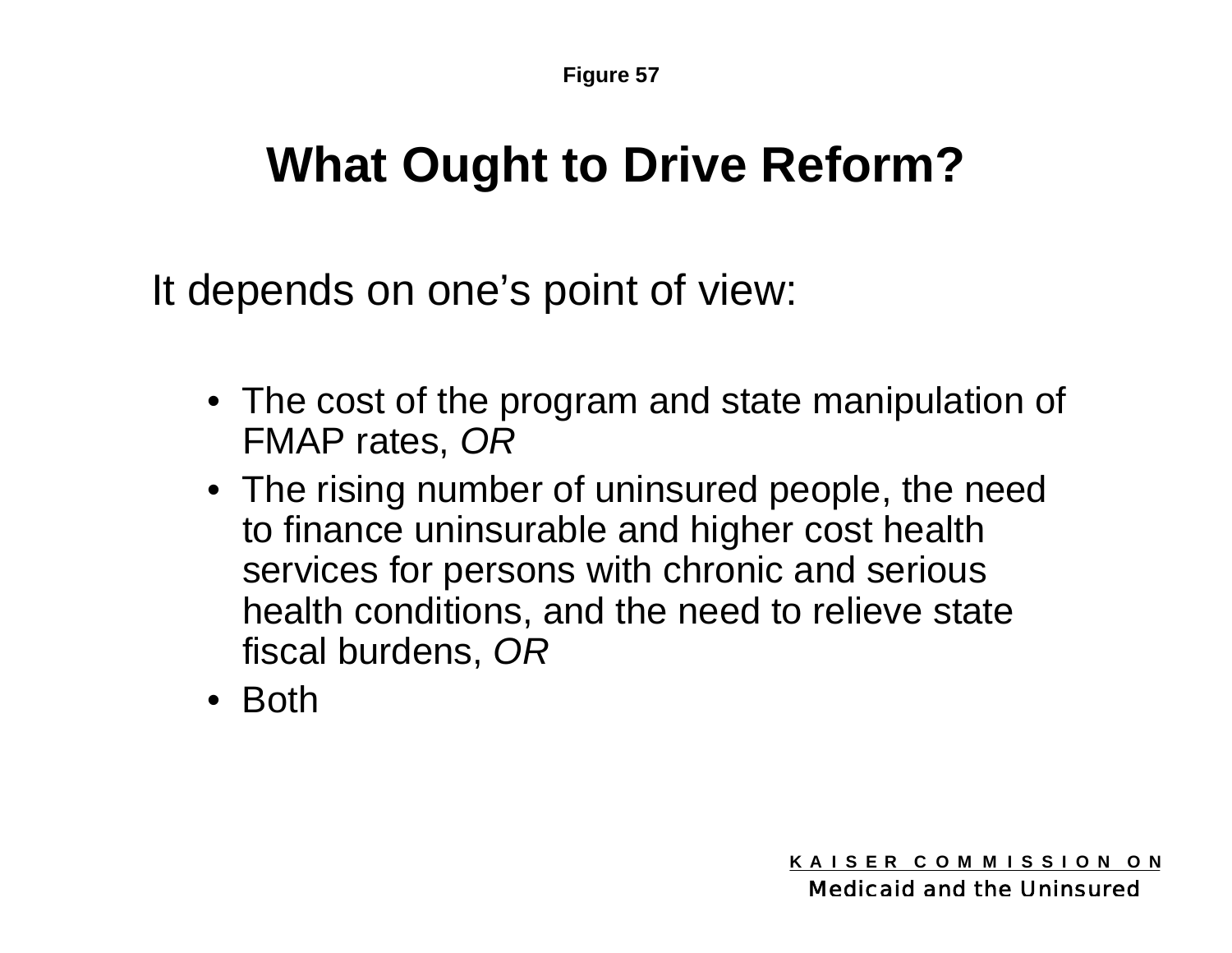## **Reforming Medicaid**

- How one approaches reform depends on how one defines the problem to be addressed.
	- An essential program which, in its current form, is inadequate to deal properly with various problems: a voluntary employer-based insurance system; insurers and employer sponsored health plans that operate on market (versus social contract) principles and seek to limit financial exposure to chronic illness and higher costs; the heavy burden of health spending that falls on state governments; and inadequate funding for broader population health programs

### OR

 A program that is unaffordable, a tremendous drain on state and federal budgets, susceptible to state "scams," and economically inefficient and antiquated in its continued provision of comprehensive and essentially free services to eligible persons while leaving out millions of others.